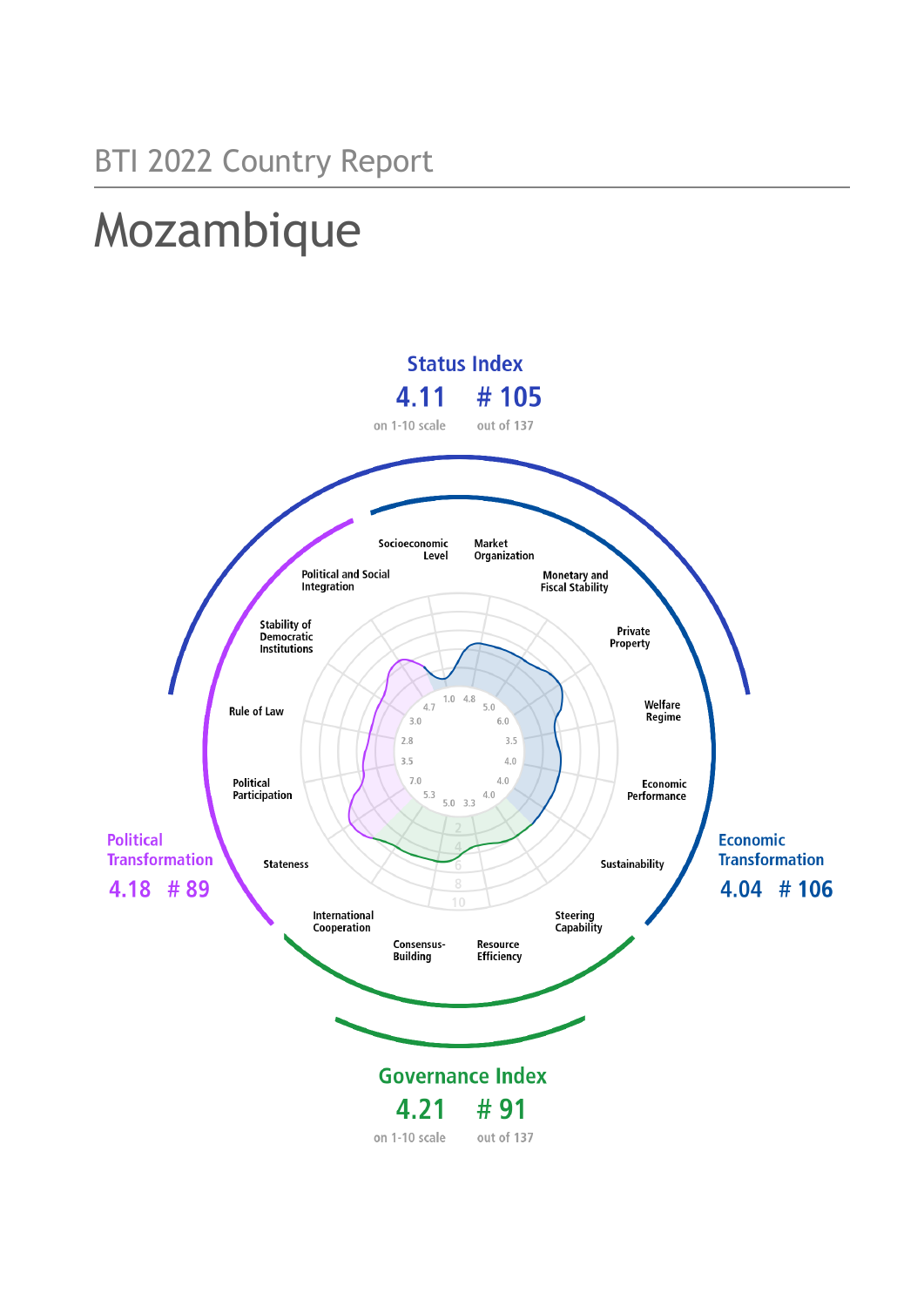This report is part of the **Bertelsmann Stiftung's Transformation Index (BTI) 2022**. It covers the period from February 1, 2019 to January 31, 2021. The BTI assesses the transformation toward democracy and a market economy as well as the quality of governance in 137 countries. More on the BTI at [https://www.bti-project.org.](https://www.bti-project.org/)

Please cite as follows: Bertelsmann Stiftung, BTI 2022 Country Report — Mozambique. Gütersloh: Bertelsmann Stiftung, 2022.

This work is licensed under a **Creative Commons Attribution 4.0 International License**.

#### **Contact**

Bertelsmann Stiftung Carl-Bertelsmann-Strasse 256 33111 Gütersloh Germany

**Sabine Donner** Phone +49 5241 81 81501 sabine.donner@bertelsmann-stiftung.de

**Hauke Hartmann** Phone +49 5241 81 81389 hauke.hartmann@bertelsmann-stiftung.de

**Claudia Härterich** Phone +49 5241 81 81263 claudia.haerterich@bertelsmann-stiftung.de

#### **Sabine Steinkamp** Phone +49 5241 81 81507 sabine.steinkamp@bertelsmann-stiftung.de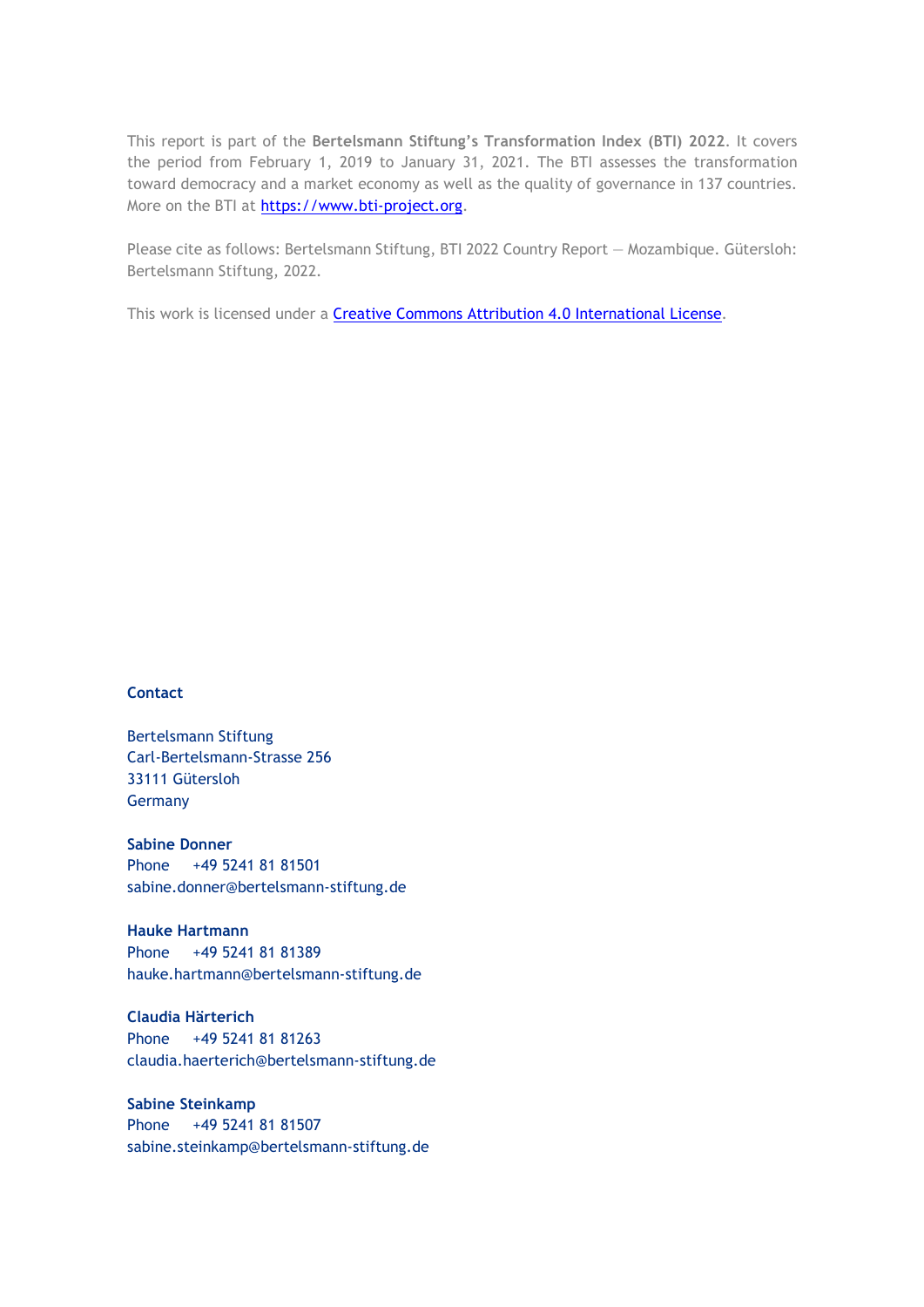#### **Key Indicators**

| Population               | M      | 31.3 | HDI                            | 0.456 | GDP p.c., PPP $\sqrt{5}$     | 1297 |
|--------------------------|--------|------|--------------------------------|-------|------------------------------|------|
| Pop. growth <sup>1</sup> | % p.a. | 2.9  | HDI rank of 189<br>181         |       | Gini Index                   | 54.0 |
| Life expectancy          | vears  | 60.9 | UN Education Index             | 0.395 | $\%$<br>Poverty <sup>3</sup> | 82.4 |
| Urban population %       |        | 37.1 | Gender inequality <sup>2</sup> | 0.523 | Aid per capita $\mathsf S$   | 62.8 |
|                          |        |      |                                |       |                              |      |

Sources (as of December 2021): The World Bank, World Development Indicators 2021 | UNDP, Human Development Report 2020. Footnotes: (1) Average annual growth rate. (2) Gender Inequality Index (GII). (3) Percentage of population living on less than \$3.20 a day at 2011 international prices.

## Executive Summary

Mozambique no longer features high macroeconomic growth rates and its reputation among international donors with regard to its capacity to perform has diminished.

A third and hopefully lasting peace agreement was signed with RENAMO in August 2019, and the 2019 elections, though rigged, did not unleash a new wave of conflict. That said, there is a small group of armed RENAMO adherents – not linked to the party leaders – that continues to wage sporadic violent attacks. In addition, the Islamist insurgency in the north has spun out of control with several districts now under the control of militants.

Momentum for democratization was supposed to be facilitated by efforts to advance the decentralization process, which included the election of provincial governors instead of their being appointed by the central government, but this has left the opposition with little leverage in the wake of the 2019 elections. In these elections, FRELIMO strengthened its hold on power and consolidated its dominance across all levels of government. The international community and Mozambique's civil society have denounced the widespread fraud, which remained without consequences for the ruling elite.

The devastating impact of three cyclones and the humanitarian catastrophe they have wrought, as well as the COVID-19 pandemic, have brought donors somewhat reluctantly back to the table, showing a preference for project funding and in-kind assistance.

Mozambique still faces a somber fiscal situation with public debt levels at approximately 120% of GDP in 2020. Windfalls from natural resource projects have brought some respite. However, the relief is short-lived. These megaprojects, most of which are still in a nascent stage, will neither transform nor diversify the economy and they are not creating employment opportunities for the large share (23%) of unemployed youth in the country.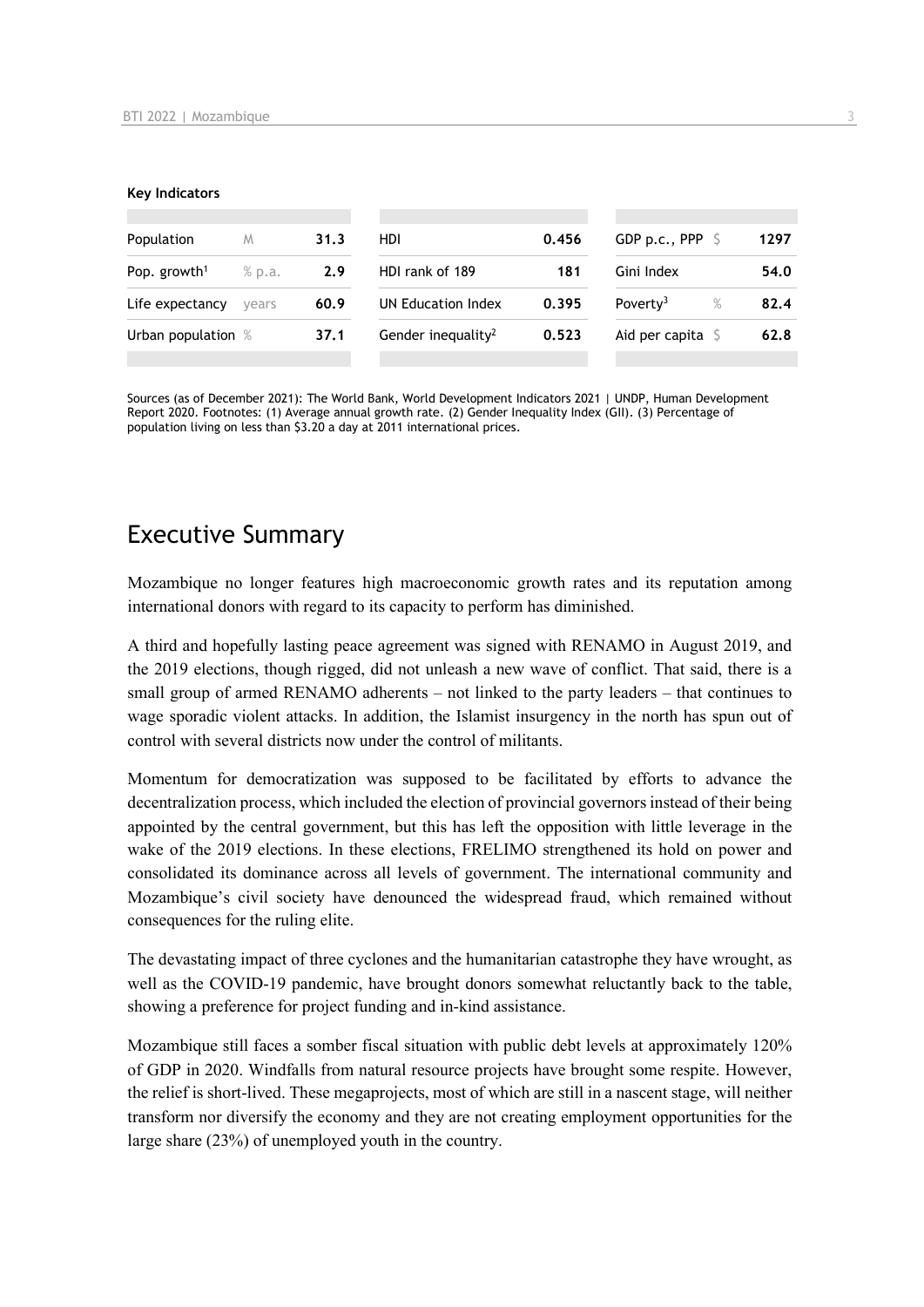## History and Characteristics of Transformation

In October 2019, FRELIMO candidate and incumbent President Filipe Nyusi secured a second mandate in elections that were characterized by local and international election observers as flawed and blatantly rigged. FRELIMO gained an absolute majority in parliament that will also allow the party to amend the constitution. A peace deal that had been signed with opposition party RENAMO shortly before the elections still holds. RENAMO had reverted to arms in 2013, and despite the peace deal and an initiated DDR process, an armed splinter group from the party under the leadership of General Nhongo, the Junta Militar, still continues with violent attacks in the central region. These cadres do not accept the new leadership of Ossufo Momade after the death of longtime RENAMO leader Afonso Dhlakama in 2018 and reject the peace deal as a sell-out and cooptation.

Orchestrated election fraud, a climate of intimidation and violence against voices criticizing the government, impunity, and transparency around an unparalleled "hidden-debt" scandal with largescale involvement of executive and high-ranking FRELIMO cadres, are indicators that contradict the image that President Nyusi prefers to project of himself: as the ordinary citizen, protector of human rights, peacemaker, and managerial type who seeks to develop his country. Instead, he is increasingly perceived as power-hungry and adamantly committed to protecting his own image and interests.

Both main opposition parties represented in parliament – RENAMO and MDM – remain weak and destitute given the dominance of FRELIMO, which captures state institutions on all levels (judiciary, electoral commission, provincial governance structures). Evidently, and irrespective of the devastating economic situation resulting from the loss of donor support due to irresponsible government behavior, the political opposition could not benefit from these fallacies and present itself as a credible alternative.

Like many African states that embarked on the trajectory of electoral democracy but continued to cater to clientelist interests, the Mozambican government neglected a geographically balanced and inclusive development and the creation of perspectives and employment opportunities for its steadily increasing and overall young population. This provided fertile grounds for militant Islamists, who since 2016 have been challenging the monopoly of state power in the Northern province of Cabo Delgado. Partially homegrown but with increasing international support from IS and al-Shabaab, the insurgents, similar to those in West Africa, also link up with organized criminal networks operating in the area. The endemic corruption that reigns in Mozambique for decades, paired with large-scale impunity allowed organized crime to infiltrate the Mozambican state.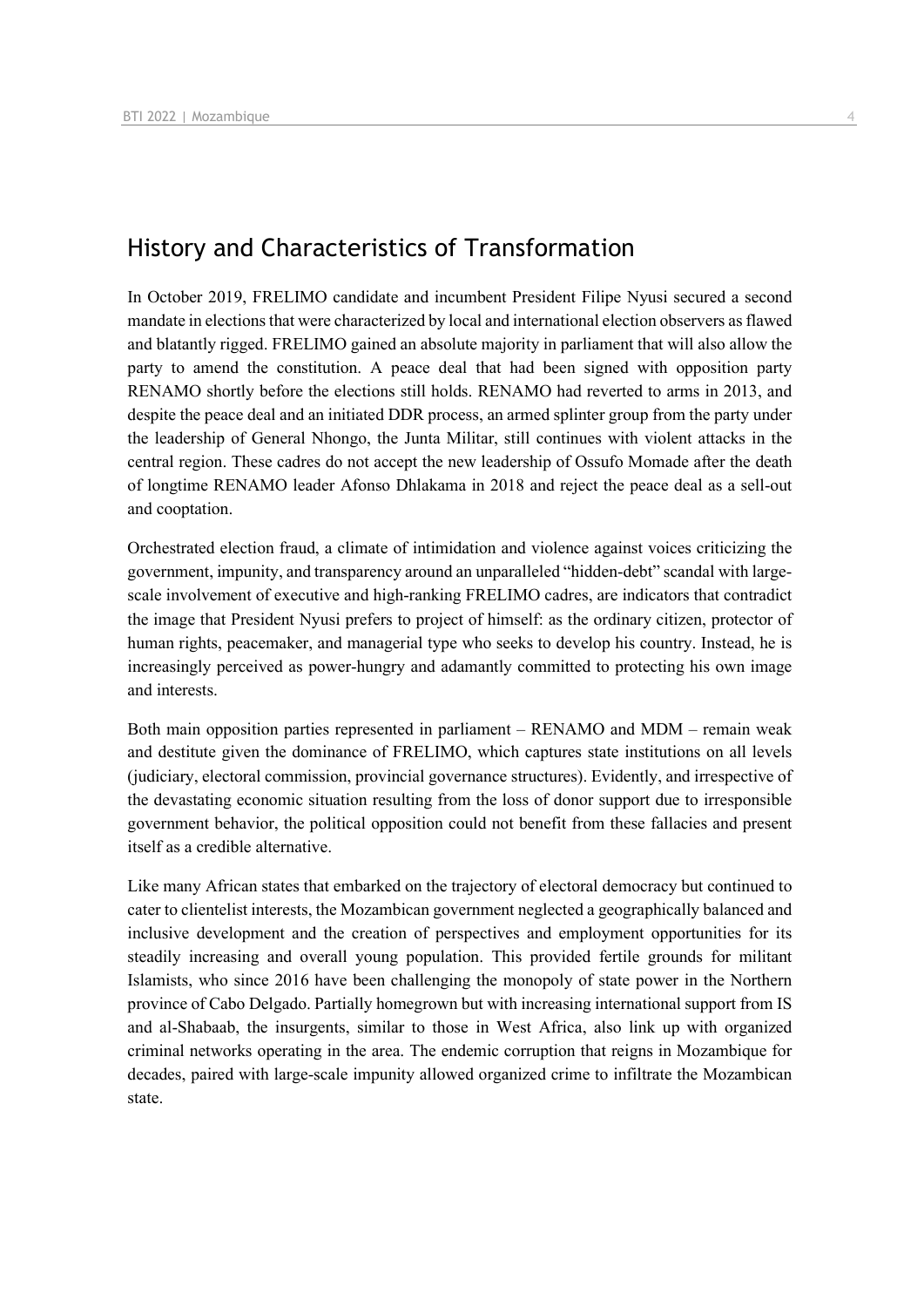The BTI combines text analysis and numerical assessments. The score for each question is provided below its respective title. The scale ranges from 1 (worst) to 10 (best).

## Transformation Status

## I. Political Transformation

#### **1 | Stateness**

While the government made progress in its peace process with RENAMO, it still lacks control in areas where the armed splinter group of RENAMO, the Junta Militar, destabilizes through hit and run attacks. With sufficient political will on both sides, President Nyusi and RENAMO leader Ossufo Momade had signed a peace accord in August 2019 ahead of the October elections.

Currently, the main challenge for the government's monopoly on the use of force comes from the Islamist insurgency in Cabo Delgado. The wave of terror started off with attacks on police posts in Mocímboa da Praia and has since spread into the whole province. Frequent attacks have been reported. These are characterized by decapitations and burning of villages. Perpetrators claim to act in the name of Islam. Like Boko Haram, they reject the state, advocate the boycott of state schools, and establish mosques. They call themselves Ahlu Sunnah Wa-Jamâ (ASWJ). It seems they are a genuine extremist Islamist phenomenon in Mozambique with links to foreign jihadists (Tanzania, Somalia, Kenya, Great Lakes Region), operating independently. Al-Sunnah started off as a religious group but initiated military cells in 2015. Their members seem mainly comprised of socially marginalized youth without formal employment or education. Strong support comes out of the Mwani ethnic group. Analysts believe that degrading social conditions in Mozambique's poorest province and the feeling of political marginalization led to radicalization. Illicit activities such as wood, charcoal, ivory, and ruby smuggling enable them to finance their activities. Apart from these, the establishment of the gas and oil industry plays an important role in this conflict, which has been fueled by the considerable investments made by ANADARKO and TOTAL. It is said that most local people were marginalized, excluded from local opportunities: They did not have jobs in the companies that operated in the ANADARKO project. This exclusion was carried out in parallel with the historical government social exclusion in that area. In addition,

#### **Question** Score

Monopoly on the use of force 5 $\frac{22}{10}$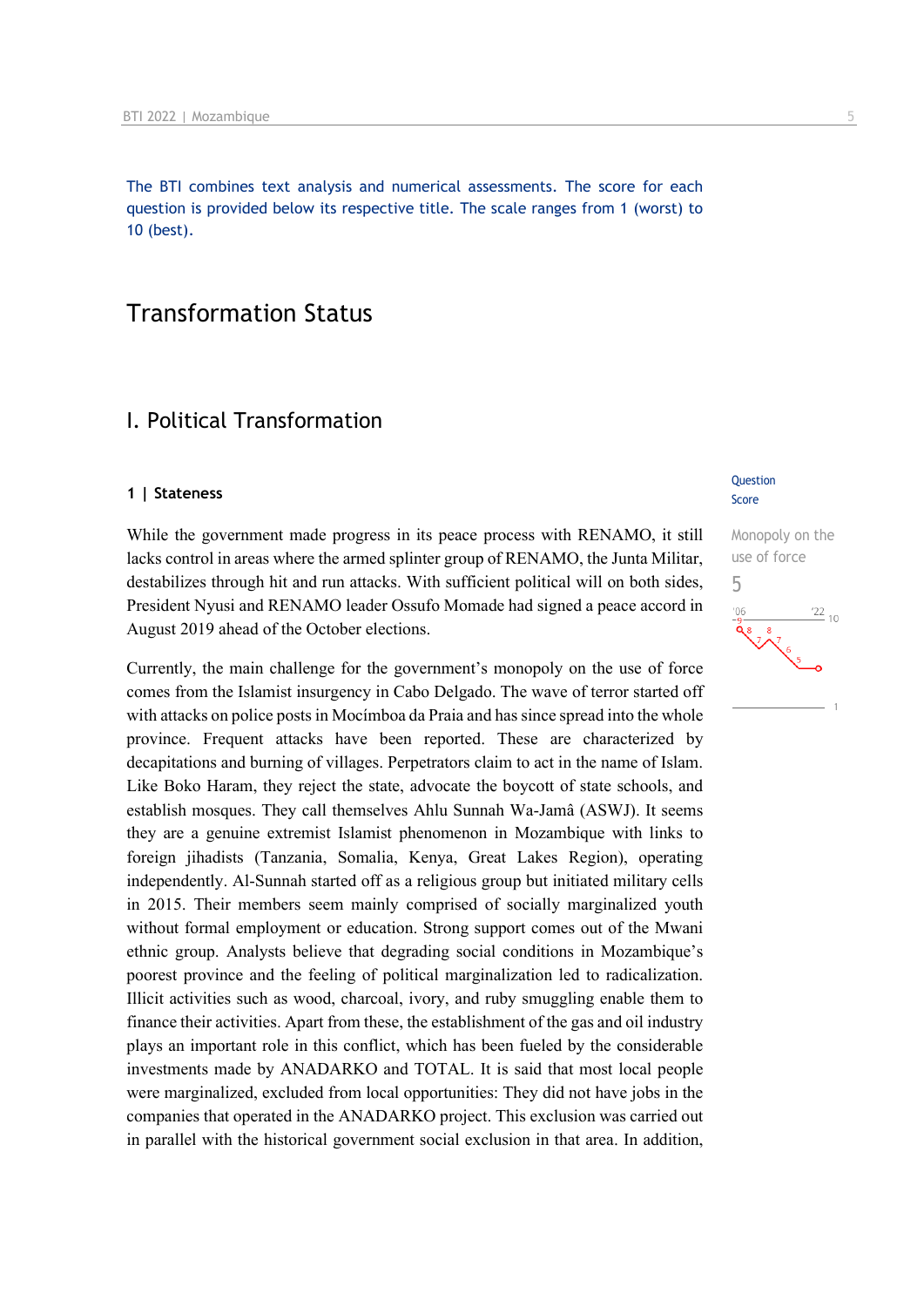the government at some point started to control the natural resources in that area, leaving most residents without economic resources.

The government's response has been erratic from the start and remains reactive. The government has been hesitant to call on assistance from Southern African Development Community (SADC) neighbors or the African Union (AU). Instead, it tried to regain control by bringing in private military contractors. The Russian Wagner group, which also brought boots on the ground, soon had to face casualties and left rather quickly. The South African private military contractor, Van Dyck, mainly provides intelligence and logistical support to Mozambican troops. The latter – badly trained for counter-insurgency operations and with low morale – often surrender quickly, leaving ammunition and weapons in the hands of insurgents. In August 2020, ASWJ took over the district capital Mocímboa da Praia and its strategic port, thus enlarging its maritime operational capabilities. In November 2020 and according to media reports, Mocímboa da Praia still seemed to be controlled by the militants, though Defense Minister Jaime Neto emphasized in a speech in early January 2021 that the Mozambican Navy had reclaimed control of the port. With the restricted flow of public information on the situation, the extent of control ASWJ has gained over the last years is difficult to assess.

Nation-building in Mozambique is largely shaped by the decolonization process. After independence, FRELIMO defined Mozambique as a nation and adopted Portuguese as a unifying language, bringing together all ethnic groups. Politically, FRELIMO aims to prevent the emergence of ethnoregional parties. Moreover, the Mozambican constitution prohibits parties with an ethnic or regional character. Nonetheless, some political leaders advocate for a federal system, which would allow for a more equal distribution of wealth and resources within the country.

Recent analysis of the insurgency in the north also suggests that militants exploit grievances within certain ethnic groups such as the Mwani against the Makonde ethnic group. Wealth in Cabo Delgado is concentrated in the hands of Makondes, who are well-connected and represented within FRELIMO. President Nyusi himself is of Makonde origin. However, four years after the first appearances of Islamist militants in Cabo Delgado, there is little information on the group, its origins and objectives.

Nation-building in Mozambique has been undertaken via the state and its prevalence in all corners of the country. In a situation where this presence and monopoly of power projection has been challenged, identification of citizens from these areas might also diminish over time.

## State identity 9 $\frac{22}{10}$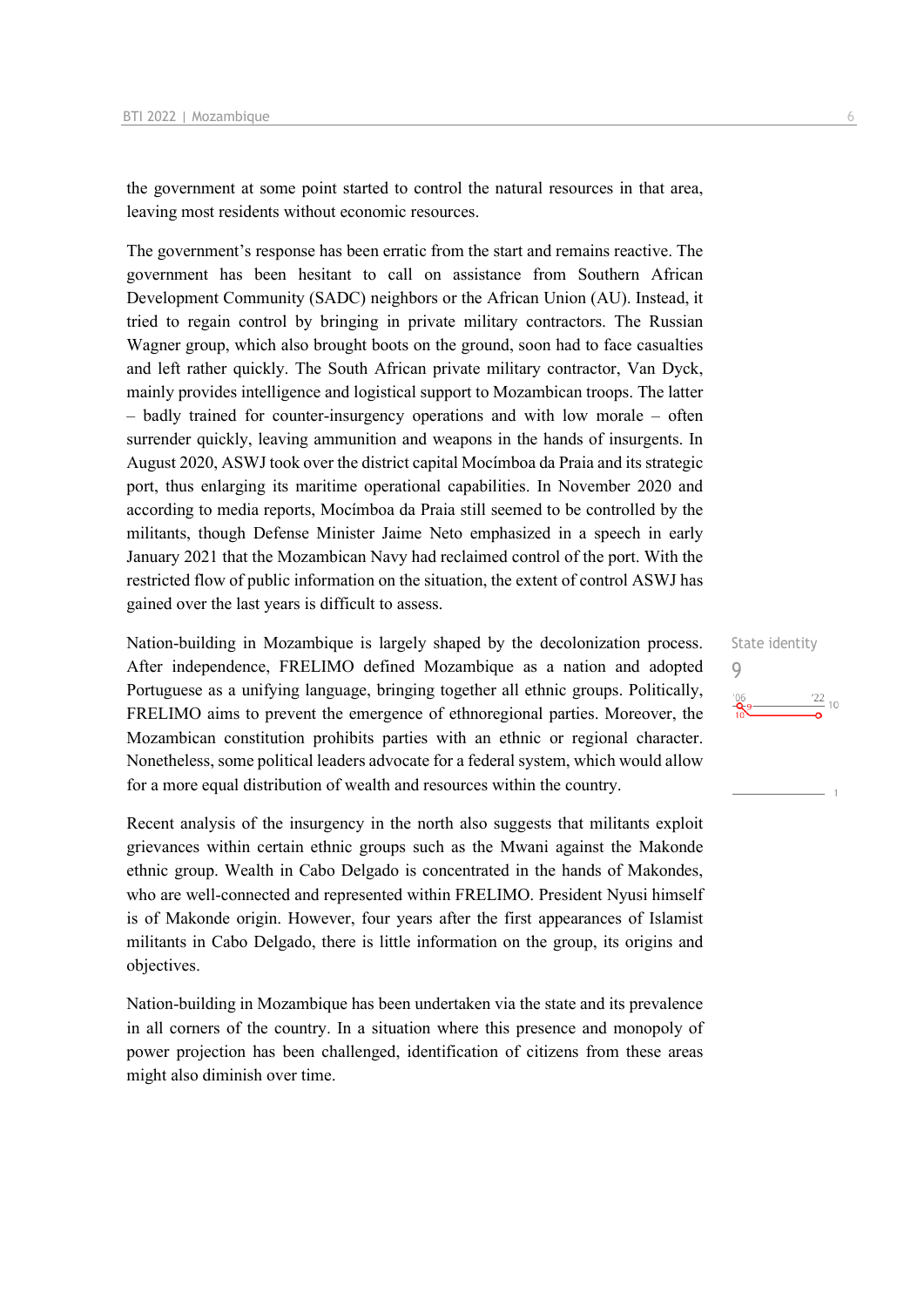Article 54 of the constitution guarantees the freedom of religion and underlines the laic character of the state. Building a strictly secular state also kept religious influence at bay. The law regulating religious activities dates back to 1971. But with the mushrooming of neo-evangelical churches, estimates speak of more than 1,000 nonregistered congregations, and their business activities. The government plans to update the legal framework. The Brazilian Pentecostal Church Igreja Universal started out in Mozambique in 1992 and – as in Brazil – has formed a mutually beneficial relationship with politics. President Guebuza even visited the church's headquarters in Maputo ahead of the electoral campaign. However, the denunciation of atrocities and human rights violations committed by the Defense Armed Forces in communities in Cabo Delgado has also put a strain on the relationship between FRELIMO and RENAMO. In particular, the Bishop of Pemba has been outspoken on the weaknesses of the government in a conflict that he believes has its root causes in the economic situation of the region. The extent to which his reassignment to a new post in Brazil for the end of February 2021 might also have been politically triggered remains unclear.

The Muslim community in Mozambique has been practicing a tolerant Islam for centuries. However, most Mozambican clerics are trained in Egypt, Kuwait or Saudi Arabia and return with a more fundamentalist concept of Islam than the Sufi-inspired, Swahili-based traditional Islam.

Basic administrative structures do exist in Mozambique; progress has been made but public service delivery still remains on a low level.

Access to justice still remains a challenge for most Mozambicans living outside the capital, which is home to 83% of the country's lawyers. Provincial and district court allocation does not correspond to the demographic profile of the respective area. The province of Zambezia, for example, has only 14 courts despite the fact that 17.7% of the population lives in the province, whereas Niassa province – with 6.46% of the population – has 16 courts.

Primary health care is seen as the main responsibility and area for government intervention. About 10% of the state budget is dedicated to the health sector and over the years the government has managed to increase its share of financing through domestic resources (2019: 85%). However, investments in the health sector remain dependent on external financing. According to a national inventory undertaken in 2018, Mozambique has 1,575 primary health care posts distributed among the 153 districts and 53 municipalities. According to the WHO, fifty-four of these positions are filled by personnel with secondary level training and only seven with universitylevel training.

In its 2020 Voluntary National Review (VNR), the government estimated that 61.8% of Mozambicans have access to potable water. Sanitation remains low.

No interference of religious dogmas 9



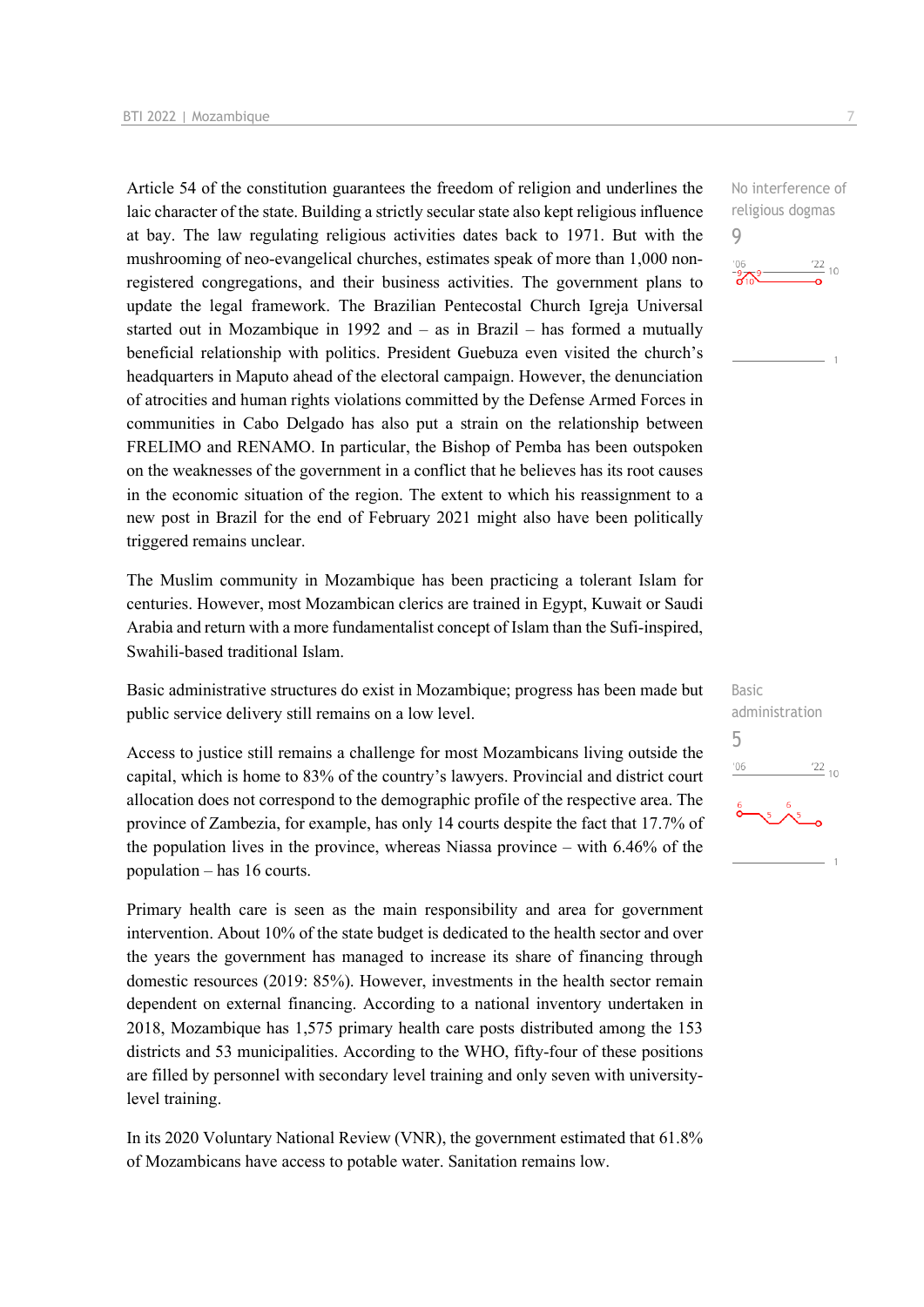The VNR has also shown that per capita spending on basic infrastructure services is below the national average in the poorest provinces. Thus, resource allocation certainly needs to be adjusted in order to foster development.

The reform of the public sector introduced with the Estratégia Global de Reforma do Sector Público (EGRSP) 2011 to 2025 also begins to take shape. The government has developed an e-government strategy that includes an electronic government network, government portal, capacity-building, state financial administration system, Mozambique e-government communication infrastructure project, national system of civil registration, biometric driving license and motor registration systems, biometric ID card and passport and a criminal registration system.

The lockdown measures due to COVID-19 affect particularly the provision of services in the education sector, where it also implies the risk that particularly girls might not return to school. In a country where 74% of children live without electricity and only 2% have access to the Internet, online classes are thus not an option and the already weak level of learning is further exacerbated.

#### **2 | Political Participation**

The 2004 constitution of Mozambique guarantees fundamental rights and civil liberties for all its citizens. It protects the right to choose leaders through universal, direct, secret and periodic suffrage, through referenda on major national issues and through permanent democratic participation in government affairs. The right to vote is also extended to the diaspora. The constitution safeguards a two-term presidential limit. In the last elections in 2019, 26 parties and two alliances registered. Three candidates ran in the presidential elections.

Since the 1992 peace accord, Mozambique has regularly organized presidential, parliamentary and provincial elections as well as elections in the independent municipalities (autarquias). However, over the years the quality has deteriorated. Violent clashes, infringements on the right of assembly for all parties and a continuously imbalanced playing field have become characteristic of the country's electoral processes. Observers called the 2019 presidential, parliamentary and provincial elections the worst and the most blatantly rigged. Evidently, the ruling party FRELIMO did not want to take chances after years of mediocre governance and corruption scandals of unprecedented dimensions. First and foremost, the incumbent regime intended to secure an absolute majority for its presidential candidate Filipe Nyusi in order to avoid a second round where opposition parties could unite against the sitting president.

Large-scale electoral fraud began with the registration process and implicated the National Election Commission (CNE) as well as the administrative body, the Technical Secretariat for Elections (STAE). In opposition strongholds like Sofala Free and fair elections 3 $\frac{22}{10}$  $^{\prime}06$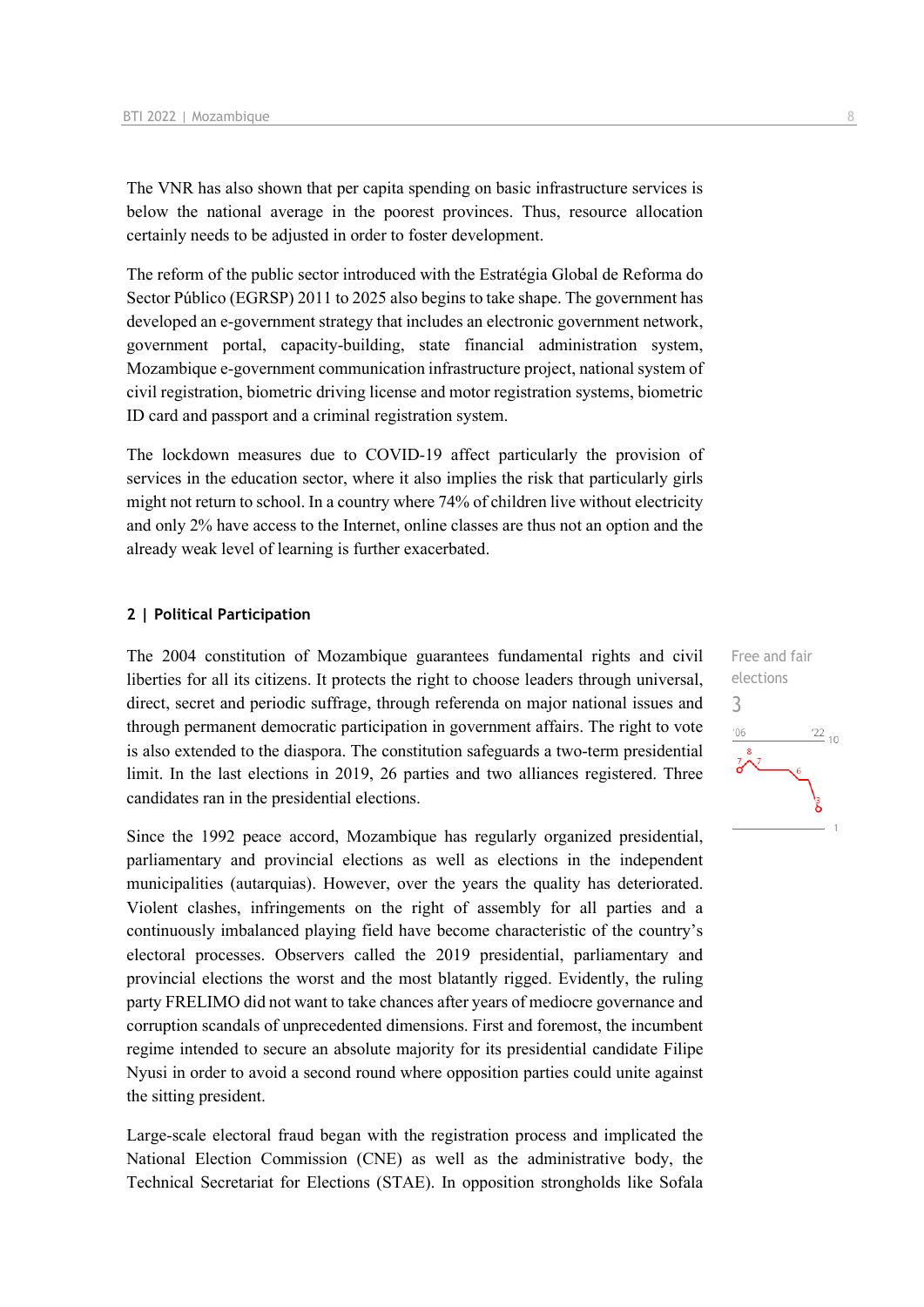province, registrations were limited. Many citizens had lost their identity cards in the floods following the tropical cyclone Idai that hit particularly hard Beira and Sofala province. Authorities made it difficult for citizens to receive new cards and often did not accept alternatives, thus excluding these voters from the process. In Zambezia province about 10% of registration posts were destroyed by the cyclone and many more in provinces such as Tete and Sofala.

In the FRELIMO stronghold Gaza province, the voter rolls grew by 300,000 citizens  $(80\% \text{ of the population/national average } 47\%)$  – an amount that did not correspond with the 2017 census and which led to the resignation of the director of the National Institute for Statistics, who declared that "he remains committed to professional ethics and international standards."

For security reasons, voters could not go to the polls in three districts in Cabo Delgado (Mocímboa da Praia, Muidumbe and Macomia).

Within the ranks of local election observers a climate of intimidation was planted with the murder of the much-revered civil society activist Anastácio Matavel in Gaza province some days before election day. In addition, two party members, one each from FRELIMO and RENAMO became victims of politically motivated murder.

CNE and STAE, their capacities and independence were largely doubted and mistrust was not only shown to CNE members with a political party background but also to those coming from civil society.

Election campaigns by the two major opposition parties, RENAMO and MDM, were continuously obstructed by roadblocks or by the occupation of spaces identified for their rallies. As in previous elections, FRELIMO made extensive use of state resources for its campaign, distorting the level playing field. An uneven playing field also existed in the media coverage of parties and elections campaigns, with more time allocated to the ruling party.

Whereas independent local election observers underwent a cumbersome accreditation process, CNE accredited completely unknown FRELIMO-affiliated groups shortly before election day, increasing the number of local observers from 10,000 to 42,000. EU observers characterized the data tabulation process on the district level as chaotic and with a lack of scrutiny.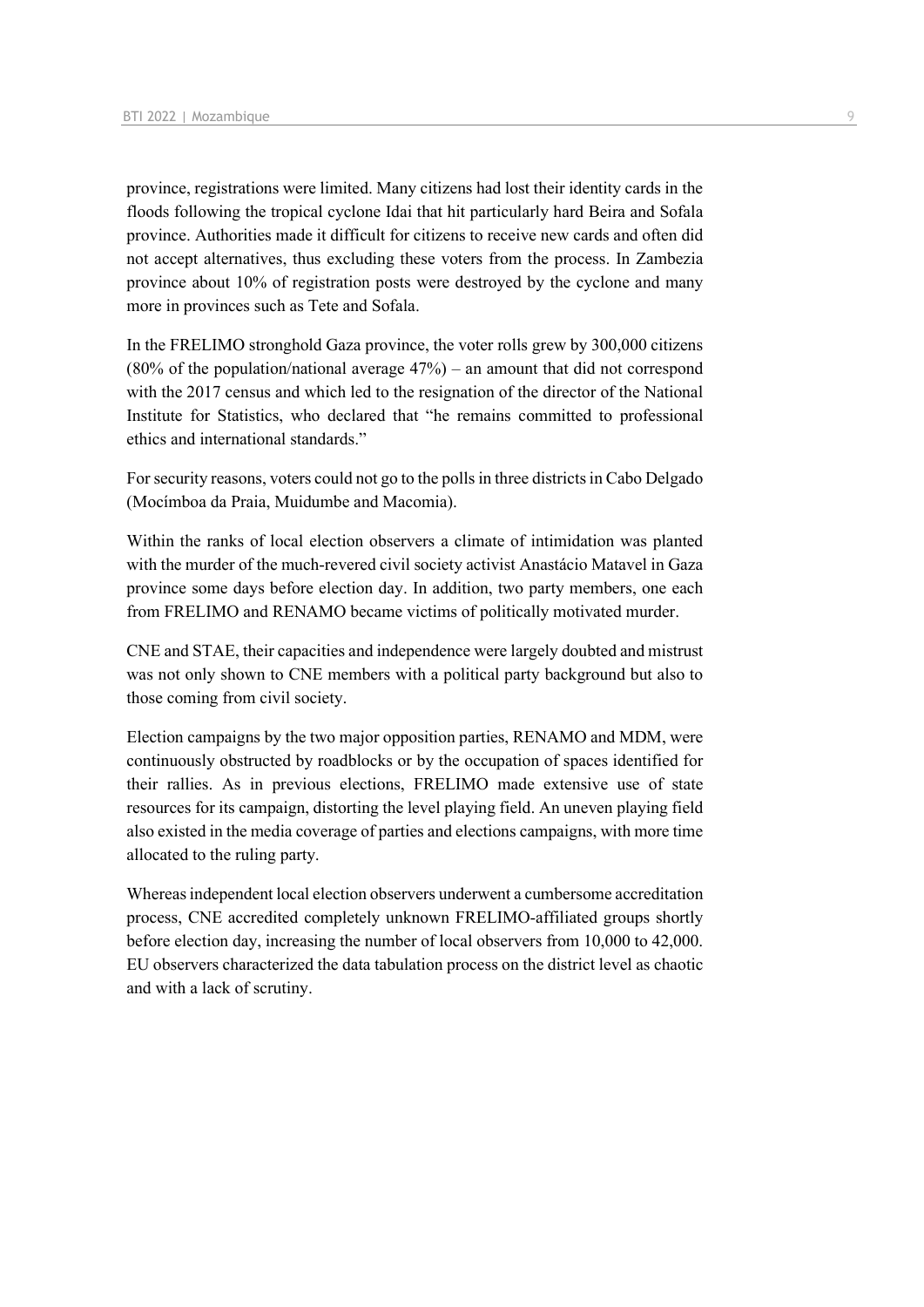With his re-election in October, President Nyusi has consolidated his grip on state power and within FRELIMO. But criticism within the ranks of the party is on the rise, due to the way he handles the security crisis in Cabo Delgado, the overtly rigged elections as well as the rampant political violence. With a comfortable two-thirds parliamentary majority his government has an unprecedented power to govern.

Of increasing concern for good governance and democratic procedures are the activities of criminal networks. So-called state-embedded actors are considered to be the most influential actors in organized crime in Mozambique. Medium- and lowlevel corruption among public servants in key positions allows criminal networks and trades to flourish, notably rhinoceros poaching and rhino horn trafficking, the heroin trade, human smuggling and trafficking, and timber and ivory trade. In addition, at least four criminal networks established around Mozambican families who control ports and cities in the northern provinces are reported. With strong ties to the ruling party, these Mozambican "oligarchs" are protected politically and operate in parallel to the state with relative impunity.

Article 52 of the constitution guarantees every citizen the right to associate freely, although organizations pursuing xenophobic, racist or violent objectives are barred. Article 53 enshrines the right to establish and join political parties. In practice, most social groupings are organized as associations, and are regulated by Law No. 8/91, which details the right to free association, as well as by the relevant articles in the Civil Code.

Article 51 of the constitution assures the right of citizens to protest. Regulated in Law 9/91, activists are requested to inform authorities about their plans. However, in practice authorities often interpret the request to inform as an obligation to seek authorization. Particularly in times of election campaigning, the rights of opposition parties are infringed in this way.

Election observers noted that the guarantee of freedom of assembly and free movement of opposition parties has been regularly violated during the 2019 election campaign. Twenty cases in which party convoys could not use specific routes or locations for campaign events were blocked had been reported by European Union observers.

Freedom of assembly continues to be frequently violated by the state bureaucracy or by the police (Polícia da República de Moçambique, PRM). Often the lack of authorization is given as a reason to dissolve demonstrations, or even to detain protesters. This was the case in December 2020 when truckers from three provinces were demonstrating and blocking roads, demanding better working conditions.

When the government introduced a state of emergency in March 2020 in the context of the pandemic, regular protest marches like the one by the Madgermanes (Mozambicans having formerly worked in the German Democratic Republic and demonstrating for arrear payments of wages and social security benefits) came to an end.



Association / assembly rights 4 $\frac{22}{10}$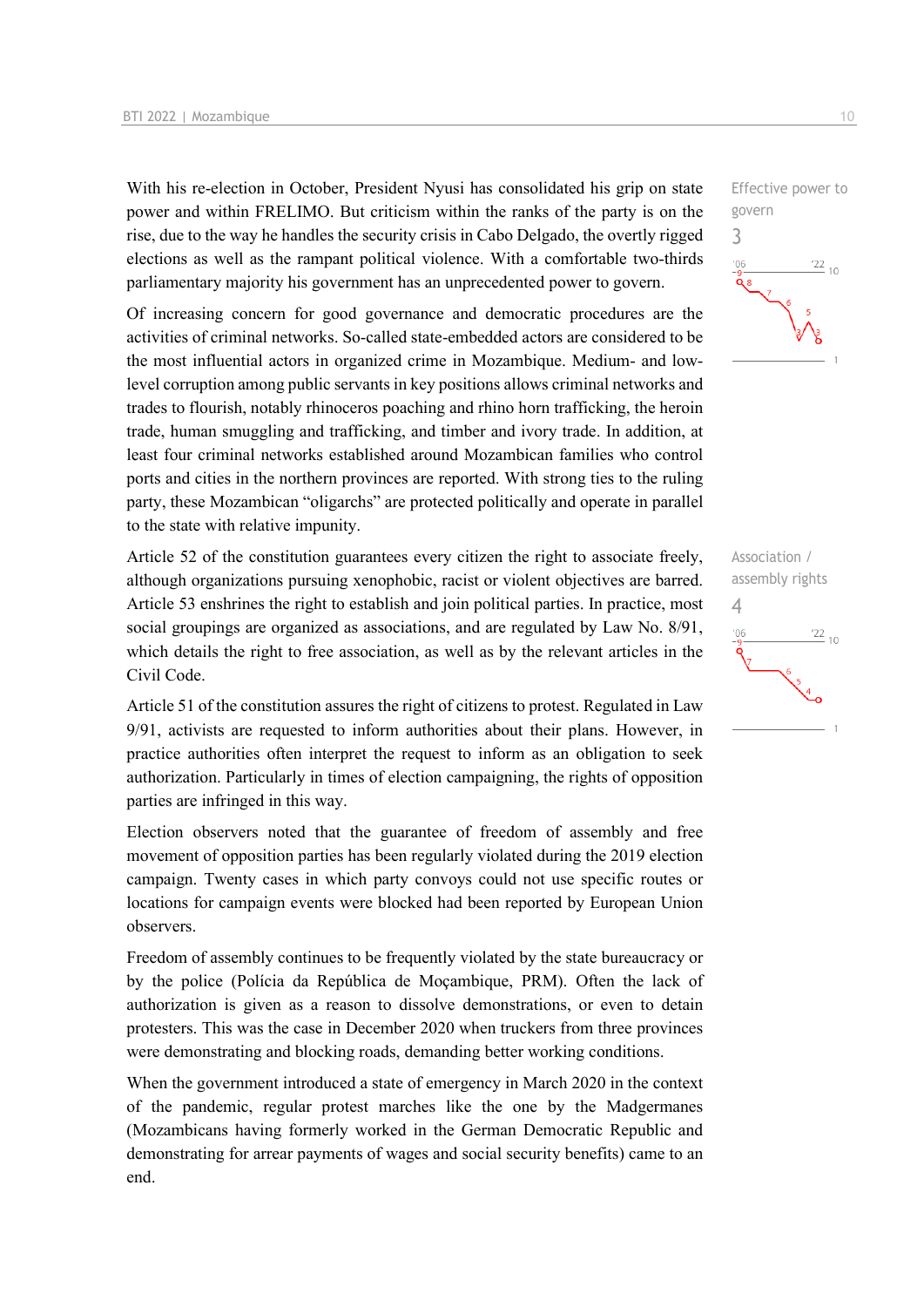Although the country transitioned from a state of emergency to a state of public calamity in September 2020, President Nyusi introduced new mitigation measures in order to prevent the spread of COVID-19 on February 4, 2021 (for 30 days). These also affect the freedom of assembly such as: curfew in the greater Maputo area from 9 PM to 4 AM; places of worship are closed, no religious celebrations or conferences permitted; private social events prohibited except weddings with fewer than 20 people, restriction on government events (fewer than 50 people), recreational and leisure sports and games prohibited.

Mozambique's revised 2004 constitution guarantees freedom of the press. The Supreme Mass Media Council is tasked with guaranteeing this freedom and the public's right to information. The constitution explicitly protects journalists and grants them the right not to reveal their sources. In December 2014, parliament finally passed the long-awaited Access to Information bill (ATI) that obliges public and private bodies invested with public powers to release information on request. As two studies in 2020 reported, information is often not provided without asking for a purpose; requests get lost within the bureaucracy.

Amidst a growing climate of threats and attacks against journalists and critical voices, it is feared that a new amendment to the Mozambican Penal Code – introduced by parliament in July 2019 in order to protect privacy – could be used to threaten freedom of expression. The law criminalizes privacy infringements via mobile phones, as well as the publication of images or videos without authorization by those recorded or photographed.

A new level of violence against journalists and public became visible when arsonists attacked Canal de Mozambique, planted a Molotov cocktail and destroyed the entire studio.

The proposed law on social communication aims to curtail all broadcasting of information by international channels (exception for sports, music, soap operas). It also aims to restrict the presence of foreign correspondents to two per media outlet.

Press freedom already had been limited in terms of access for journalists to conflict zones. When President Nyusi – in a speech to the Defense Armed Forces – criticized the media, later justifying his criticism as an effort to prevent disinformation.

Along the same lines, British journalist Tom Bowker was expelled from the country in February 2021 and barred from entering for ten years based on the allegation that the agency for which he worked – Zitamar News, renewned for its reporting on the conflict in Cabo Delgado – had not been established properly.

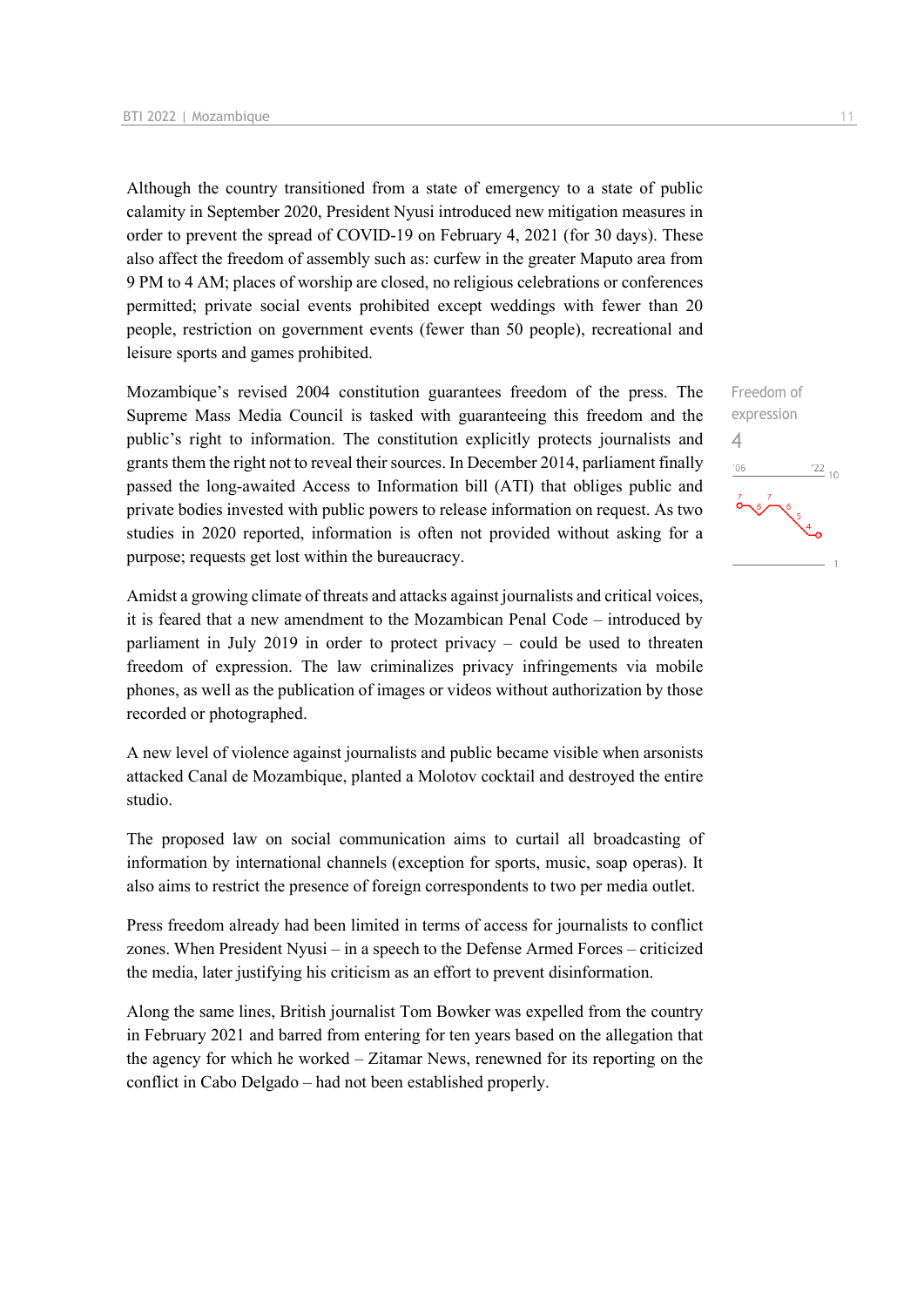#### **3 | Rule of Law**

Although the Mozambican constitution in Article 134 provides for a separation of powers, the executive, legislative and the judiciary are all subjugated to the dominant party FRELIMO. Formally, office holders are independent but as they are at the same time high-ranking party members, party influence remains supreme. During elections, lines continue to be blurred and state resources are used by the ruling party for campaign purposes without hesitation.

It appears that FRELIMO is the state and the state is FRELIMO. The supposedly independent Electoral Commission (CNE) had been packed with FRELIMO members from top to bottom, and the inclusion of RENAMO agents was often denied without consequences.

The parliament has become a rubber-stamp. It cannot question the president, nor does it critically debate initiatives by the executive. These characteristics have been reinforced with the absolute majority that FRELIMO gained in the October 2019 elections. Not only are formal institutional checks and balances absent but the president has gained the power to amend the constitution, including extension of term limits.

At the outset of the pandemic, the government declared a state of emergency on April 1, 2020, which was extended several times. From August 5 to September 6, the president declared a new state of emergency, which was not approved by parliament and was thus claimed to be unconstitutional. It was replaced by an unlimited State of Public Disaster in line with the disaster management legislation, which had been amended by parliament.

The judiciary's financial and material dependence on the government exacerbate its weakness. The judiciary is itself packed with political appointees. What applies to the horizontal separation of powers equally holds true to the vertical separation. Decentralized power structures remain dependent from the central level financially but also politically as governors are elected as first on the party list. The most recent laws on decentralized governance structures – Law 4/2019 and 5/2019 (May 31) – do not define sufficiently the inter-institutional relations between the elected governor of a province and the secretary of state of the province appointed by the president. De facto, these laws negate the democratic purpose of the latest reforms of decentralization by creating parallel structures.

Separation of powers 2 $06'$  $\frac{22}{10}$  $\frac{5}{9}$   $\frac{5}{4}$   $\frac{3}{2}$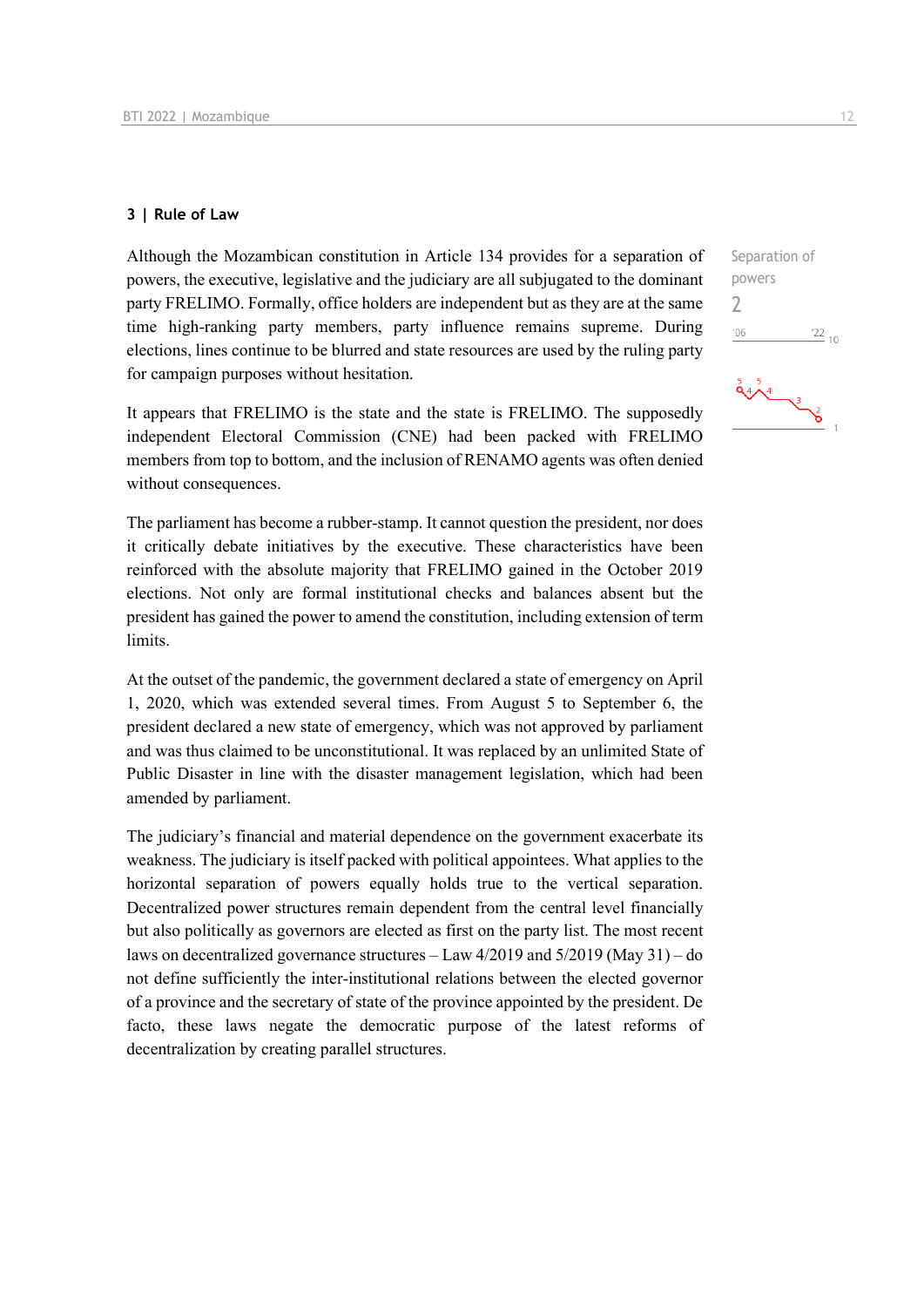The independence of the judiciary is tainted by the lack of separation of powers and political interference in the form of undue influences, inducements, pressures, threats or interferences, which occur directly or indirectly. Membership in the ruling party is a de facto prerequisite for access to the public administration and any career in the justice system.

But also institutionally, the system and its independence remain weak, as neither the inspector of the judiciary as an internal control organ, nor the Conselho Superior da Magistratura Judicial, the organ in charge of organizational and disciplinary measures, has sufficient resources financially and materially. Impunity remains a serious problem in the judicial system. It is related to weak capacities but also to existing levels of political influence and corruption. Mozambique's judiciary has the reputation of being highly corrupt. Trials for minor crimes can usually be circumvented by bribing judges or judicial workers. Even people accused of major crimes, including those related to grand corruption and homicide, have been reported to have been released thanks to defendants' personal connections with judges or with the assistance of bribery.

The way investigations into politically motivated crimes are handled indicates that neither the prosecuting agencies, including the attorney general, nor the judiciary are independent and free from political influence. In 2019, the attorney general brought charges against 28 suspects linked to the hidden debt scandal, inter alia one of the sons of former President Guebuza. However, it is suspected that this was done with awareness of the threat that extradition of former Finance Minister Chang – in jail in South Africa – to the United States could constitute for other high-ranking FRELIMO and government officials. So far, none of the accused has been on trial.

With the hidden debt scandal and the inertia of the prosecutor to hold the culprits accountable, the image of Mozambique has been tainted. After a slow start of investigations, 28 suspects related to the "hidden debt" scandal were detained, among them one son of former President Guebuza, his political adviser for more than 10 years, as well as his personal secretary. Also, the former governor of the central bank features among the group of prominent detainees. To date no trial proceedings have started. Public information remains scarce and when news comes out, it is often triggered by court cases elsewhere – in the United States or the United Kingdom. In recent weeks particular pressure mounted on President Nyusi after the owner of the Lebanese shipbuilding company Privinvest, implicated in the "hidden debt" scandal, declared that payments to Nyusi and FRELIMO in 2014 had been campaign donations in line with the party financing law.

Irrespective of these recent arrests of high-profile figures, many others remain in their positions and continue with their businesses.

After the United States had issued an arrest warrant for former Mozambican Minister of Finance Manuel Chang at the end of 2018 and asked for his extradition, Independent judiciary 3  $06'$  $^{22}$  10



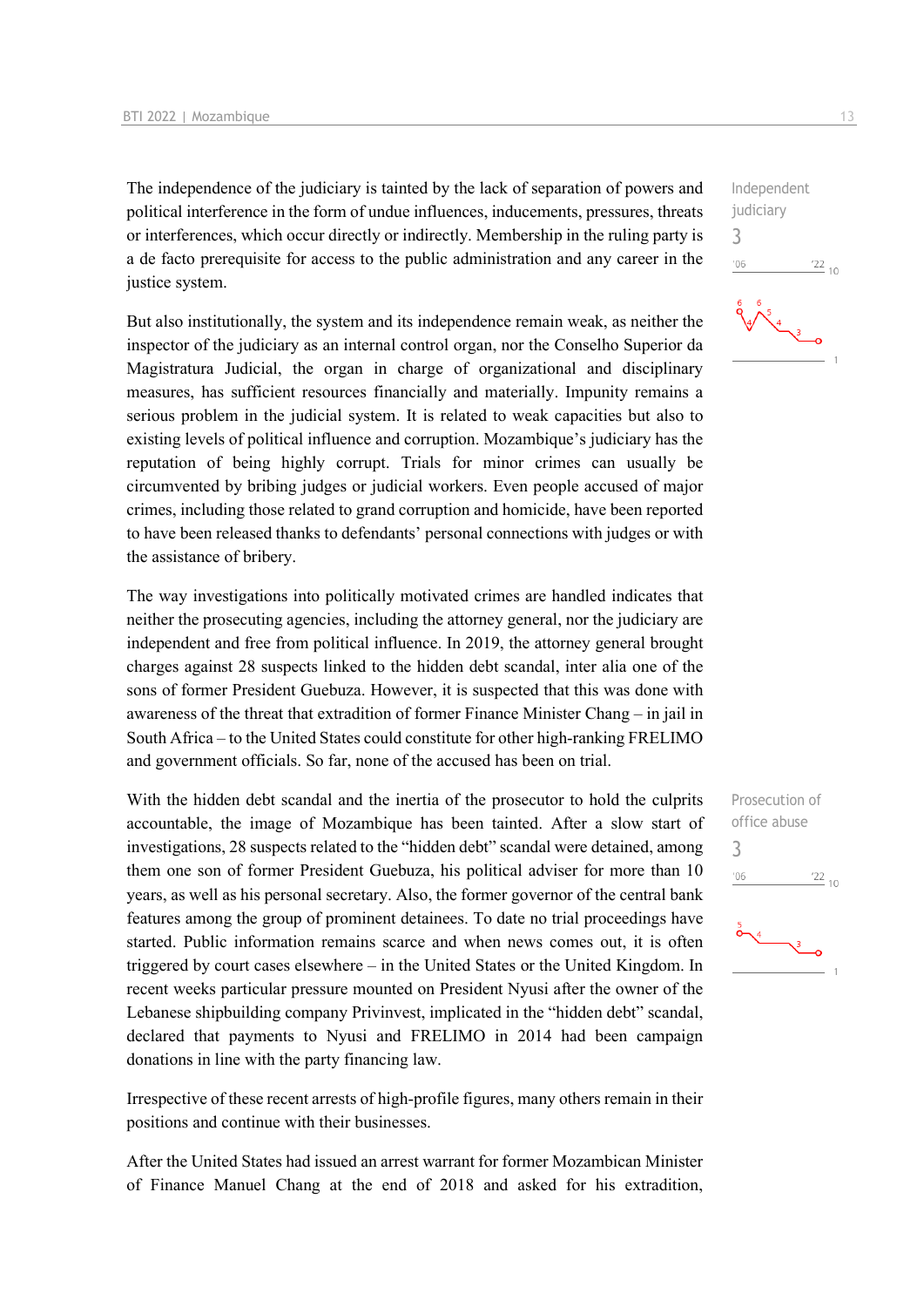Mozambican authorities negotiated for months with the South African government, where Manuel Chang had been detained in December 2018. But it has only been in November 2020 that the Mozambican Attorney of State officially brought up charges against the former Minister. In February 2021 the extradition of Chang still remains in the hands of the South African Minister of Justice.

Considering the deep entanglement of Mozambican present and past office holders in the hidden-debt scandal, the court battles in the UK also highlight the deeply entrenched lack of accountability within the ruling elite.

A court case against the president of the National Institute for Social Security (INSS) and the former president of the Confederation of Economic Associations of Mozambique was opened, as INSS money  $(61.2 \text{ million})$  had been used to purchase four aircraft. The INSS also featured at the center of the detainment and accusations against the former minister of labor, Helena Taipo. She is accused of having received 1.4 million euros as kickbacks for contracts related to the INSS or construction works by the ministry.

The main infringements on civil liberties occur in relation to freedom of expression and press freedom. Intimidations and arbitrary detentions of journalists happen frequently. An overall climate of fear has emerged. Social activists, academics and human rights defenders increasingly prefer to remain silent on bad governance or corruption within the ruling elite.

It seems that during the state of emergency (April to September 2020) the police (PRM) restricted the rights of citizens without scale, and even did not hesitate to arrest children in the city of Nampula in violation of emergency measures. Demands by civil society and human rights organizations for investigations into abusive behavior remained unanswered. Disproportionate display of brutality and increased use of lethal force by PRM are of rising concern and are not only related to the specific pandemic situation but are nurtured by general impunity.

Human rights violations undertaken by national security forces in the fight against insurgents in Cabo Delgado remain without reprimand. Thus, the population does not only fear brutal attacks by militants but also retaliation by security forces directed against militants as well as communities suspected of collaboration.

The measures that the government of Mozambique introduced with the state of emergency in order to control COVID-19 have been in line with the constitution. Freedom of movement within Mozambique had been possible. No severe lockdown had been introduced. The state of emergency has always been time-limited, albeit extended several times.

## Civil rights 3 $-06$  $\frac{22}{10}$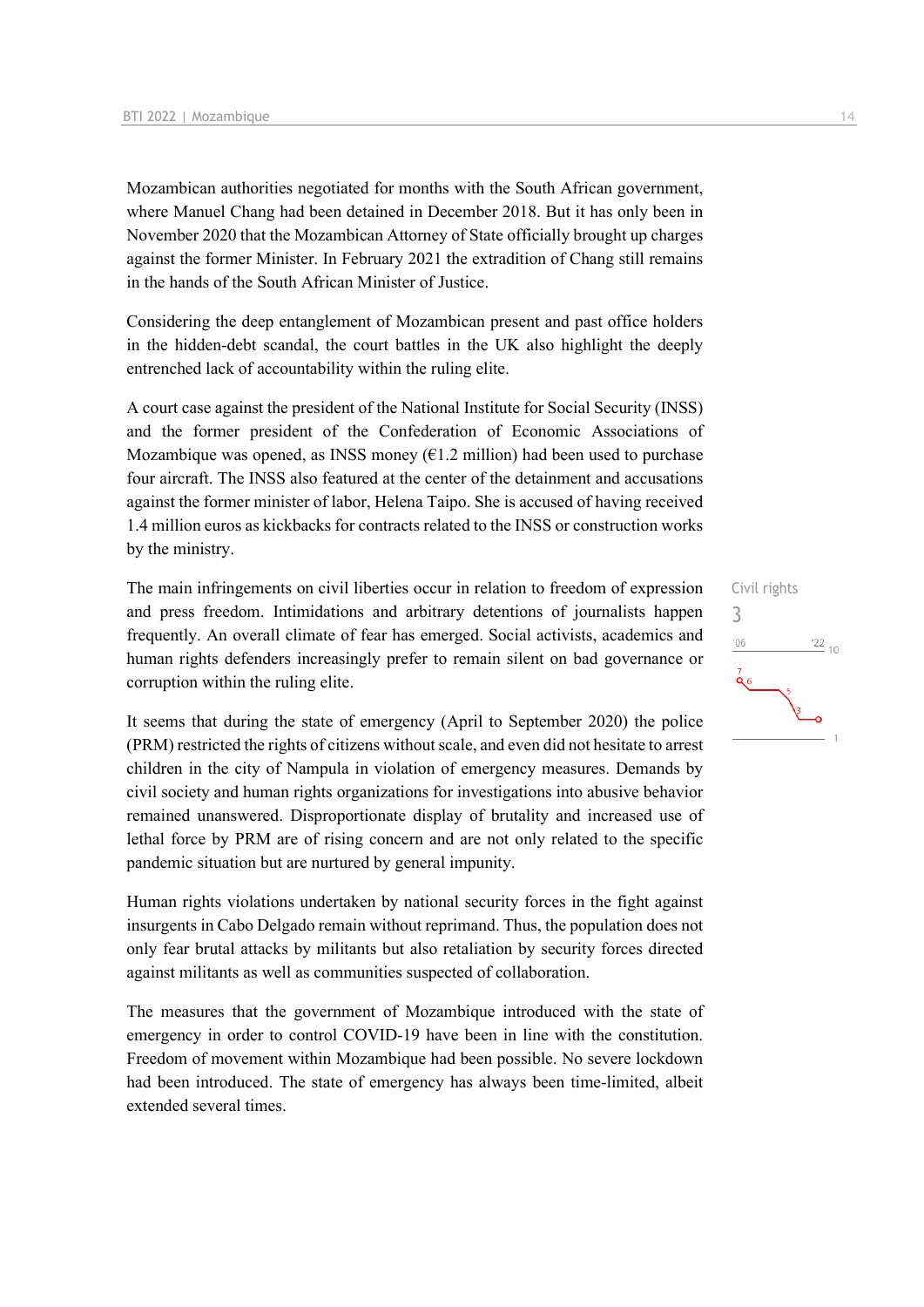#### **4 | Stability of Democratic Institutions**

The role of parliament as a control organ of government has become more difficult with the absolute majority by FRELIMO 184 (of 250) after the 2019 elections. The opposition RENAMO, with 60 parliamentary seats, and MDM with six are in their weakest position. As the "hidden debt" scandal has shown, the executive does not feel accountable to parliament and does not hesitate to bypass it. The proportional system based on party lists has contributed to a de-linkage of members of parliament from the public.

Also striking is the lack of implementation of sound legal frameworks in key areas (such as corruption) that have been elaborated by parliament but fall short of implementation by government. The lack of consequences in violation of rules and regulations also highlights the weak justice system.

Public administration remains highly politicized and in the perception of most Mozambicans (63% based on Afrobarometer data), there is no difference between the state and FRELIMO as a party.

The direct election of mayors of so-called autonomous cities (autarquias) has been abolished. Instead, the mayor is elected via the party list as primus inter pares, thus limiting the option of a democratic choice by citizens. Also, 20 years after the first independent local governance structures were introduced, their performance is still hampered by various structural factors. First, parallel responsibilities with district institutions still exist. Second, local structures still depend on intergovernmental transfers. Third, the resources allocated often do not correspond with the mandates and responsibilities, thus limiting effective governance on the local level.

FRELIMO, the ruling party since independence, has used the democratic framework established after 1994 to foster its own interests. Democratic institutions are dominated and usurped by the party nomenklatura. Under the presidency of Guebuza, a small circle captured the party, the state and its economic activities. In the beginning of his presidency, Nyusi had been perceived as weak and without the independent power base within FRELIMO needed to re-install democratic accountability. The shadow of his predecessor was still there.

Particularly in the security sector, constant reshuffling concerning the military, the leadership of the police as well as the intelligence service has been observed. Although the appointment of a young, in security matters completely inexperienced civilian and former member of parliament, Jaime Bessa Neto, as minister of defense could be read as a sign of civilian oversight on the military in times of conflict, it rather raises the suspicion that the president himself makes the decisions and needs a rather unambitious portfolio holder.



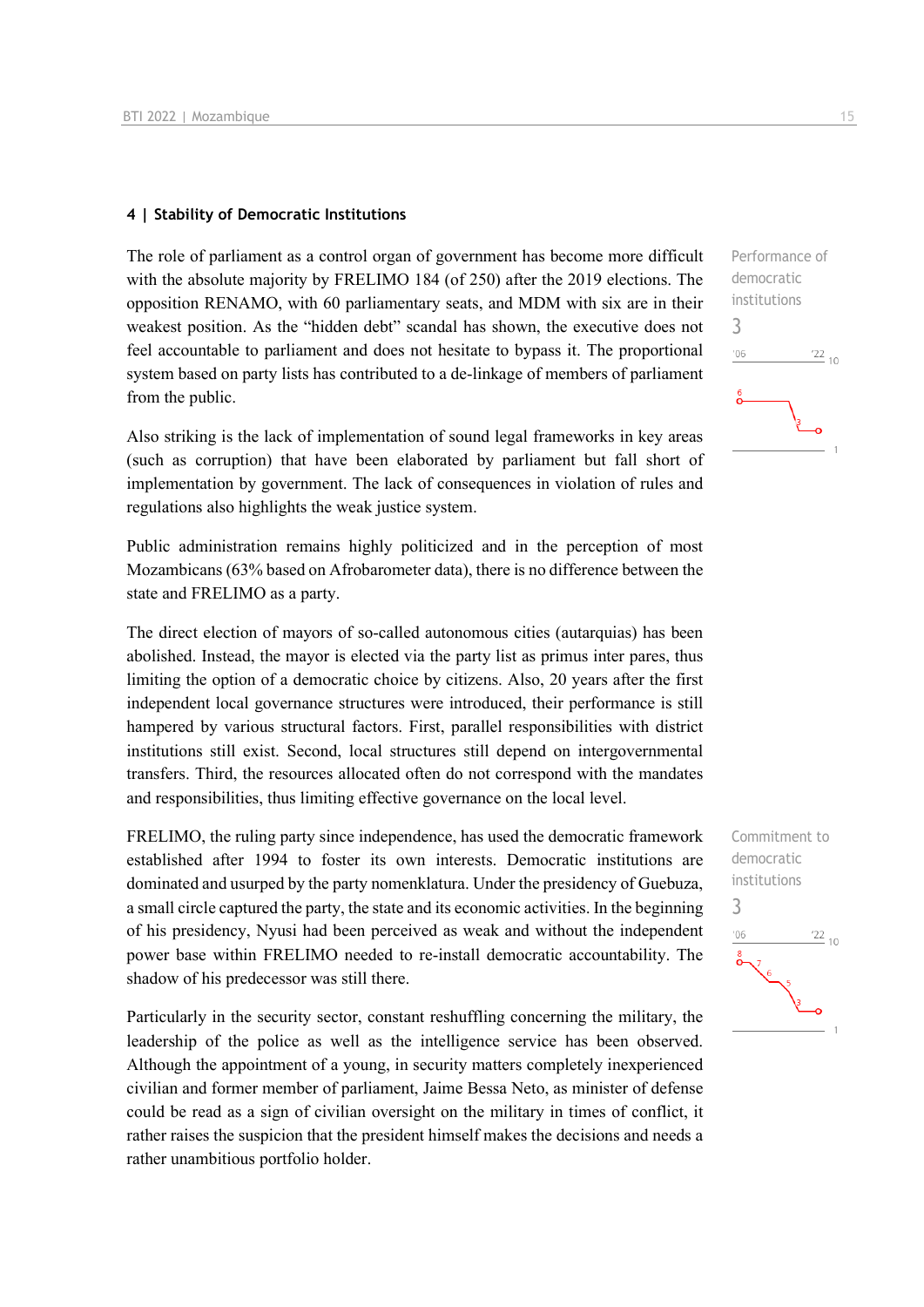The National Electoral Commission (CNE), the main organ responsible for organizing free and fair elections, remains under scrutiny from independent civil society. Irrespective of the fact that seven members of the political body come from civil society as does their current president, it is the way those members are selected by parties represented in parliament that leads to criticism and calls into question their independence. Moreover, the practices of the elected members really show that each member is serving the interests of their party.

#### **5 | Political and Social Integration**

Mozambique introduced in 1992 a presidential, multiparty system to replace the oneparty system that had prevailed since independence. Until 2009, its main characteristic was its bipolar nature, with FRELIMO and RENAMO opposing each other. Between 1999 and 2009, the system was increasingly dominated by FRELIMO. In 2009 FRELIMO secured landslide victories. In the parliamentary election, FRELIMO won 75.06% of the vote and 191 seats. It seemed that RENAMO, due its auto-destructive attitudes, had become increasingly marginalized. It was only able to win 17.88% of the vote and 51 seats in the 2009 parliamentary election.

However, the party landscape changed with the emergence of Democratic Movement of Mozambique (MDM) in 2009. MDM won eight parliamentary seats in the National Assembly in 2009. This was due to MDM's good performance in the municipalities it was governing (Beira, Quelimane). In these municipalities, MDM had demonstrated that it was able to deliver services to the people effectively. Therefore, it did not come as a surprise that MDM succeeded in the November 2013 local elections and benefited in addition from the boycott by RENAMO. MDM earned seats in 51 out of 53 municipal councils and held the position of mayor in Beira, Nampula and Quelimane cities. MDM even managed to win a substantial number of seats in the municipal assembly of Maputo city, a well-established FRELIMO stronghold. In total, FRELIMO won 50 cities and MDM won three cities out of 53.

Important parameters for the state of the Mozambican party system changed in 2018. The sudden death of Afonso Dhlakama, who had led the party in a rather autocratic style for almost 40 years, brought about new and positive dynamics within RENAMO. The party under Ossufo Momade attracted and welcomed back former members with political clout. A new RENAMO leadership was elected for the first time in an open and transparent process in which four candidates contested the party presidency.

The 2018 local elections demonstrated again that MDM is not able to capture frustrated FRELIMO voters to extend its base. The party had already lost the position of mayor in Nampula when the incumbent Mahamudu Amurane was murdered in 2017 and RENAMO won the position.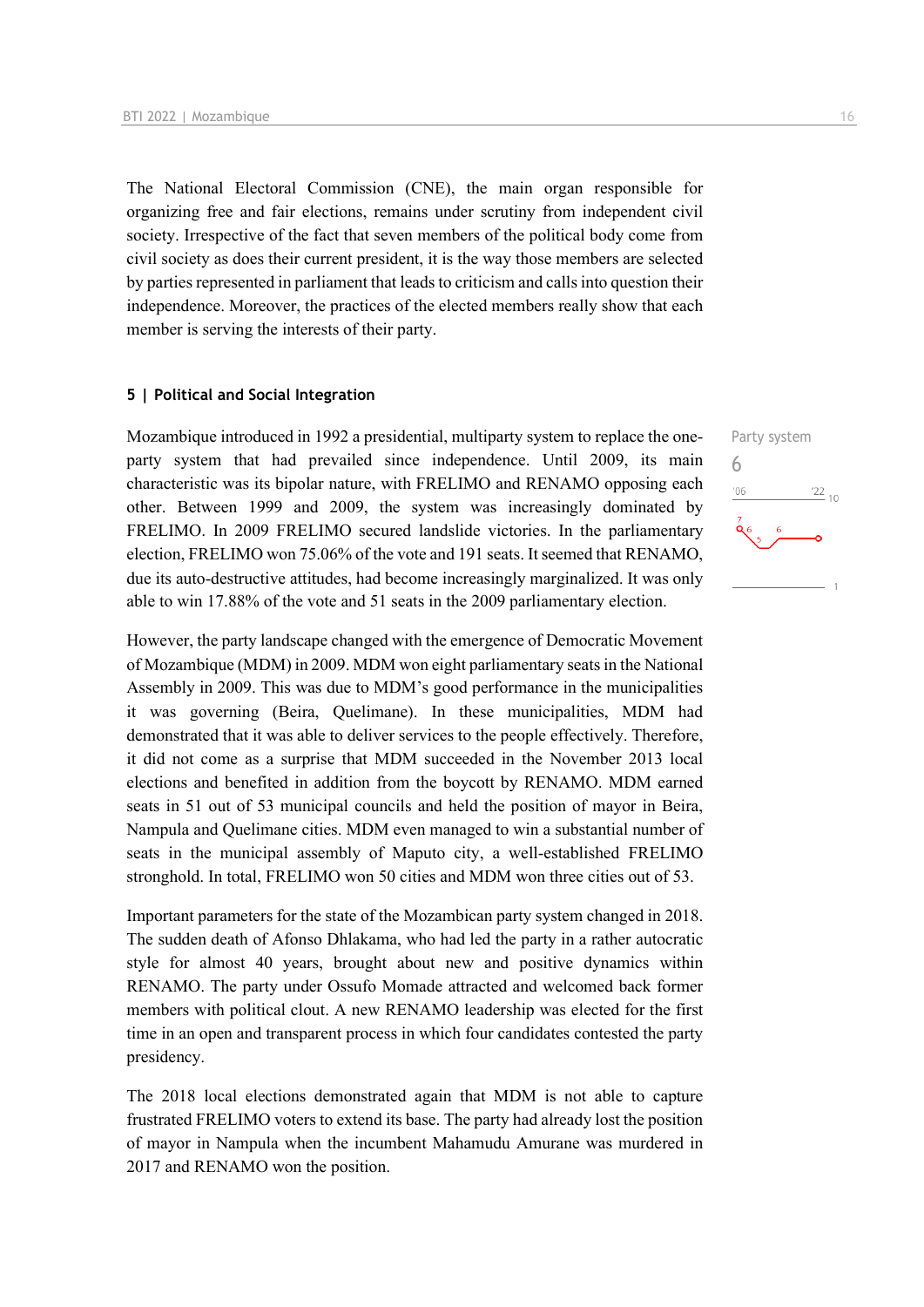Even though MDM is losing ground it plays an important role as an opposition party. Contrary to RENAMO, it does not have the legacy of being party to a civil war. Although it only managed to retain power in Beira, it has won seats in most of the municipal councils and can play a constructive role by providing an alternative voice of opposition. In some municipal councils, it can even tip the balance so that RENAMO can take over the council presidency.

However, the sudden loss of MDM's president and mayor of Beira in February 2021 diminishes the party's political capital further. Daviz Simango had been well respected as a political figure of integrity, charisma and with true democratic convictions.

In the general elections of 2019 MDM had only managed to capture 2.4% of the votes and lost 11 parliamentary seats. Evidently neither MDM nor RENAMO were able to capitalize on the bad governance by the government. In 2019 RENAMO lost 29 parliamentary seats and only secured 24% of votes. Yes, elections were rigged and most likely FRELIMO would not have garnered an absolute majority in free and fair elections, but with an abstention rate of more than 49%, opposition parties also could have tapped into this potential of disillusioned voters.

Especially painful for the opposition is the loss of all provinces in which they had been holding the position of governor so far. For the first time an elected position, FRELIMO held power in all of the 11 provinces.

During the presidency of Armando Guebuza, FRELIMO elite interest groups held the state and the economy hostage. For civil society and interest groups, it became extremely difficult to fulfill their representative mandates.

Particularly in the sociopolitical field, this has changed with a weaker government that has been constantly under political and economic pressure since coming into power in 2015.

Private sector organizations are becoming more vocal and critical of the government. For the Association of Touristic Operators (Associação de Agentes de Viagens e Operadores Turísticos de Moçambique, AVITUM), the security situation in the north is seen as an increasing problem for the sector. Although the atrocities are taking place in remote areas, it taints the reputation of the country and impacts business opportunities.

For the Mozambican Business Association, the mining and gas sector development are unique opportunities for Mozambican small-to-medium enterprises (SMEs) to adapt to the market and to operate in the context of a favorable local content policy by the government. In this regard, the Confederação das Associações Económicas de Moçambique (CTA) tries to hold government to account in order to provide a muchneeded policy context.

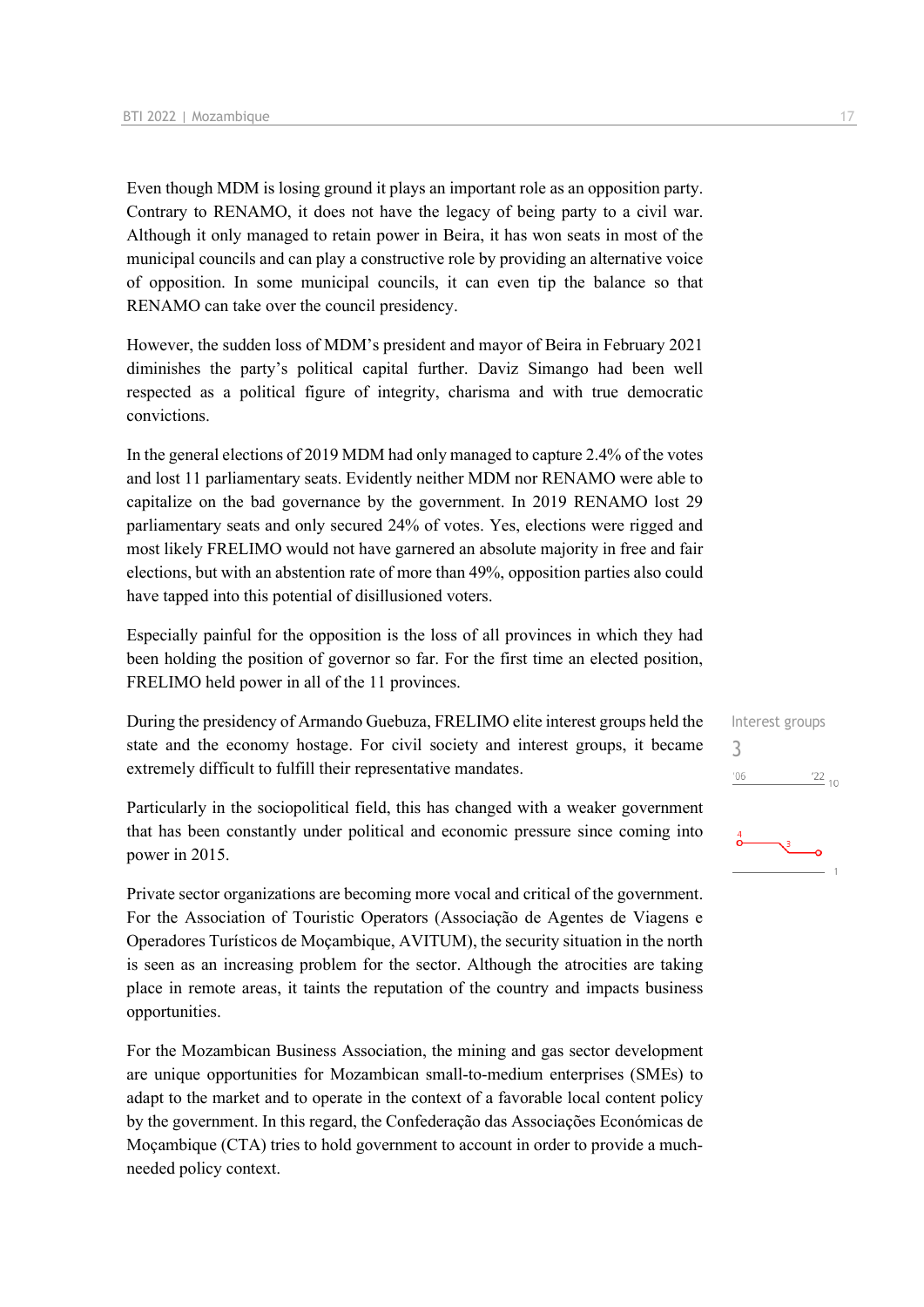Labor organizations in particular still fail to adequately articulate their members' interests. In 2020 the government and the employers suspended the negotiation of an increase to the minimum salary in all sectors, including public service. This happened without resistance by labor unions, which also remained silent when members of the parliament increased their salaries, and former members of parliament (some of them still serving) received a so-called reintegration bonus after having served two years as members of parliament.

Especially in the current context of excessive natural resource exploitation, in which labor plays a strong role, one might expect to find much stronger organizations mediating between the interests of citizens, businesses and the state. In all these cases labor organizations remain silent, as they are still by and large dominated by the ruling party. Their lobby goals, however, also find their limits in the socioeconomic realities of the country.

The latest survey data on citizens' approval of democratic norms and procedures dates back to 2018, thus before the last general elections in October 2019. In the latter, voter turnout had been at 51%, substantially higher than in previous elections (2014: 48.64%; 2009: 44.63%) when disenchantment of the electorate was also reflected in low rates of voter participation. Mozambicans want to see democracy. According to the 2018 Afrobarometer dataset, 61% see elections as the only way to choose a leadership, and 57% prefer democracy to any other kind of government. The democratic disposition of Mozambicans is also reflected in their support for a multiparty system (58%).

The reality does not match their values: Only 18% consider Mozambique a full democracy, and for 64% deficiencies are still there or even growing. Freedom of speech is seen as endangered, equally the affiliation with parties other than the ruling party.

Somewhat contradictory is the affirmation of trust into democratic institutions such as the president, parliament, and the courts, while at the same time there are concerns about their implications in corrupt practices.

As the discussions and pro-government positions on social media have demonstrated in the wake of the demission of public health specialist Helder Martins from the scientific advisory body on COVID-19, citizens trust their government in the management of the pandemic.

Approval of democracy n/a $\frac{1}{22}$  10  $-06$  $\overline{n/a}$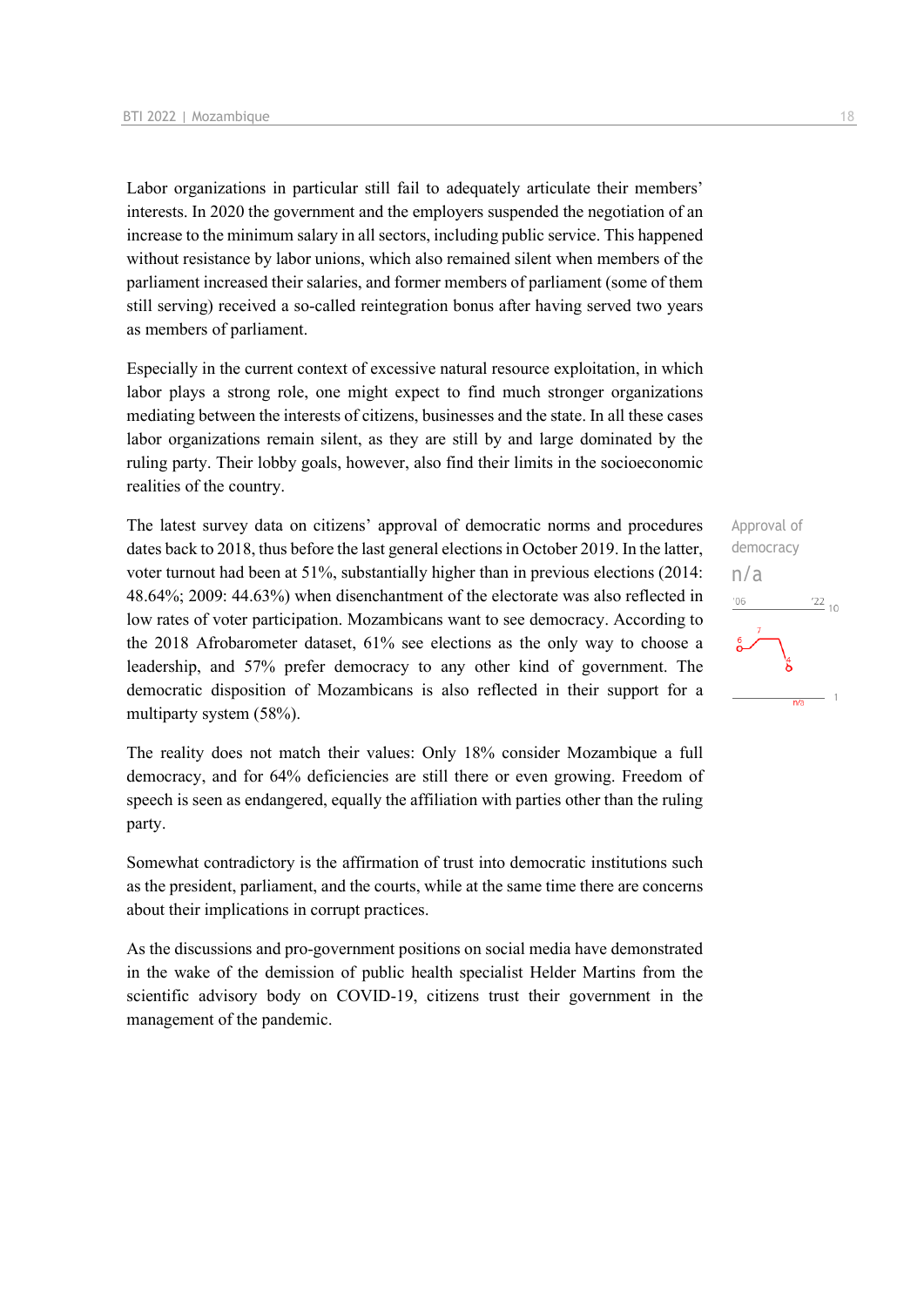Although the government runs an ambitious social protection program (National Strategy for Basic Social Security 2016-2024), informal self-help networks are essential for the approximately 15 million Mozambicans living in extreme poverty. Self-help organizations are the key actors in coping with challenges such as natural disasters, HIV/AIDS, orphanage and rural to urban migration. Relations of social capital within the local and or religious community, the extended family, friends and neighbors are also essential in the context of the immense informal economy and the need for microfinance initiatives.

However, social capital, and with it the level of trust among the population, are under strain by a) an increased political polarization since the conflict between FRELIMO and RENAMO became virulent and violent again; and b) a deteriorating security situation in the northern provinces. Already during the civil war, a decline in social capital had been noted and documented in selected case studies.

In the realm of the disastrous cyclones of 2019, the veracity of acts of solidarity and in particular international assistance efforts were questioned on social media.

As in other countries the pandemic in Mozambique has reinforced existing schisms within society and between scientists and political actors. The most prominent case has been the demission of Helder Martins from the Commission for the Prevention of and Action against COVID-19 in February 2021, who cited the lack of transparency and public engagement of the commission and actions taken by government for political considerations. His departure from the commission stirred public debates on social media.

## II. Economic Transformation

#### **6 | Level of Socioeconomic Development**

Since 2016 Mozambique's economy experiences a substantial slowdown due to falling market prices of natural resources, reduced foreign direct investment (FDI), suspension of direct budget assistance by donors and a depreciation of the national currency. But even the previous decade of growth rates of 7% to 8% did not initiate a structural transformation and industrialization of the economy. The economy remains dependent on the exploration of raw materials and the agricultural sector. With reduced economic growth, income inequality by regional standards – already high – has been increasing. In sub-Saharan Africa, Mozambique counts among the countries with the highest levels of inequality and a Gini index of 45.6. Disparities among the well-off and the most disadvantaged households are growing along with regional asymmetries.

### **Ouestion** Score

Socioeconomic barriers 1 $06'$  $\frac{22}{10}$ 

 $\frac{3}{9}$   $\frac{3}{2}$   $\frac{2}{9}$  1

Social capital 5  $\frac{22}{10}$  $106$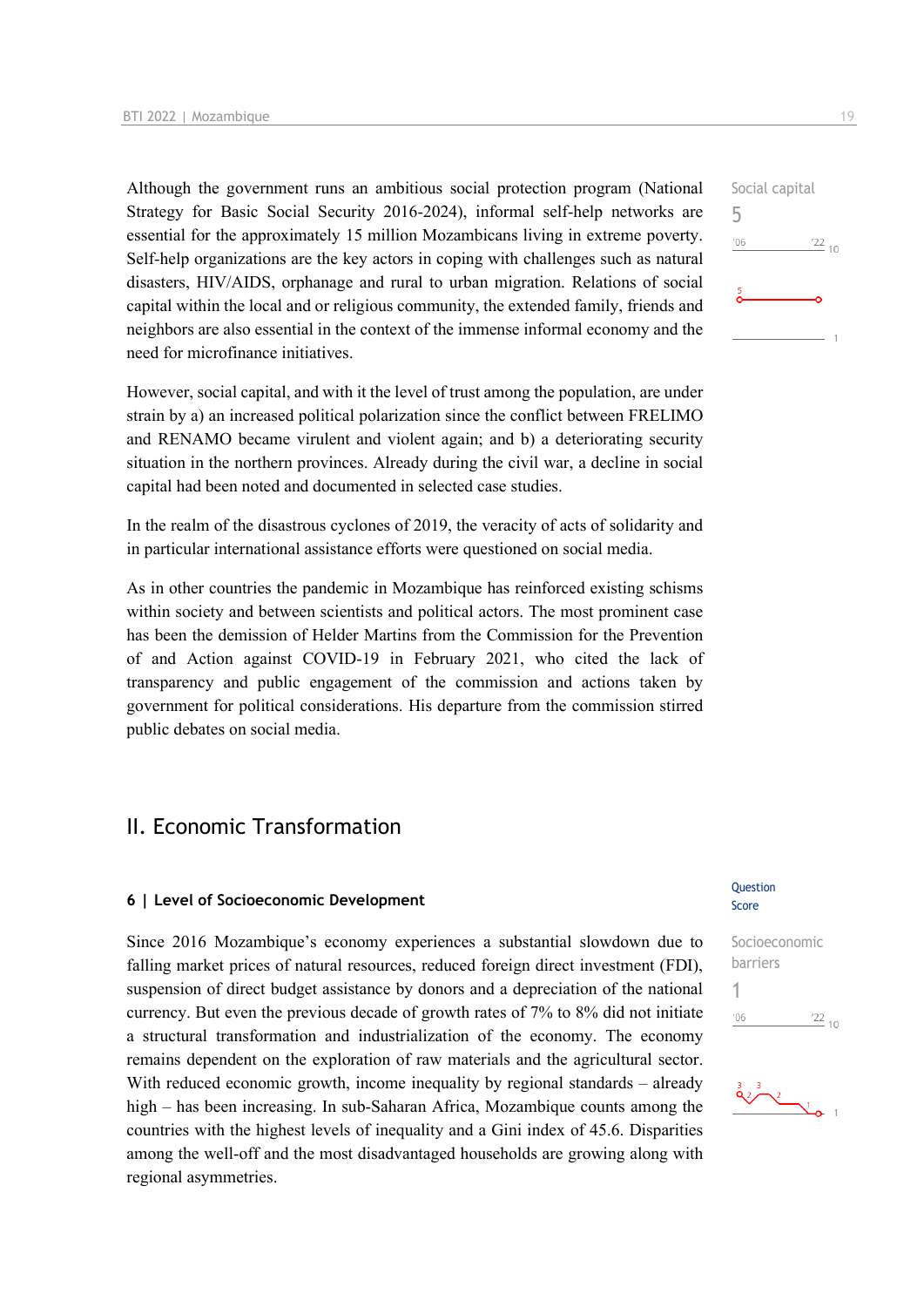Although the national data by now is almost to be considered outdated as the last household budget survey has been undertaken in 2014/2015, it nevertheless can be assumed that the macroeconomic decline in recent years has not substantially altered the picture. In 2014/2015, 46.1 % of Mozambicans lived below the poverty line. Poverty in Mozambique is also multidimensional and not only relates to monetary poverty. Food insecurity is exacerbated by recurrent climate-related natural disasters (floods, droughts, cyclones).

Women are disproportionately affected, as are children, people with disabilities and the elderly. Poverty in Mozambique also has a regional pattern and affects mainly provinces in the center and north such as Zambezia and Nampula.

Mozambique's human development index (HDI) for 2019 has been 0.456. But an inequality adjusted HDI brings it down to 0.316. Irrespective of the representation of women in Mozambican leadership positions, the gender inequality index still places Mozambique toward the bottom end, ranking 127 out of 162 countries.

The outbreak of COVID-19 forced the government to close its borders and to declare a state of emergency in April 2020 with schools, industrial and commercial facilities closed. These restrictions had a negative effect on income and affected particularly already vulnerable households, small and informal businesses in urban areas. According to World Bank data, approximately 80% of the labor force is operating in the informal sector. Many informal retail firms are owned by women, who either lost their supply chains when travel to South Africa became impossible or lost customers due to shrinking consuming power.

In the first months of the pandemic the government estimated that the unemployment rate could rise by 7% to 10% (at 20% in the beginning of 2020).

For the large share of Mozambicans in rural areas living off subsistence farming, the immediate effects had not been as harsh as for the informally employed or unemployed urban dwellers. Only 13% of smallholder farmers actually sell their products in markets. However, for them the main impact of COVID-19 relates to access and quality of health services, and disruption of remittances from relatives who suddenly lose employment.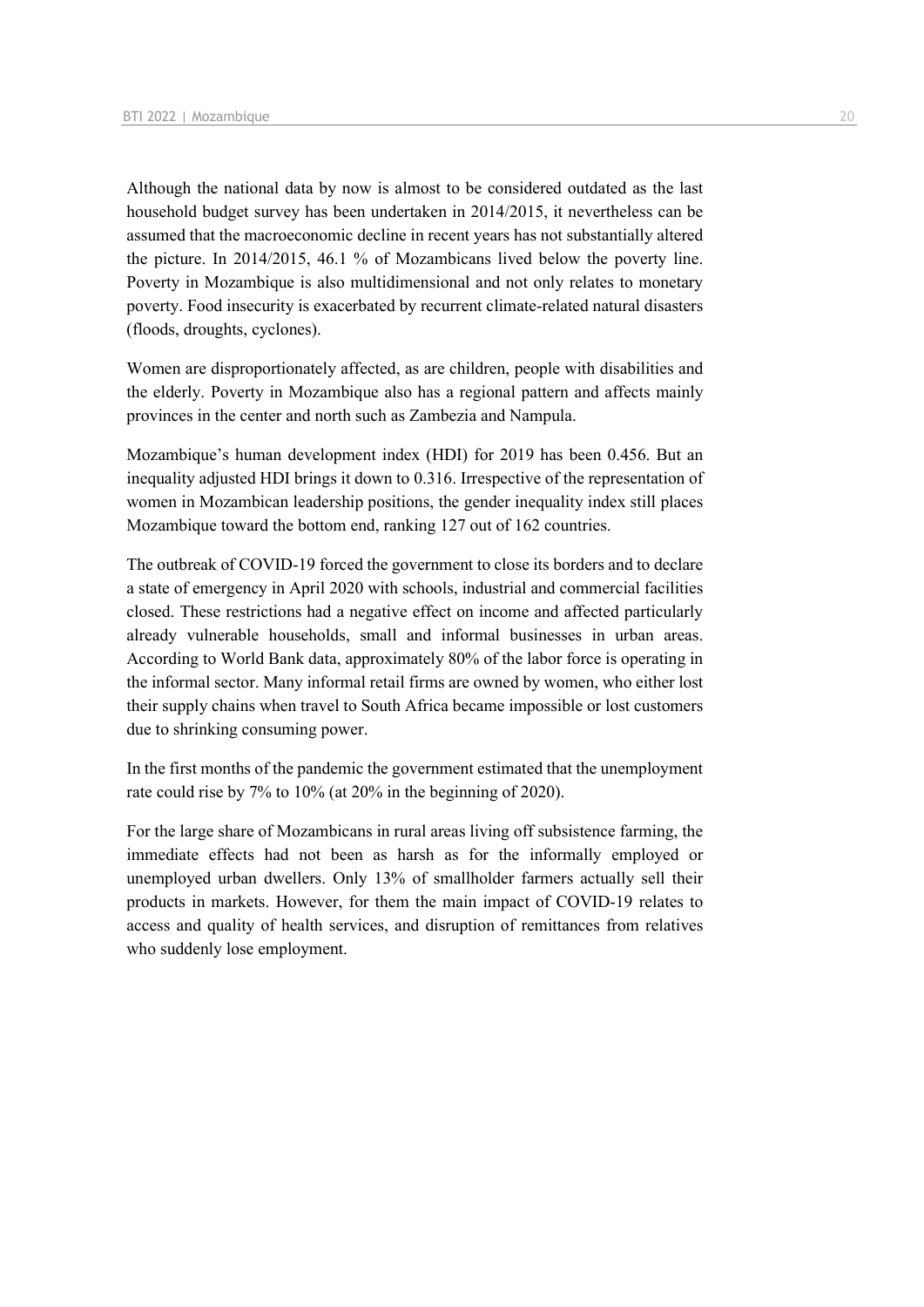| <b>Economic indicators</b> |               | 2017      | 2018      | 2019      | 2020      |
|----------------------------|---------------|-----------|-----------|-----------|-----------|
| <b>GDP</b>                 | S M           | 13219.1   | 14845.9   | 15291.4   | 14021.4   |
| GDP growth                 | $\frac{9}{6}$ | 3.7       | 3.4       | 2.3       | $-1.3$    |
| Inflation (CPI)            | $\%$          | 15.1      | 3.9       | 2.8       |           |
| Unemployment               | $\%$          | 3.3       | 3.2       | 3.2       | 3.4       |
| Foreign direct investment  | % of GDP      | 17.5      | 18.0      | 14.3      |           |
| Export growth              | $\%$          | 3.9       | 47.9      | $-10.7$   |           |
| Import growth              | $\%$          | $-12.9$   | 43.4      | 0.0       |           |
| Current account balance    | \$ M          | $-2585.5$ | $-4500.8$ | $-3022.3$ | $-3812.8$ |
| Public debt                | % of GDP      | 99.6      | 107.1     | 105.4     | 128.5     |
| <b>External debt</b>       | \$ M          | 15821.7   | 18678.7   | 20110.3   | 20932.3   |
| Total debt service         | \$ M          | 450.8     | 547.2     | 865.0     | 1558.7    |
| Net lending/borrowing      | % of GDP      | 1.5       | $-4.0$    | 2.2       |           |
| Tax revenue                | % of GDP      | 22.2      | 21.4      | 27.1      |           |
| Government consumption     | % of GDP      | 24.6      | 21.8      | 21.7      |           |
| Public education spending  | % of GDP      | 5.5       | 5.5       | 6.2       |           |
| Public health spending     | % of GDP      | 1.7       | 1.7       |           |           |
| R&D expenditure            | % of GDP      |           |           |           |           |
| Military expenditure       | % of GDP      | 1.0       | 1.3       | 1.4       | 1.1       |

Sources (as of December 2021): The World Bank, World Development Indicators | International Monetary Fund (IMF), World Economic Outlook | Stockholm International Peace Research Institute (SIPRI), Military Expenditure Database.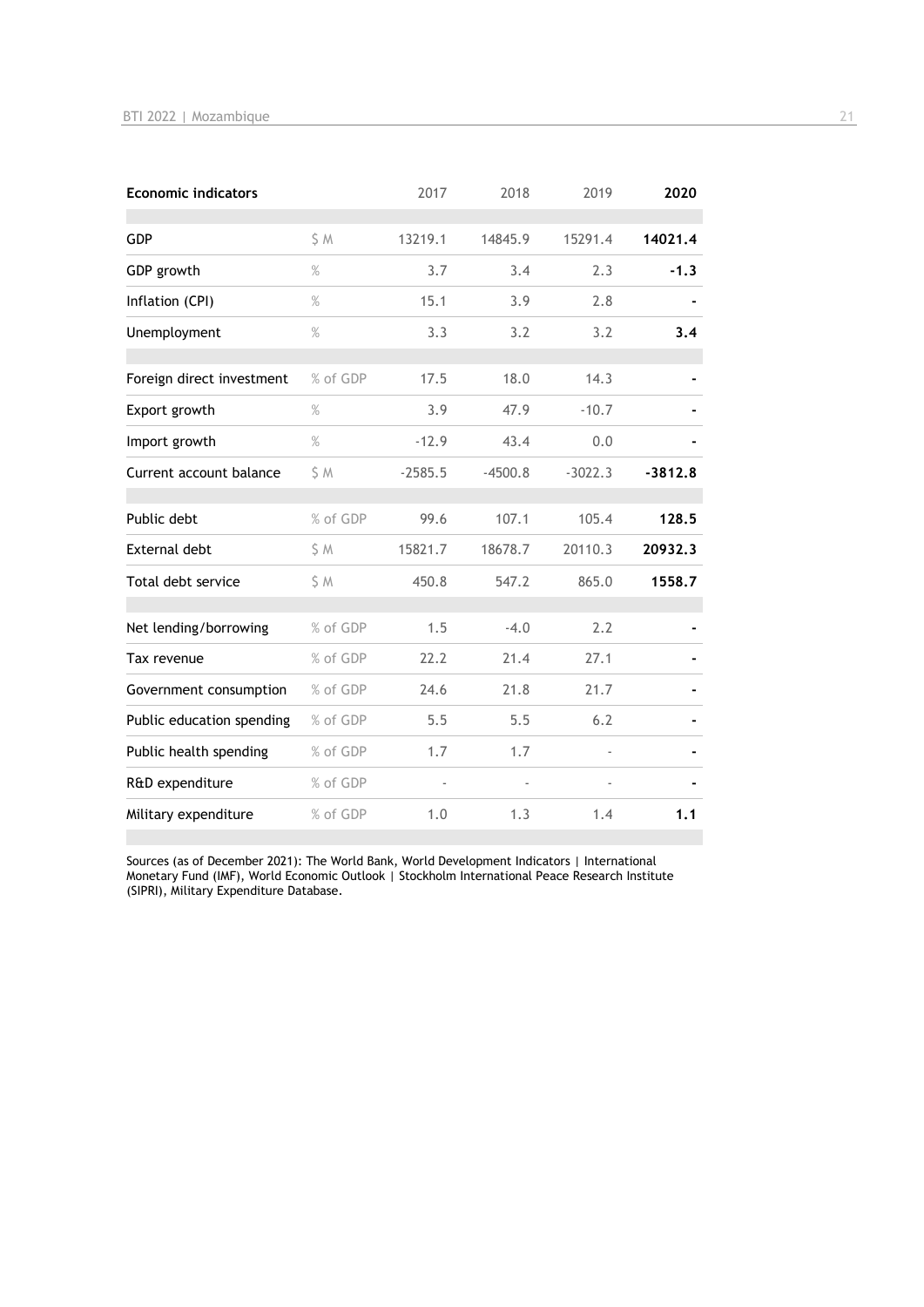#### **7 | Organization of the Market and Competition**

Market based competition is enshrined in Art. 97 of the constitution (2004). The government seeks foreign investment in order to boost the economy and to create much-needed jobs. With the exception of strategic sectors related to national security all business sectors are open but foreign and domestic investments need the approval of the government.

In general, the investment law does not differentiate between local or foreign investors or limits foreign ownership or control of companies. However, two groundbreaking regulations were introduced in 2011 and 2014 respectively. Law No 15/2011, the so-called Megaprojects Law, demands that Mozambicans be a partner in public-private partnerships, large-scale ventures and business concession in a range of 5% to 20% of the equity capital of the project company. In addition, in 2014 Law 14/2014, the so-called Petroleum Law, was passed. It affirms in its Art. 4.1 the regulatory authority of the government in the exploration, production, transportation, trade, refinery and transformation of liquid hydrocarbons and their by-products, including petrochemical activities. The same law set up in its Art. 4.6 the state-owned company ENH that owns up to 15% of oil and gas shares in the country and which is the sole representative for investment in the oil and gas industry.

When it comes to employment practices, rules are stricter. Foreign workers can only be hired when there are not sufficient Mozambican workers with the specific qualifications, and quotas for foreign workers as a percentage of the labor force in a private company are enforced.

Despite these efforts, the informal sector remains dominant, has been increasing as a result of the economic crisis and is expected to grow further due to the pandemic. Before the pandemic, approximately 65% of GNP was generated by informal businesses. The formal sector accounted for 32% of employment opportunities.

In the World Bank's 2020 report on the Ease of Doing Business, Mozambique lowered its ranking to 138 out of 190 from the previous year, when it had been positioned at 135. Although the government improved the process of getting a construction permit or access to electricity, there is still a lot of red tape to go through when starting a business (rank 176) or when trying to execute contracts (rank 168). Equally, the access to funding particularly for SMEs remains difficult, placing the country toward the tail end when compared to others (rank 165).

Corruption prevails and distorts the playing field. In addition, and particularly for foreign investors, the business culture of covering illicit activities with ordinary business activities constitutes a serious risk.

Market organization 4 $06'$  $\frac{22}{10}$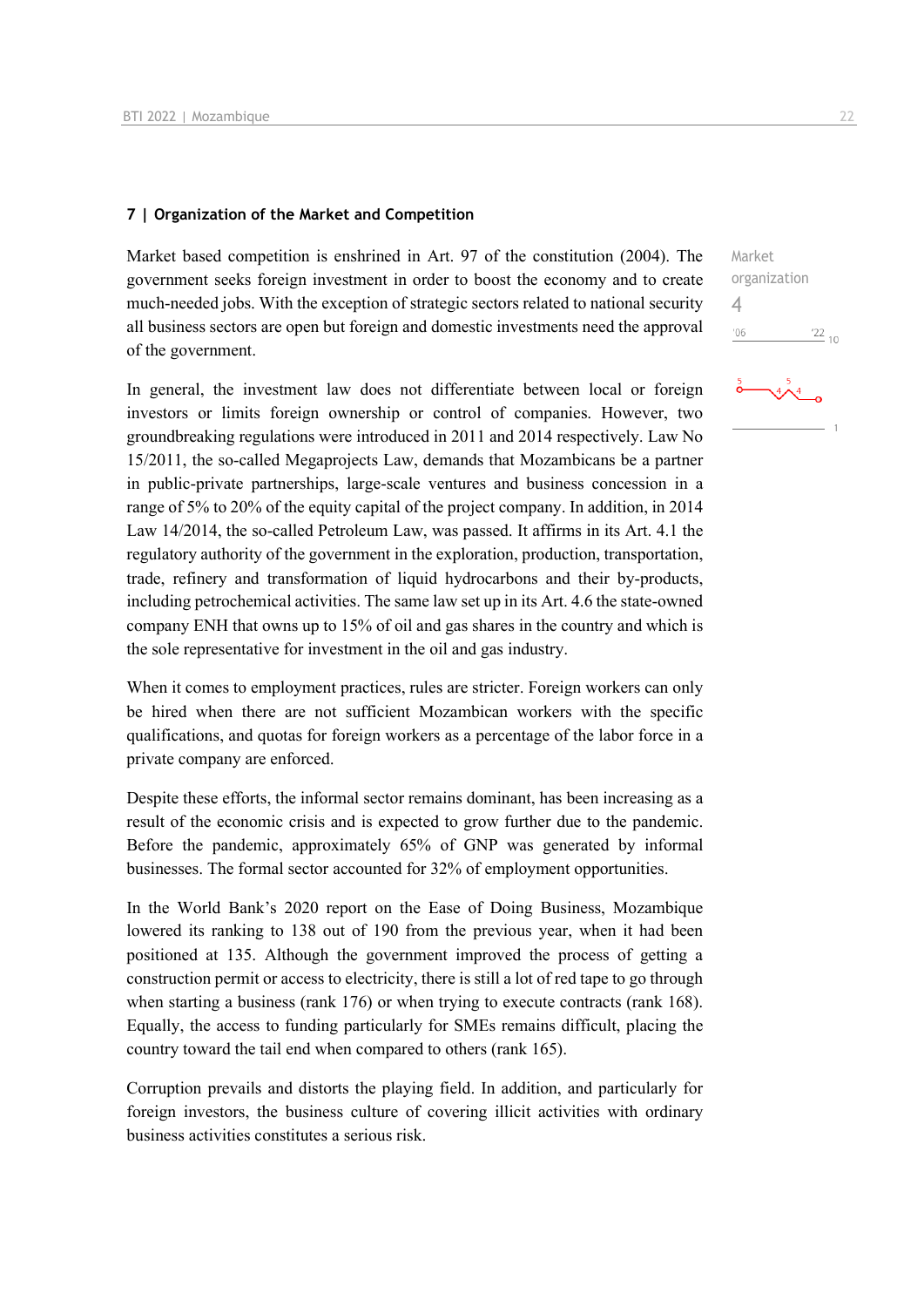Mozambique passed a competition law (Law No. 10/2013) in 2013 and established a Competition Regulation Authority (ARC) on paper. The law provides Mozambique with a modern competition enforcement system. It applies to both private companies and state-owned enterprises and covers all productive economic activities in Mozambique. It prohibits agreements and practices that restrict competition horizontally (cartel building) and vertically (between companies and suppliers of customers). The law also prohibits abusive practices by dominant market actors. This includes, for example, the refusal to grant access to essential infrastructure and the unjustified termination of a business relationship.

The new law introduces merger control in Mozambique.

However, to this day the oversight body ARC has not been established although this has become more urgent than ever, in the context of the African Continental Free Trade Area. This substantial and unexplained delay causes concern and raises the suspicion that the non-existence of such an oversight body allows the political elite to continue to follow through on their economic interests particularly in sectors such as aviation.

During the COVID-19 pandemic the government started to monitor the prices of essential goods in order to avoid price gouging. In the agricultural sector new subsidies were introduced, as well as new subsidized credit lines for strategic sectors such as agriculture, fisheries, tourism, transport and forests.

Mozambique's main objective in trade policy is to create an environment that enhances the competitiveness of domestic products internationally and in the region.

In its recent reform processes, Mozambique has streamlined customs procedures to benefit foreign traders. The country's ratification and implementation of the Trade Facilitation Agreement in 2016 as well as the one-stop electronic window for customs transactions facilitate trade. A lack of predictability of its tariff regime is often cited as an impediment.

Mozambique is a member of the SADC Free Trade area; 99.6% of duties for goods from SADC countries are at zero.

Since 2018 Mozambique has benefitted from the EU-SADC Economic Partnership. However, its limited export base and low level of manufactured goods limit benefits. Under the EU- Economic Partnership Agreement (EPA) Mozambique has to exempt 74% of imports from the EU from tariffs within a ten-year framework. As these revenues so far have been substantial for the state budget, the country is allowed to maintain 26% of duties.

Mozambique does not apply tariff quotas. Its Most Favored Nation tariff rates have remained unchanged in recent years. Its simple average tariff rate is 10%, with slightly higher rates on agricultural products (13.4%) than on non-agricultural products (9.5%).



| Liberalization of<br>foreign trade |                 |
|------------------------------------|-----------------|
| 6                                  |                 |
| '06                                | $\frac{22}{10}$ |
| $\frac{6}{9}$                      |                 |
|                                    |                 |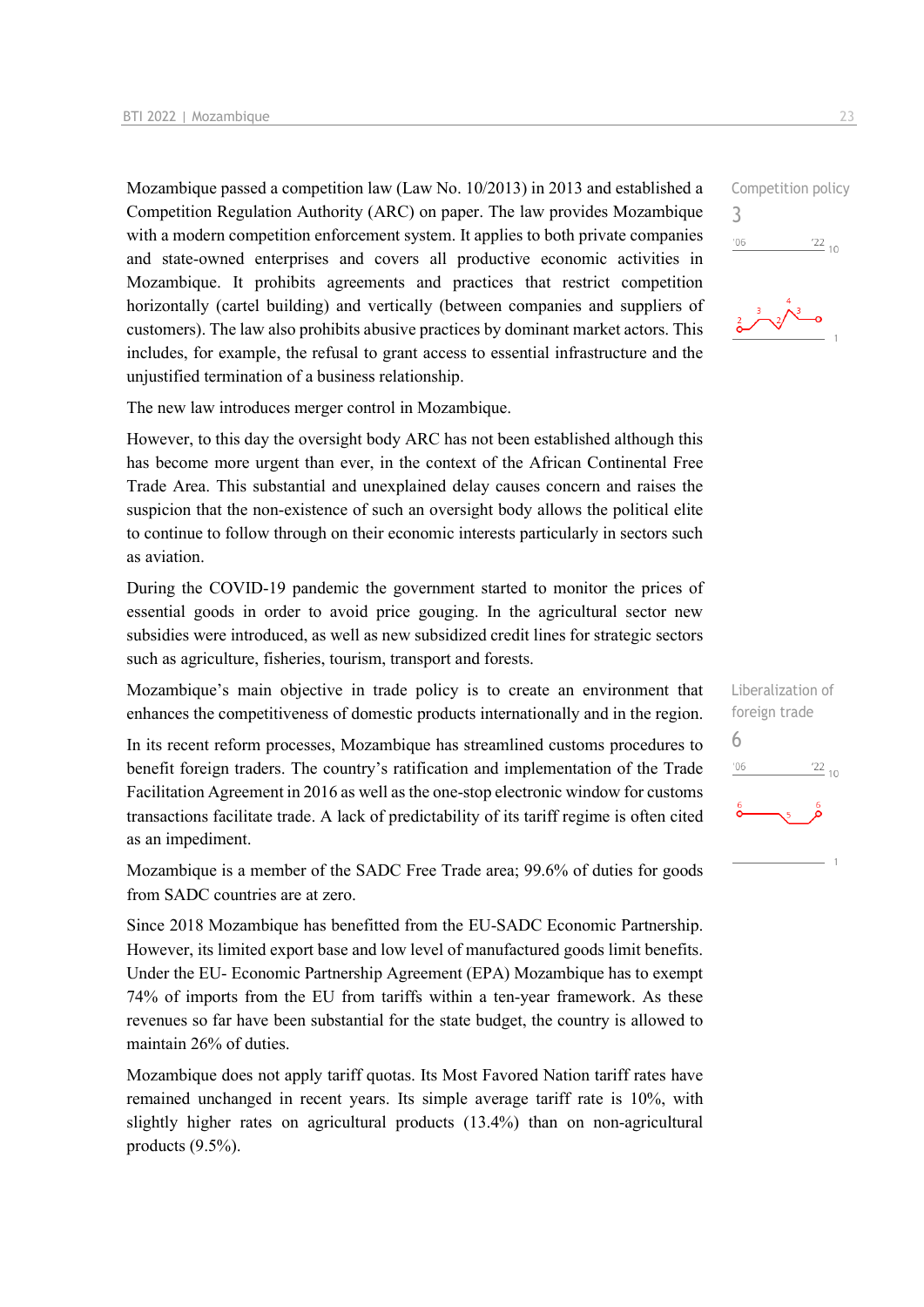Taking into account the vulnerable structure of Mozambique's economy, the government has been reluctant in the past to join a Tripartite Free Trade Area (TFTA) that unites the 26 member countries of SADC, Common Market for Eastern and Southern Africa (COMESA) and East African Community (EAC), and it certainly will remain so in relation to the African Continental Free Trade Area.

The real income gains for Mozambique by the Africa Continental Free Trade Area (AfCFTA) will be minimal, approximately 2% (compared to the Ivory Coast with estimates of 14%). Already today Mozambique has very low tariffs on imports from AfCFTA countries and would have to reduce its non-tariff barriers substantially within the next decade. Export expansion is not expected. When agricultural tariffs are eliminated, it might even come to a reduction in welfare in the country.

Mozambique has been able to increase the financial inclusion of its population substantially due to the digitalization of banking services and financial platforms by telecommunications companies such as M-Pesa by Vodacom and Mkesh by Mcel. The vast coverage of Mozambique by telecommunication networks and the widespread use of mobile phones made it possible for functions of the banking sector such as transfers, payments of goods and services, deposits and withdrawals to be done far away from the next bank.

Although the central bank, Banco de Moçambique (BOM), fulfills its regulatory role and tries to address vulnerabilities, the banking sector remains volatile and is subject to concentration.

In 2018, after BOM already had fined about 20 financial institutions for breach of anti-money-laundering and terrorism financing laws, it set out a Code of Conduct for Credit Institutions and Financial Companies (2/GBM/2018) specifying their obligations to provide information and data protection to clients, and to block abusive contracts.

In order to liberalize foreign exchange transactions, BOM abolished the previous preauthorization for capital operations by commercial banks.

In compliance with the Basel-III agreement, BOM already had introduced – with  $08/\text{GBM}/2017$  – an adjustment of the solvency ratio for banks from 8% to 12% by 2020. The sector as such developed solidly and at the end of 2019 stood at a solvency ratio of 21.6%.

According to an assessment by KPMG, Mozambican commercial banks managed overall – through cost containment, a relatively stable inflation and high net interest margins – to raise their profits by 28% in 2018. Only five out of the 19 registered banks finished with a negative balance.

With regulation 10/GBM/2018, the central bank created a checklist that allows it to identify banking institutions that could pose a systemic risk to the Mozambican banking system. Already in the past, BOM had to take over the defunct bank MOZA (2017). But with the Banco Nacional de Investimentos (BNI) it has another toxic

Banking system 6 $\frac{22}{10}$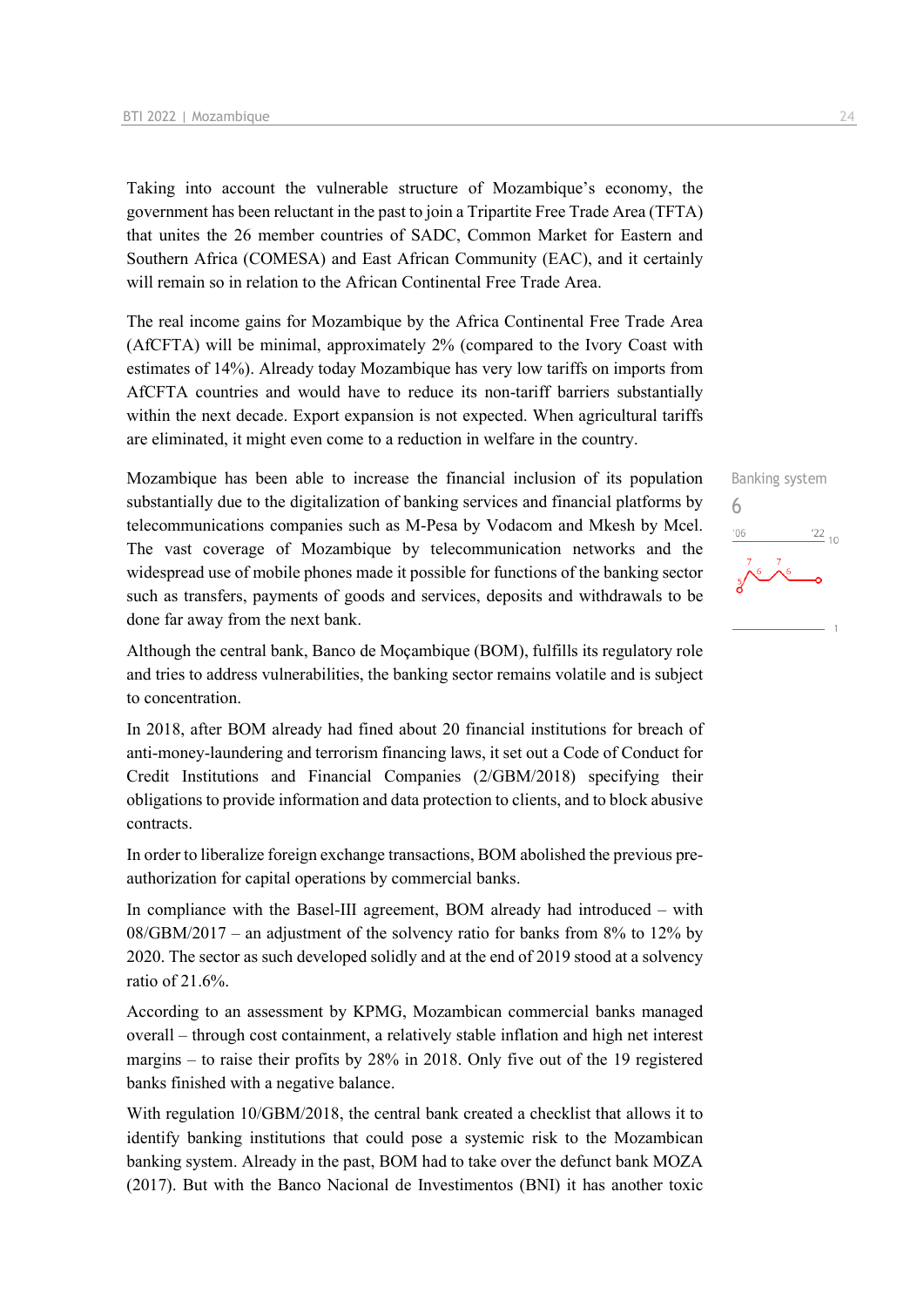bank in its system, which not only has a high ratio of re-financing through debt (54.28%, national average is 26.21%) but also a high percentage of non-performing loans (28%) in its portfolio.

The rating agency Fitch forecasted for 2020 a 6.7% increase of credits by Mozambican banks. However, availability of capital remains limited due to the limited activas by banks as well as the extensive borrowing by the Mozambican government in recent years.

#### **8 | Monetary and fiscal stability**

In the aftermath of the disclosure of the hidden debt scandal, the economic downward spiral and loss of donor support, the central bank had to embark on a tight monetary policy in order to reign in a spiking inflation rate (25% in 2016) and a national currency that had devalued to the U.S. dollar by 50%. The strict policies paid off and inflation dropped to 3.9% in 2018 and 3.5% in 2019. It also allowed the central bank to ease lending interest rates, which had peaked at 23.25% in 2016, de facto depriving the private sector of financing solutions. End of 2019 interbank lending rates stood at 12.75%, and still remain among the highest in Africa.

The overall impact of natural disasters on inflation has been localized. In Beira, one of the cities most affected by cyclone Idai in 2019, food prices increased by 10.3% as agricultural outputs were destroyed. However, due to the limited integration of the local economy into the national market, it did not affect the overall positive trend.

The depreciation of the national currency metical against the U.S. dollar continued. However, in comparison to other currencies in the SADC region, it remained at a fairly stable depreciation level of 5% in 2019. During the pandemic the depreciation of the metical against the U.S. dollar increased by 10%. This is seen mainly as a result of economic uncertainties and risks within the national economy and the overall performance of the U.S. dollar in the international market.

Despite the difficult environment, the central bank managed to increase the international reserves, which by the end of January 2021 covered imports of goods and services of up to six months.

Mozambique's fiscal situation is still tainted by the hidden debt crisis. In addition, both tropical cyclones, Idai and Kenneth, sent shock-waves through the economy in 2019. FDI flows particularly to the resource rich Northern provinces are coming in reluctantly due to a deteriorating security situation. In this challenging context, the government tried to maintain macroeconomic and financial stability. Albeit still classified as a "substantial risk" by rating agencies, the government at least managed to project stability.





Fiscal stability

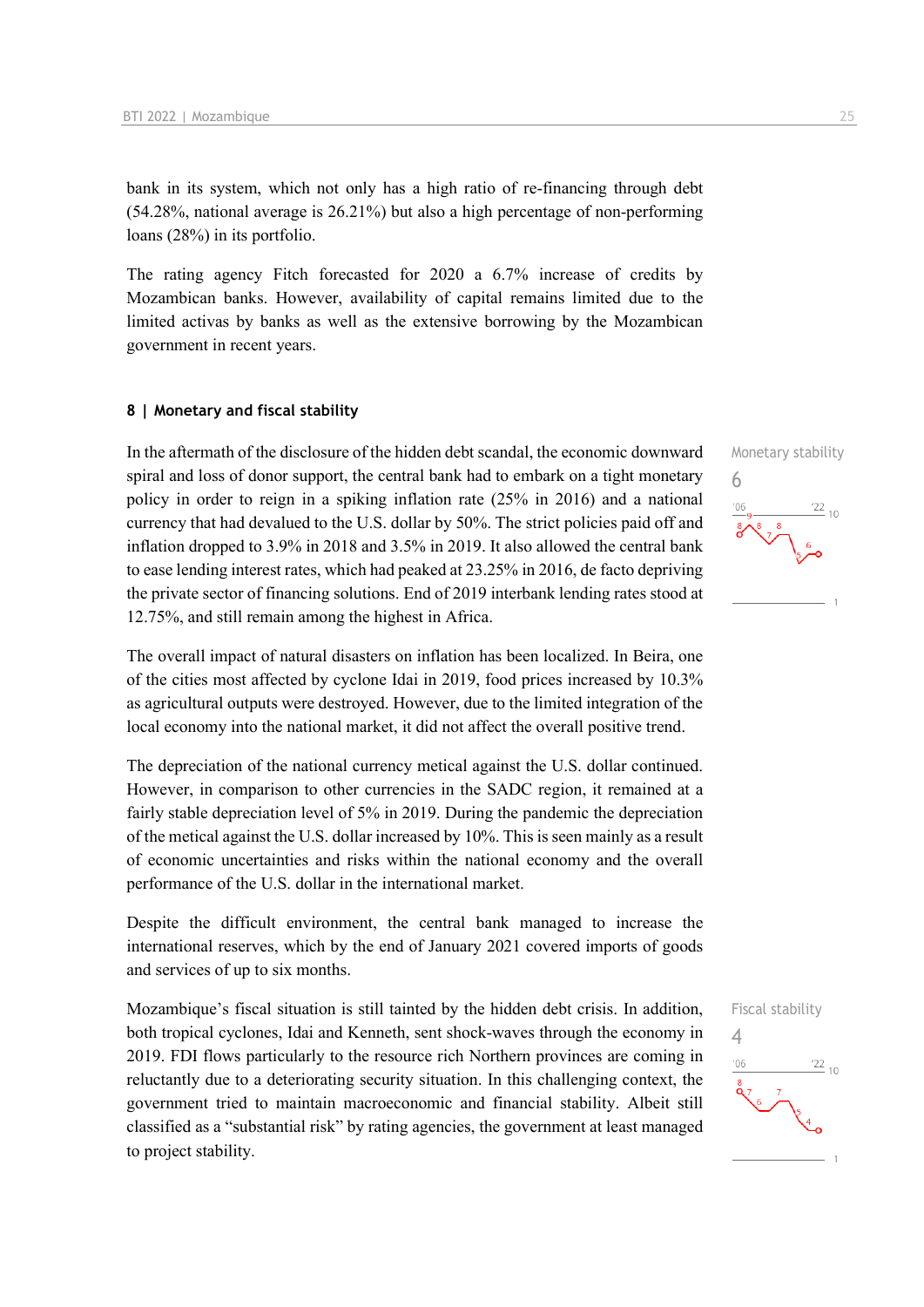With additional demands for support to the economy after the natural disasters stroke, the country remains heavily indebted. Public debt stands at 120% of GDP in 2020. With general loans from multilateral institutions and donor countries mainly blocked. and access to the private capital market almost nonexistent, the government mainly relies on the domestic capital market issuing treasury bonds inter alia. Domestic debt levels increased by 15% between 2019 and 2020. Nevertheless, external debt still remains the largest part of public debt at 79%, of which 56% are loans from bilateral donors.

Whereas the government of Mozambique was seeking debt relief from bilateral donors such as China (and not just the suspension of payments as authorized by the G-20) in order to free funds for addressing the COVID-19 pandemic, it did not touch the so-called Eurobonds, debt service obligations in the private capital market, and issued in order to generate additional resources after the hidden debt scandal.

In addition to debt relief and suspension, donors were asked to assist with a financing package of \$700 million in order to deal with the economic impact of the pandemic. The additional funds were meant to finance a) tax exemptions in support of families and the health sector, and b) increased government expenditures in response to the health crisis, incl. cash transfers and subsidies to the poorest households, microenterprises and SMEs.

#### **9 | Private Property**

Mozambican law protects property rights in relation to buildings and movable property. Ownership of land remains the exclusive right of the state (Lei de Terras, 19/1997), but land-use concessions are given for periods of up to 50 years with the option to renew. These concessions substitute land titles but are not accepted by financial institutions as collaterals.

Irrespective of the question of ownership, Mozambique's land governance system is sound. This allows for strong protection of community-based land rights, community consultation with respect to partnerships with investors, and secure rights to land for investors. But as in many other cases, the de jure existing framework is insufficiently implemented. For example, only about 10% of the communities have registered property rights.

Since 2000, Mozambique also has the necessary laws in place to protect intellectual property rights and allowing for recourse to criminal or administrative tribunals in cases of alleged intellectual property right violations. However, enforcement of intellectual property rights by the responsible National Inspectorate for Economic Activities (INAE) remains sporadic.

Property rights 6 $-06$  $\frac{22}{10}$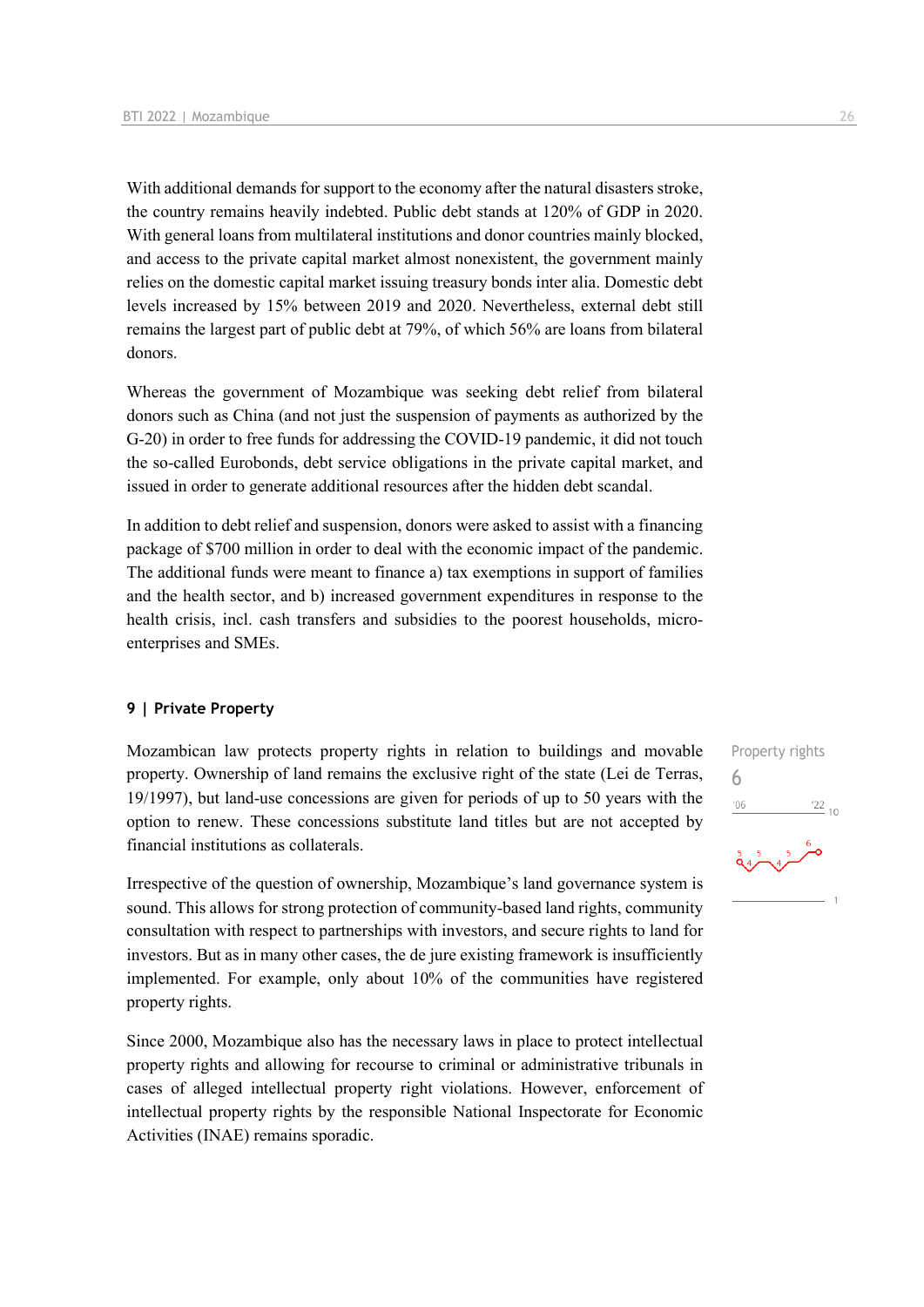Industrial property protection has been enshrined in Decree 47/2015 and Mozambique equally signed up to the respective international and regional accords for industrial property protection.

In Mozambique, legal and operational frameworks are far more favorable to multinationals and megaprojects than to the ordinary private sector company. Currently Mozambique's private sector is dominated by individual entrepreneurs (93%) and micro-enterprises (6.6%). Although FDI directed to SMEs creates far more employment than megaprojects, the number of SMEs remains insignificant (0.02% of enterprises, employing between 50 and 100 workers). In rhetoric the government supports SMEs, but very little is seen on the ground.

In 2018, the government broadened the definition of state-owned enterprises in order to include all public enterprises and those where the state is a shareholder.

An amended law (Law 3/2018, June 19) is clearly a response to the scandal involving ATUM and the need to enhance transparency and accountability around state-owned enterprises.

The privatization of former state-owned enterprises progresses slowly. According to the institute for state enterprises, Instituto de Gestão das Participações do Estado (IGEPE), about 50% of companies in the hands of the state or with state participation could be subject to privatization (in total 113). However, most public enterprises are not necessarily sustainable.

#### **10 | Welfare Regime**

In 2016, parliament approved the National Basic Social Security Strategy 2016 to 2024. The strategy, based on the principles of solidarity, universality and equity aims to reinforce consumption, autonomy and resilience. Its approach shifts the focus from the family to the individual. Although the budget allocation for social protection has been continuously increasing (1.9% of the state budget in 2020, in 1.8% in 2019), the target set out (2.23% of GDP) will not be met if budget allocations are not substantially increased. But an increased budget will not be sufficient on its own. As a 2020 report has outlined, allocations and expenditure are not aligned and the execution rate over the past five years has worsened. In 2019 only 79% of the allocated budget for social protection were spent.

Financing for the social protection sector in Mozambique comes from domestic resources (taxes, tariffs, internal credits) or from external bilateral project funds. Until 2015 general budget support by donors such as the United Kingdom's Department for International Development (DFID) or the Dutch government also funded parts of the program. After the devastation by cyclones, donors restarted their funding and directed it to emergency support programs.





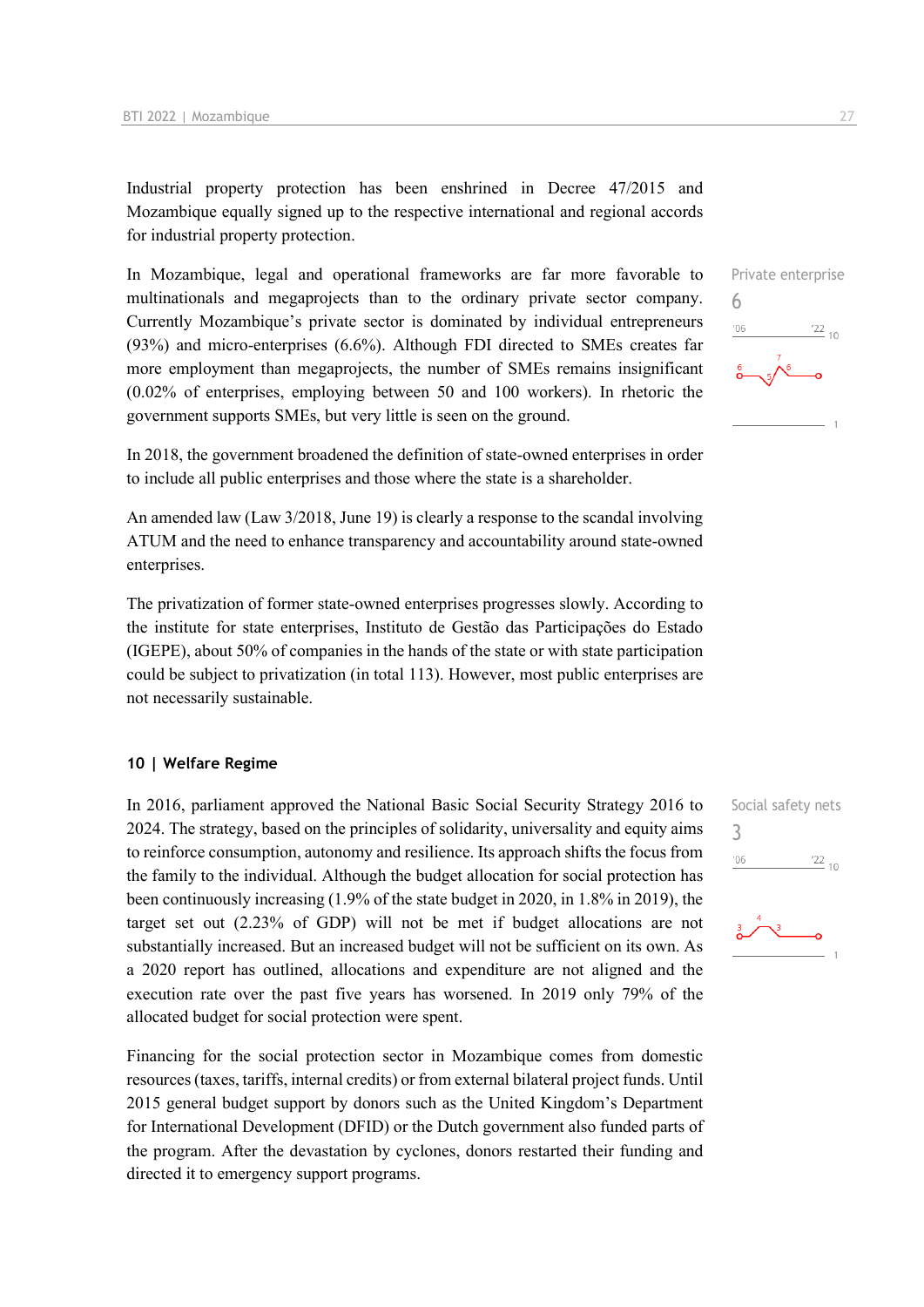In 2020, the programs run by the National Institute INAS covered 608,724 households about 22% of those in need. Per capita spending on the poor has been Mt 464 in 2020 (\$6.25 per year) Although the value of subsidies is supposed to be adapted annually, this has not been done since 2018.

It is to be expected that the number of vulnerable Mozambicans will grow due to the COVID-19 pandemic. And it will be an additional challenge to identify those who have become needy only recently. Government estimates came up with about 990,000 new beneficiaries of cash transfers, victims of the negative socioeconomic impacts stemming from control measure for the spread of the virus. At the time of writing a funding gap of about \$158 million existed for the COVID-19 social protection response plan.

Article 66 of the constitution prohibits discrimination based on race, sex, ethnic origin, place of birth, religion, educational level, social position and the legal status of parents or profession. Article 57 specifically addresses gender equality between men and women.

Legal and programmatic frameworks in support of women have been put in place, awareness-raising campaigns have been launched and gender parity in education has become a prime objective. The latest legislative achievements have been the Law for Preventing and Ending Child Marriages (Law No. 19/2019 of October 22) as well as the revision of the Law of Succession (Law No. 23/2019 of December 23) that identifies widows as the main beneficiary. The age of consent for marriage has been established at 18 years, and child marriages have been criminalized. In addition, the Ministerial order that prevented pregnant students from attending daytime classes at school was revoked in 2018.

Women make up 52.3% of the labor force.

In the political sphere, Mozambique has continuously increased the percentage of women in decision-making positions although it does not have a quota system. In 2020, 37.6% members of parliament have been women. Nine of the 22 cabinet members are women (ministers). On the provincial level, three of the 10 elected governors are women and 35% of the members of the Provincial Assemblies are women. In addition, the leadership of the Assembly of the Republic, the Administrative Court and the Constitutional Council are held by women. In the Civil Service, women represent 39% of the staff. However, these figures reflect an urban reality closely linked to the local elites.

Despite all the efforts, prevailing socio-cultural factors still lead to exclusion of women and girls from the political and socioeconomic life and limit their participation in various spheres of society. One in two women is illiterate, as the average schooling years for women remains at 2.5 years (4.6 for men). High primary school enrollment rates (92%) do not improve the situation so far, due to high dropout

Equal opportunity 4 $\frac{22}{10}$  $'06$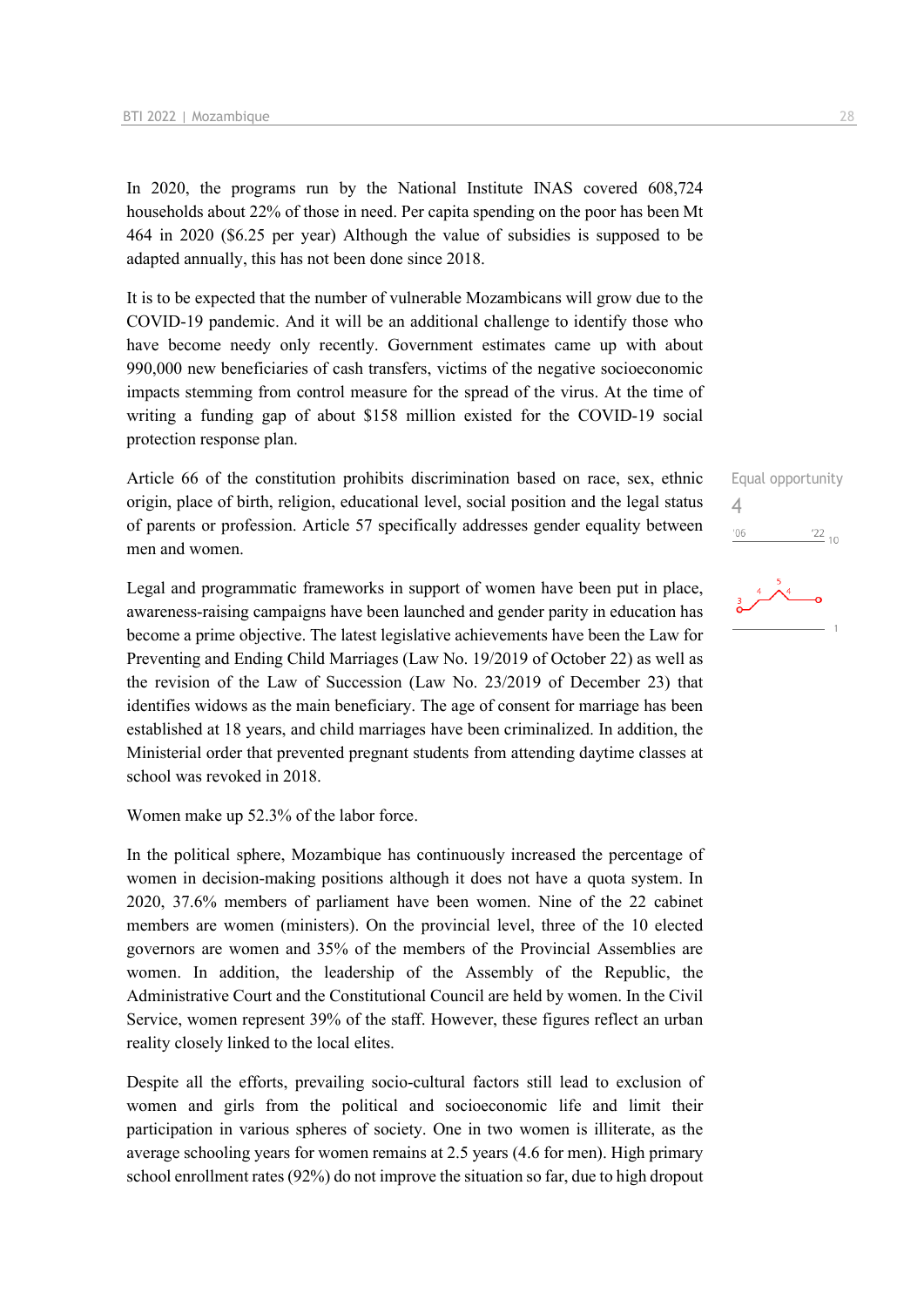rates and bad quality of teaching. In rural areas 62.4% of women are illiterate. Most women are employed in the informal and agricultural sectors as unskilled workers or subsistence farmers.

In 2019, Mozambique ranked 127 out of 162 in the Gender Inequality Index.

#### **11 | Economic Performance**

The slow recovery of Mozambique's distressed economy noted in 2018 (3.5% of GDP growth; 2017:3.3%) has been stalled by two cyclones that hit the country in 2019 and reduced GDP growth to 1.9%. The economy remains highly vulnerable to climate-related shocks as these disrupt supply chains for megaprojects, destroy infrastructure and destroy the output of subsistence agriculture.

In 2020 the economy contracted further to a negative rate of -0.5% according to first estimates by the IMF.

With FDI in mining contracting, FDI inflows decreased from \$2.7 billion in 2018 to \$2.2 billion (-18.2%) in 2019. FDI continues to be hampered by poor governance, an unstable political and security environment, inadequate transport and port infrastructure, vulnerability to natural disasters, and the current sovereign debt crisis.

GDP per capita based on PPP was \$1,279 in 2020, down from \$1,302 in 2019.

In the fall of 2020 an estimated 43.578 workers lost their jobs in the formal economy due to the pandemic. Most of them had been employed by small and medium-sized enterprises.

Unemployment rates remain high, particularly among youth (about 30%), as low skill levels prevent their integration into the formal labor market and also hamper productivity. At the same time, population growth remains high.

Mozambique's economic outlook is often painted in a rosy picture as offshore gas discoveries could lead to a diversification of the economy, the transformation of subsistence agriculture into agroindustry and could generate higher revenues along with enhanced macroeconomic stability. However, none of the megaprojects has delivered any trickle-down effect so far.

On the contrary, the current account deficit widened in 2019 to 54.2% of GDP (up from 29.5% in 2018) and approximately 65% in 2020 as large investment projects increased the imports of capital goods and services.

Fiscal strains and tight monetary policies substantially decreased public investment apart from emergency measures in the context of natural disasters and COVID-19. Irrespective of the fact that the country is reducing its debt-to-GDP ratio, improving tax collection, and reaching debt restructuring agreements, Mozambique's debt

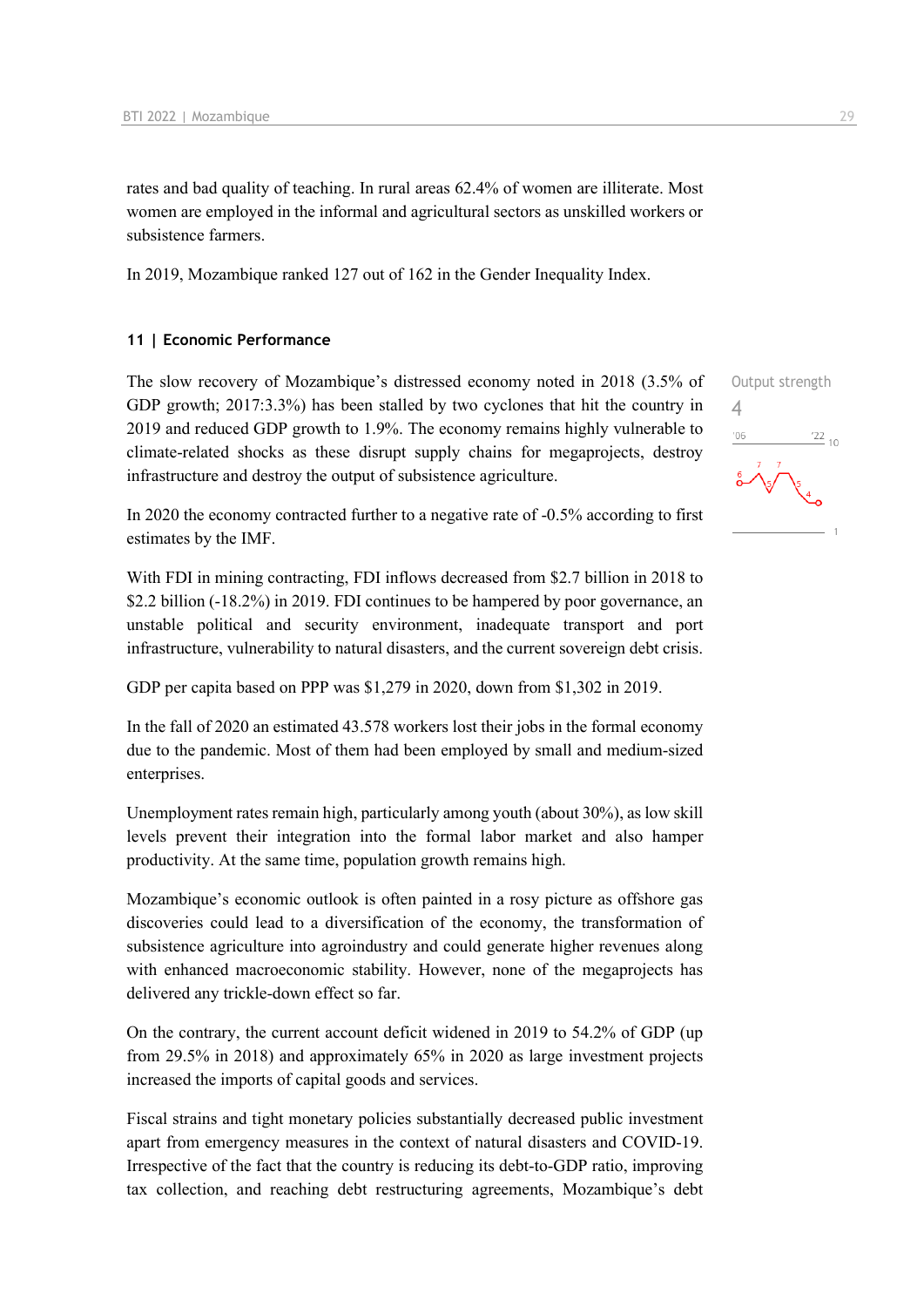carrying capacity remains weak. Mozambique's eligibility for the G20 initiative provided short-term debt service relief. However, in order to enhance its debt sustainability, the government would need to further diversify its economy, broadening its export base and applying a prudent borrowing strategy.

#### **12 | Sustainability**

With the ambitious goal to become the third biggest exporter of natural gas by 2035, the government also is aware of the environmental impact this will have. In a study undertaken in cooperation with the UN, main challenges and capacity-building needs in relation to sustainable management have been identified. The extent to which these recommendations will be taken up and implemented still remains to be seen. As in many other areas, the government of Mozambique is good at developing a legal framework with the assistance of donors and international organizations. Over the years the government has developed a set of policies (e.g., Action plan for a Green Economy; regulation on carbon emissions and deforestation, REDD+; national climate adaptation and mitigation strategy) and has taken action in order to generate revenues for environmental protection.

With an increased frequency of natural disasters resulting from climate change, there is a growing concern in the country about environmental issues.

In alignment with the SDGs, the government committed to the goal of universal access to affordable and sustainable energy by 2030. In its new five-year plan (PQG) 2020-2024 the government estimates that by 2024 64% of the population will have access to electricity (2019: 24%). For those who cannot afford to pay market prices, a policy of social tariffs under the National Energy Program for All has been introduced.

Access to electricity also reduces the use of firewood and coal as energy sources for cooking in rural areas and addresses forest degradation. Mozambique has a large potential for renewable energy by hydroelectric power (Cahora Bassa dam).

According to the Afrobarometer survey (2018) 40% of Mozambicans are aware of climate change and 12% have in-depth knowledge. Also, for the government, prevention, early warning, adaptation and mitigation of climate change are key subjects in education and population awareness.

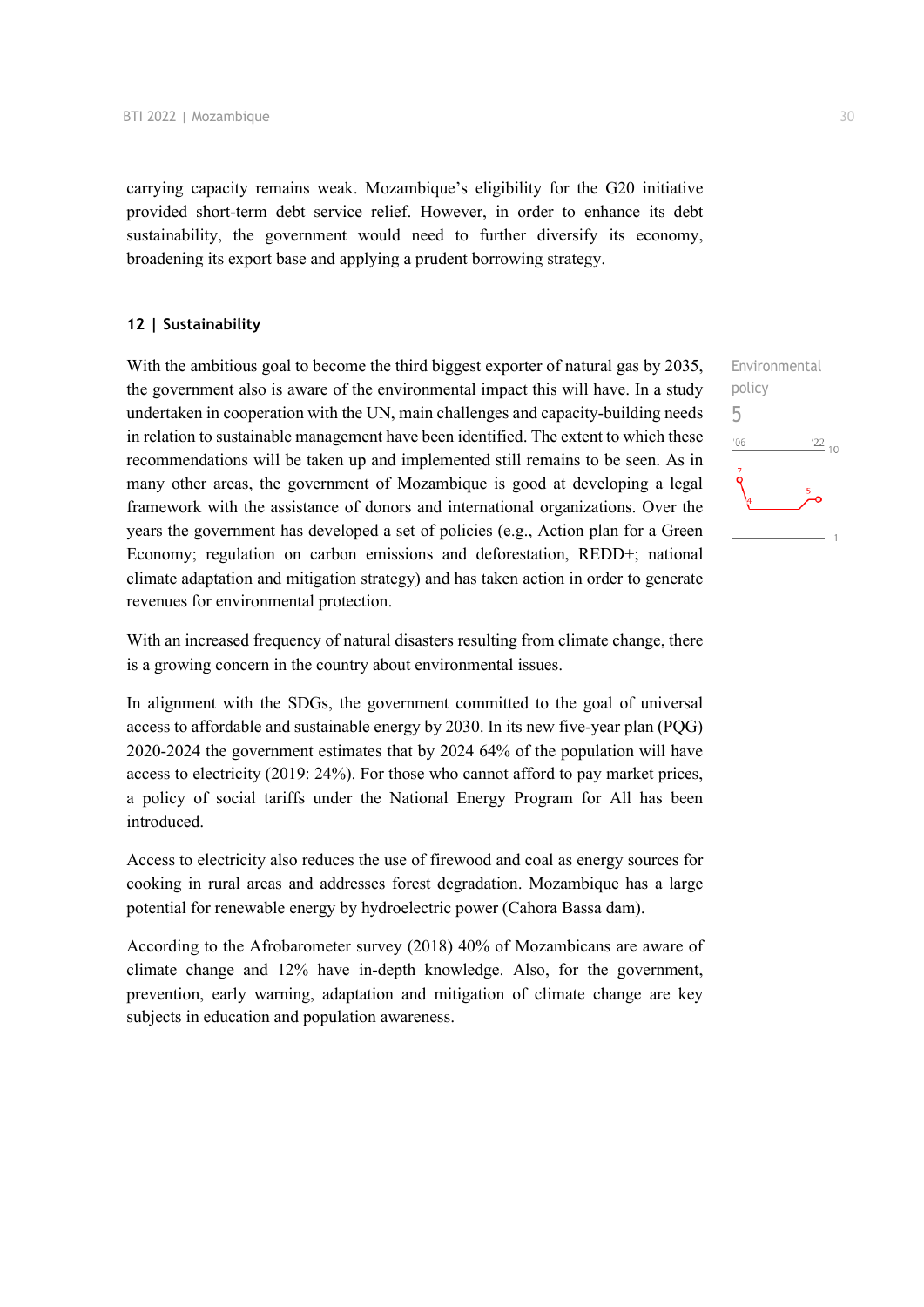The main challenges for Mozambique's education sector are demographic growth, the corruption within the system and the loss of external donor support after the "hidden debt" scandal. Education in Mozambique remains a public domain; less than 5% attend private schools.

Enrollment rates have been increased substantially over the last two decades, from 55% in 2000 to 93% in 2019. The state budget dedicated 5.5% to education and 0.3% to R&D, resulting in a score of 0.395 in the UN Education Index.

In May 2020 the government presented its Strategic Plan for Education 2020-2029, a comprehensive document that includes a mandate for education at the preschool level. Most likely due to the low education levels and high levels of analphabetism (39%, census data 2017) the strategy encompasses neither tertiary education (delinked in a separate document) nor visions for research and development. With the approval of Law 18/2018 December 28, the obligation to attend school has been extended to nine years. This implies that more secondary school teachers will be needed immediately. In the past, the demand for enhanced capacities in secondary education (classrooms and teachers) due to demographic developments was resolved to the detriment of installations used by the primary sector. Large classes (ratio of 64.2 students/teacher) impact negatively on the quality of education and often prolong the time students need to accomplish their primary education. Dropout rates remain high in Mozambique (60%) and way above the African average of around 35%.

The skills, knowledge, and training of teachers have been a problem for decades.

In relation to budget allocations, the government fulfills the regional parameters set by SADC and increased in its 2020 budget allocation for education from 23% (2019) to 27%. The focus is set on district-level expenditures, particularly hardware (school building, desks, etc.).

The problems affecting basic education also can be found in vocational training. Often the content is insufficiently geared toward the needs of the labor market. Poor qualifications, equally in the ICT field, limit employment opportunities and increase youth unemployment rates year by year.

A recent mapping of research and innovation in Mozambique (2021) has identified substantial shortcomings particularly in the areas strategically most important for the economy: agriculture (e.g., adaptation to climate change, food security) and oil and gas (e.g., training of engineers across the value chains).

Education policy / R&D 3 $-06$  $\frac{22}{10}$ 

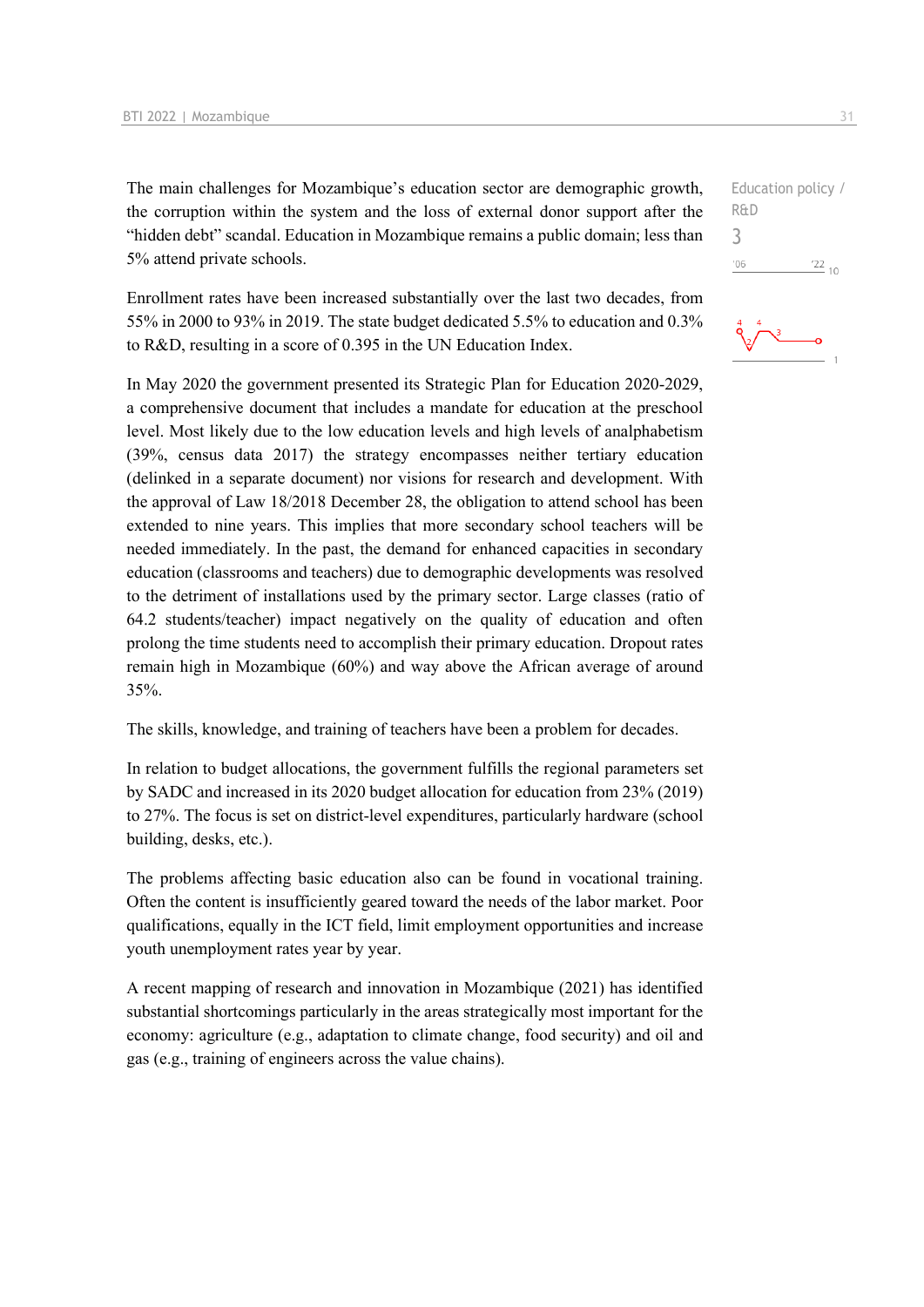## Governance

### I. Level of Difficulty

Despite its geographical location and a long coastline with port facilities in the south (Maputo) and center (Beira and Nacala), Mozambique is only slowly transforming into an access point for landlocked neighboring countries such as Botswana, Malawi, Zambia, and Zimbabwe. The necessary infrastructure development relies on donor support or private sector engagement and is hampered by a deteriorating security situation in the center and north.

Mozambique's structural constraints are manifold with only minor signs of improvement in some areas and a severe deterioration in others.

Multidimensional poverty has increased in the period 2016-2018 and might even have affected around 60% of the population in 2020. After two cyclones in 2019, the country experienced another devastating cyclone, Eloise, in early 2021. The frequency of natural disasters increases at a speed that hardly allows the national resilience capacities to catch up.

The diversification of the economy and the formalization of previously informal clusters remain constrained by the small segment of skilled labor and the low level of education within the population.

In order to prevent a complete breakdown of an already fragile health system, the government took bold measures even before the first cases of COVID-19 emerged. Although the country has seen a new spike in cases since December 2020, it still remains on a low level of about 50,000 reported cases by mid-February 2021. In late March 2020 President Nyusi declared a state of emergency that was then extended consecutively for months. In order to prevent the spread of the virus, cross-border movements were restricted; public and private events were banned; non-essential shops closed. The government started to monitor the prices of essential goods in order to prevent price gouging. One also re-directed the industrial sector to the production of supplies for the prevention or mitigation of the spread of the virus.

These measures as well as the general situation had severe repercussions. The tourism sector almost came to a complete standstill and contracted by 87%. Industry and trade declined by 20% and 19.1% respectively. In the tourism industry, 21.9% of workers lost their jobs; in the industrial sector 12.4% became unemployed.

Structural

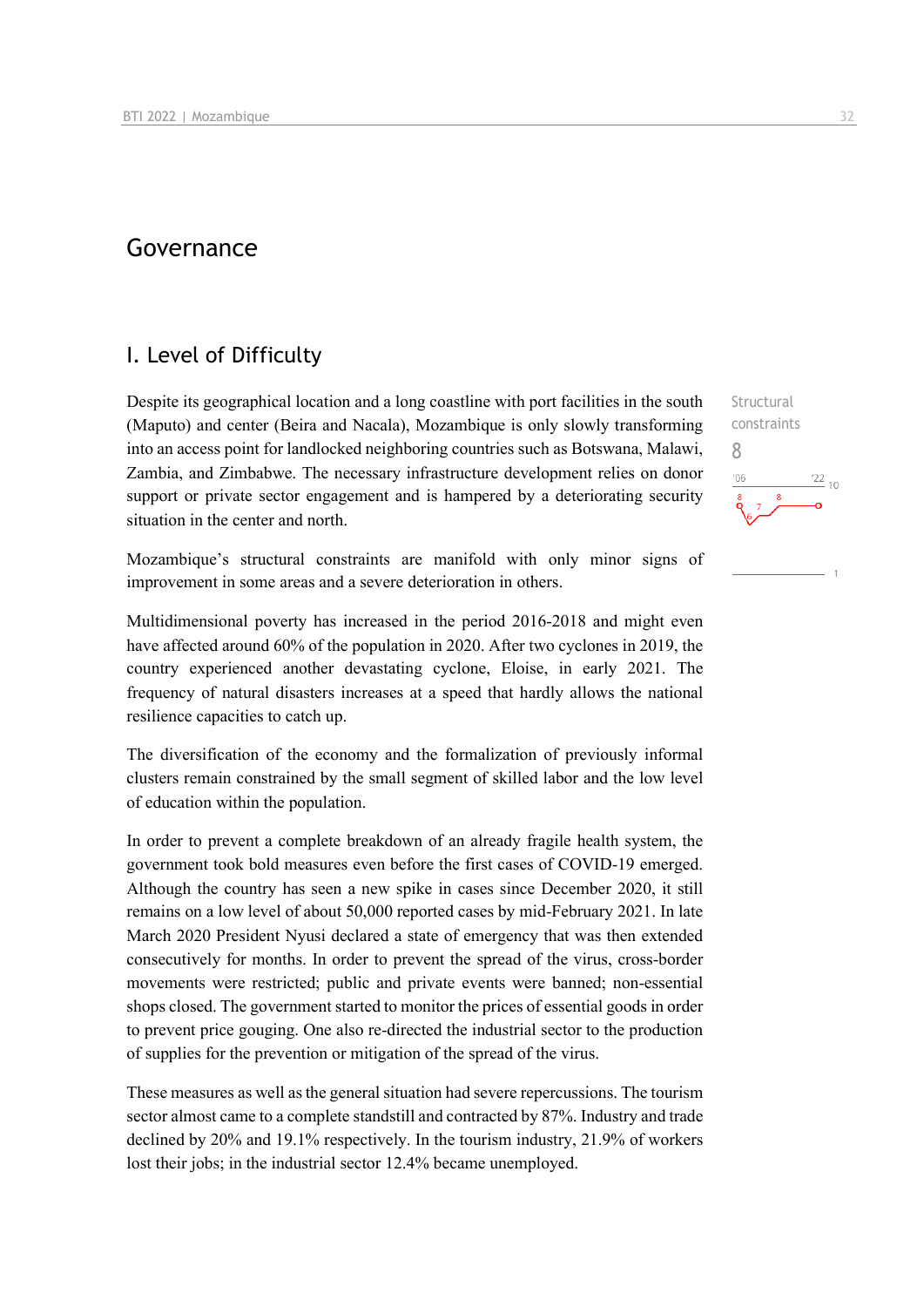Civil society is growing and becoming more vocal and critical.

There are three broader categories. The largest group consists of community-based organizations, which in general have weak organizational capacities and a chronic lack of funding. They often provide essential services in places where state structures remain absent or lack capacity. Those are also the most vulnerable when clashing with the interests of political actors.

A second group can be characterized as issue-based (e.g., health, climate change, poverty reduction) and is also mainly service-oriented.

In the urban sphere and mainly in Maputo, there is a third group of elite-based, academically oriented organizations. They are interlocutors for many donors and enjoy international support. They often engage in monitoring and advocacy and aim for enhanced government accountability.

Many organizations organize around platforms that aim to hold the government to account, to participate in official dialogues, and to uphold civil rights. Particularly this segment of civil society seems to have become more vocal and outspoken during the term of President Nyusi. Often the platforms have developed dynamics of their own and imply the risk of competing with their own members for funds and influence.

This overall space granted to civil society nevertheless finds its limits when it comes to topics such as human rights violations or natural resource management. These areas are often controlled by the government and any civil society member who tries to criticize the government may risk their life.

Although a third and hopefully lasting peace agreement has been signed with RENAMO in August 2019, and elections, albeit rigged, did not trigger a new wave of conflict, a small group of armed RENAMO adherents – delinked from the party leaders – continue their quest with sporadic violent attacks. They claim that the last peace agreement did not respect and include their revendications. Moreover, this group rejects the new RENAMO leader as a valid interlocutor of the party.

Disarmament and reintegration of RENAMO fighters remains a slow and cumbersome process also due to lack of funding.

The Islamist insurgency in the north has spun out of control with militants having taken over control of besieged districts. Whereas the conflict between FRELIMO and RENAMO never has been based much on ethnic or religious cleavages, it seems that the Islamist insurgents spreading terror and violence in Cabo Delgado might bring a religious connotation to this emerging conflict, although it would be incorrect to label it as a religiously motivated one. What is clear now from this conflict is that the insurgents are using religion to spread their terror, but it is not a conflict based on religion as such.



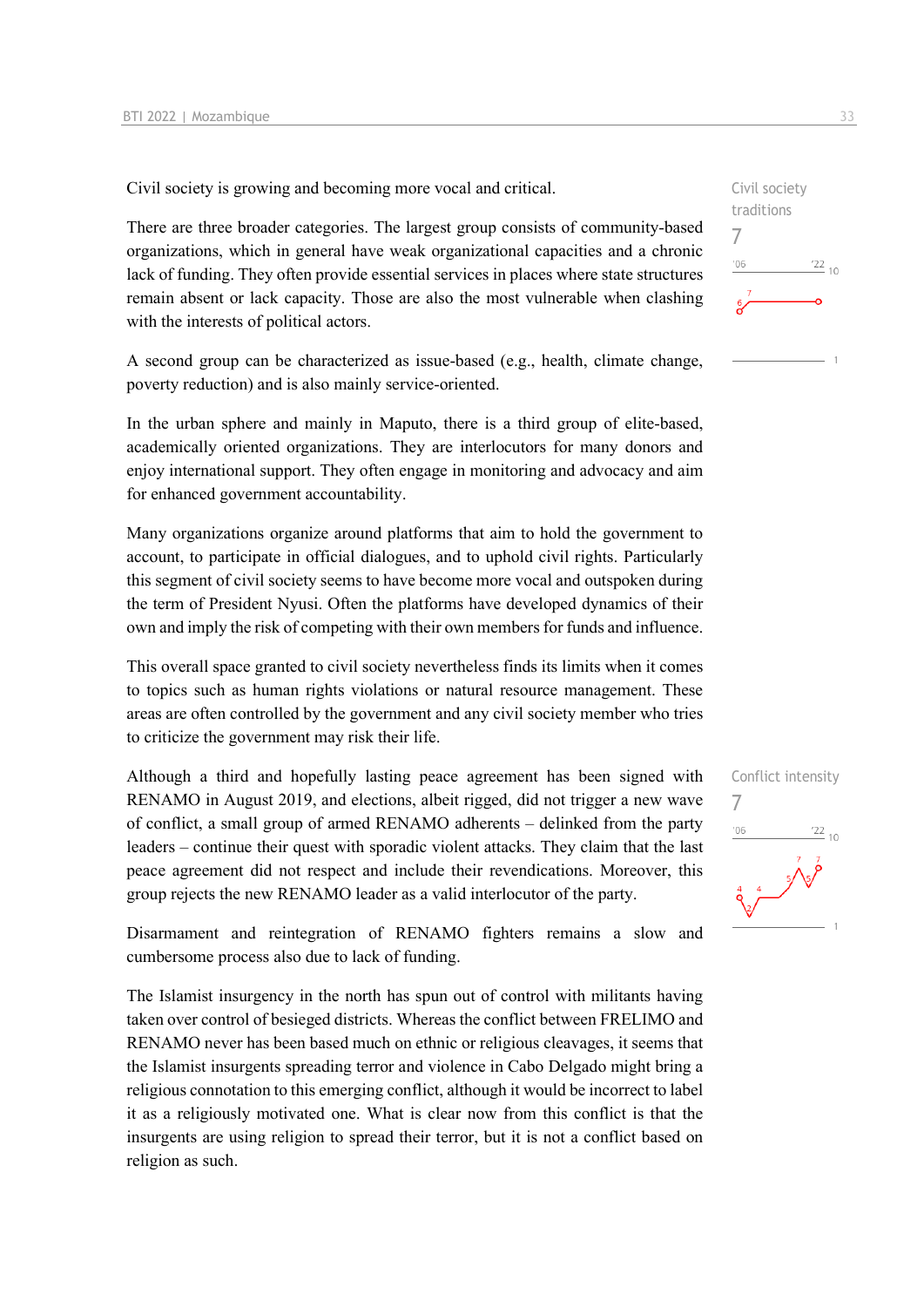### II. Governance Performance

#### **14 | Steering Capability**

Although the government sets some general priorities but external shocks (such as natural catastrophes, including floods) the priorities cannot be further developed.

In addition, the government did not succeed in assessing priorities and trade-offs in the composition of investment. Some policy measures are unrealistic. For example, instead of focusing on SME sector development, one reached for the low-hanging fruits of extractive megaprojects, which stimulated growth in joblessness. Rules of prudent revenue management were discarded and one engaged in dubious projects for which secret loans were taken out with government backing. FRELIMO elites indebted future generations of Mozambicans.

As various law projects over the last couple of years have shown, the government often lacks a coherent approach to harmonizing new laws with existing ones. Although two key government priorities have been economic diversification and job creation, the approach to local content policies necessary for promoting SMEs in the extractive industry sector remains weak.

However, in defense of the government of President Nyusi, one must note that he started his first term on the worst possible footing: unsustainable debts, elimination of large-scale donor support, dissolution of the 1992 peace agreement by RENAMO, the emergence of Islamist insurgents terrorizing Cabo Delgado, as well as natural disasters culminating in the three cyclones and a pandemic.

In such a context, and for any government of a developing country, prioritization becomes a challenge. First, much of the state budget was deviated to military security due to the problems in the center and north. Consequently, social sectors, such as education and social security, were left behind. When the pandemic struck the government first showed a good response to COVID-19. But soon the health sector experienced shortages of protective material, lack of COVID-19 tests, lack of equipment and material for health staff. This problem was ameliorated after Mozambique received donations from several countries.

All in all, after years of economic growth rates of 7% to 10%, the opportunity to transform the economy and the country into a developmental state was missed.

#### **Ouestion** Score

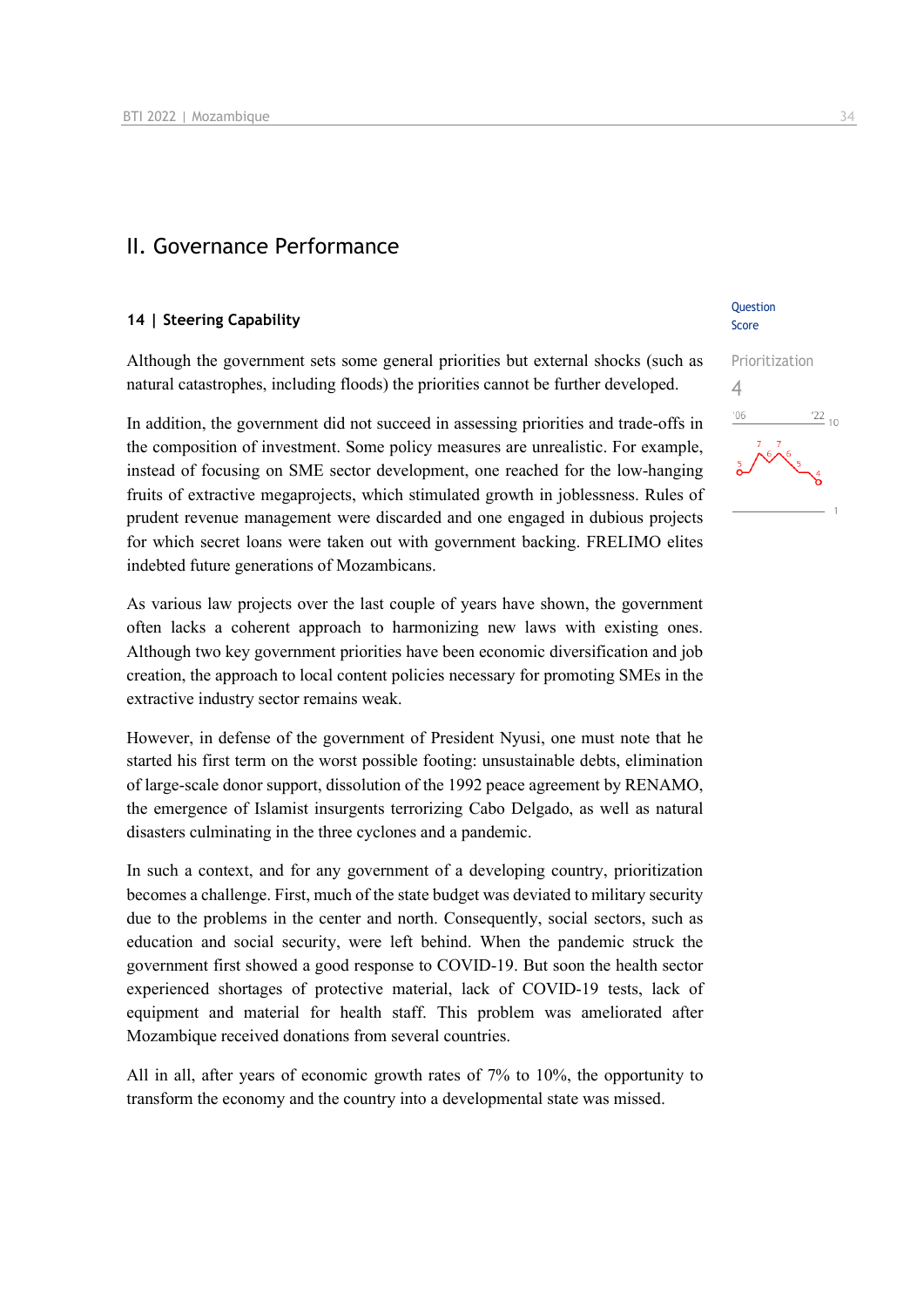When President Nyusi came to power in 2015 he presented an ambitious agenda. Much of it remains to be realized in his second mandate. Employment creation, infrastructure development as well as rural development featured high on the agenda. Job creation, which depends on industrialization and skills development, has been further jeopardized by the impact of COVID-19. Vulnerability to natural disasters has not been reduced and the means required for adaptation measures was used for emergency assistance and recovery after cyclones and floods. Inroads toward eradicating poverty are hampered by demographic developments and shrinking public investments.

Despite increased budgets for education, the quality of education has not changed much. Anti-corruption rhetoric and legal frameworks have not shown results, as untouchables within FRELIMO remain. As a former minister of defense, President Nyusi had promised to invest in capacity-building for the FADM. These, so far, have not proven apt to address either the Islamist insurgency in the north or the Junta Militar, a deserted military wing of RENAMO.

Policy review processes, which often are instigated and obligated by donors, do not necessarily translate into improved policy implementation or governance performance.

The "hidden debt" scandal should have been seen as a wake-up call to those in power. However, and according to Mozambican civil society, the lack of transparency and accountability persists. FRELIMO's strategy to ride out the scandal until the staff turnaround in the international community has made the scandal a subject of the past, providing propaganda camouflaging the real state of affairs and allowing business to continue as usual, has paid off. In the wake of natural and humanitarian disasters, including COVID-19 and the terrorist threat in the north, donors have returned and even turn a blind eye to rigged elections.

The capture of the strategically important port-city Mocímboa da Praia in Cabo Delgado in August 2020 by Islamist terrorists has shown that the government has not been able to adapt its strategies or military operations to a threat that has been rising since early 2017. The recruitment of private military companies to enhance the capacities of one's own weak and dysfunctional military is rather an act of desperation than innovation.

In relation to the conflict with RENAMO and ahead of the peace deal signed in 2019, the government had realized that an uncompromising execution of violence does not resolve the core problems and started to make concessions for the sake of peace and stability.



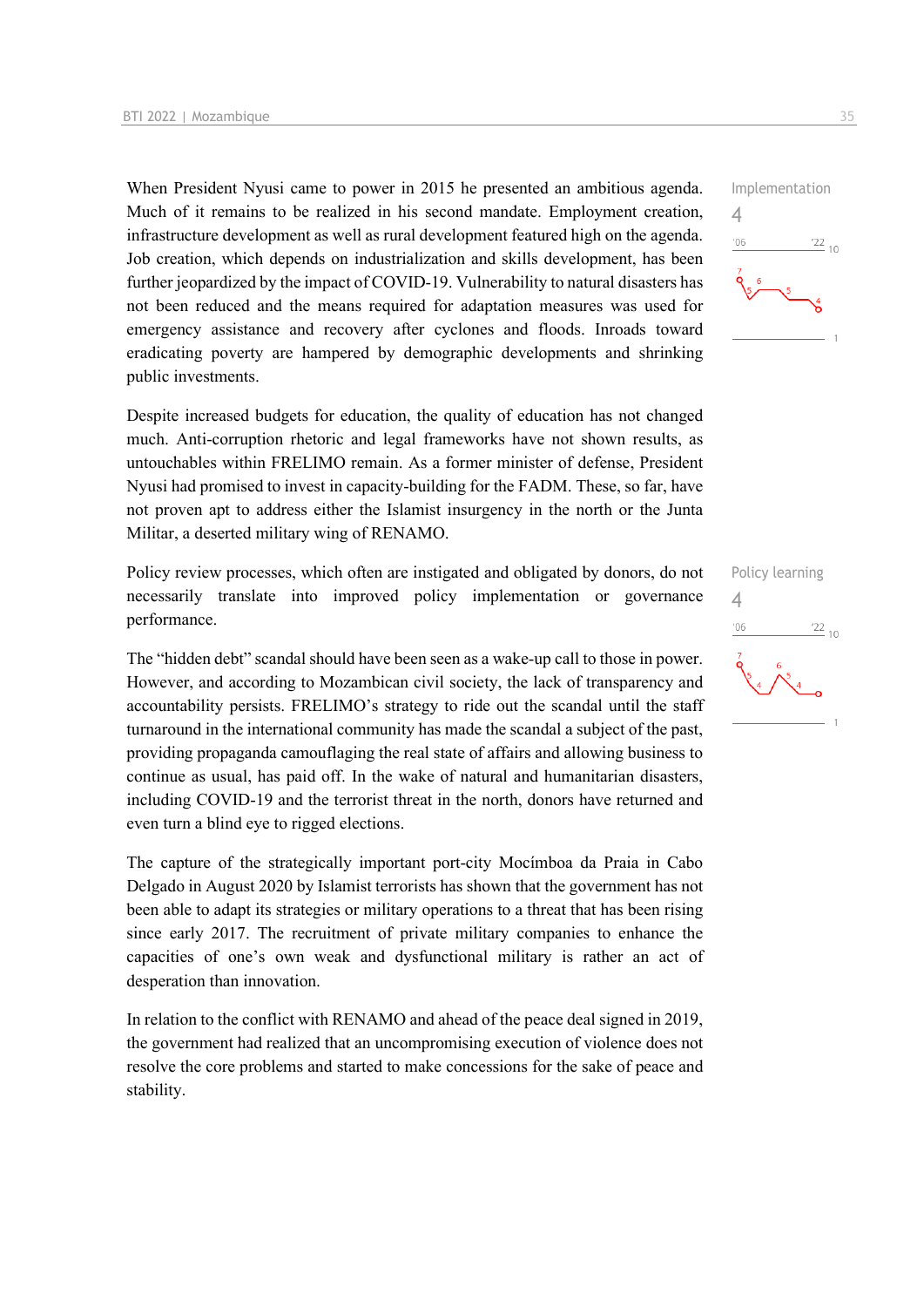#### **15 | Resource Efficiency**

State expenditure for 2021 has been set at 32% of GDP and is slightly lower than in 2020. Of concern remains the high percentage of operating costs (64.65%) of which 56.3% are staff expenditures. 22.59% of the state budgets are allocated to investment expenditures. According to deliberations in parliament on the 2021 budget about 10.13% of the state, expenditure is considered to be goods and services mainly reserved for medical supplies for the National Health System in the COVID-19 pandemic.

The fiscal deficit has widened to 7.2% of GDP in 2020 and the country retains its CCC rating by agencies such as Fitch. The financing picture remains tight as direct budget support has been suspended since the "hidden debt" scandal. Donor support mainly relates to direct project grants. The only relief came through the Rapid Credit Facility of the IMF and the Debt Service Suspension Initiative by the G-20.

By now the arrears on the two loans taken out by the former state-owned enterprises Proindicus and MAM (both dissolved under local law in the meantime) have built up to an outstanding amount of \$1 billion and arrears of about \$1 billion (about 13% of 2019 GDP). No principal or interest payment has been undertaken and the Mozambican government still challenges the validity of both state guarantees in UK courts.

The third loan to the Mozambique Tuna Company (Ematum) has already been converted into a bond. Initially, the government intended to pay by using the revenues from the liquefied natural gas (LNG) projects in the Rovuma Basin. This would have committed prospective revenues even before any LNG had been explored (to be started in 2022). Under immense pressure by Mozambican society, the government backtracked and offered creditors adjusted interest rates from 5% in the first five years and 9% afterward. This re-structured debt will bind the Mozambican government until 2031.

Objectives for President Nyusi's second term starting in January 2020 have become more modest albeit not less challenging. Although agriculture still features prominently on the government's agenda, industrialization, infrastructure development, and sectors such as energy, tourism, and fisheries are considered important policy areas for generating employment, particularly among the youth.

Considering that education is equally central and the health sector has gained additional prominence during the pandemic, it will remain a challenge for the government to balance all of these policy goals.

Critics from the political opposition and civil society highlighted that the 2021 budget does not reflect Mozambican realities and particularly falls short on the needs for

3

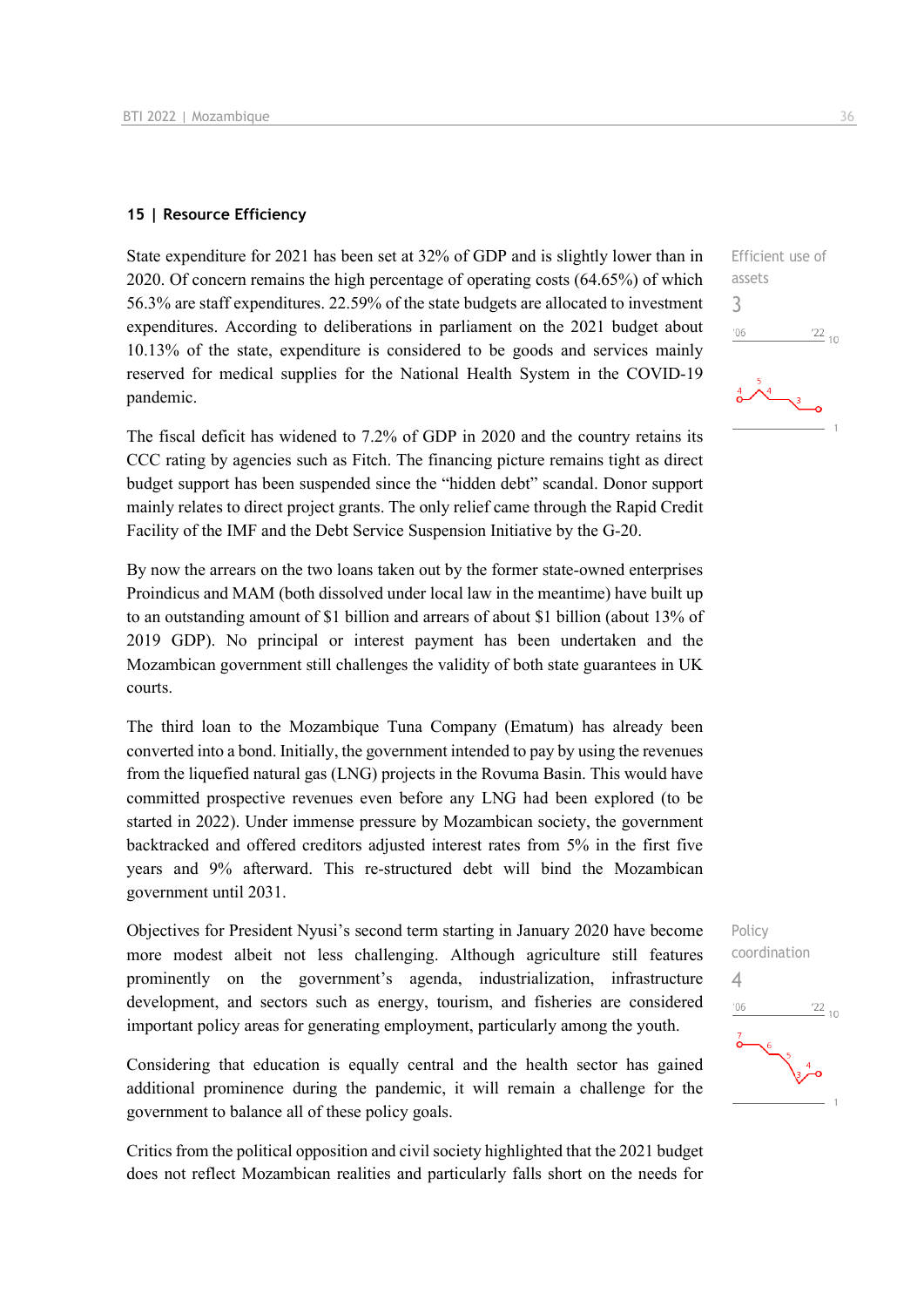social protection measures which are aggravated by the pandemic. It projects economic growth of 2.1% when it is expected that the economy will have contracted in 2020 by -1.2%.

Policy coherence would also necessitate – in the context of decentralization – a balanced distribution of funding between central, provincial, and local levels, as well as a distribution among decentralized entities based on their needs. This exercise doesn't feature in the budget of 2021.

On an operational level and in order to facilitate the process of developing and implementing integrated and coherent policies, the government has established the SDG National Reference Group. In addition, the government also assumes that the National

Development Strategy, the government's Five-Year Program, and the Economic and

Social Plan contribute to coherence between medium and long-term policies and annual

programming and budgeting.

Rhetorically, the promotion of public integrity and the fight against corruption, money-laundering and terrorism have been high on the political agenda.

The Strategic Plan to Fight Corruption and the Public Administration Reform and Development Strategy (ERDAP), whose aim is to strengthen the integrity in public administration, are promoted as milestones. However, the government itself has to recognize that despite a comprehensive legislative and institutional framework to address corruption, effective and consistent implementation raises concerns. In order to address governance and corruption vulnerabilities, a diagnosis on transparency, governance, and corruption was conducted in 2019, inspiring a set of reforms that can be decisive in restoring confidence in governance by citizens and the international community.

#### **16 | Consensus-Building**

Although President Nyusi started off with a reformist aura and had gained substantial support in the first months of his presidency, trust and confidence in his democratic disposition and capacity to pursue democratic reforms received a serious blow with the "hidden debt" scandal. For two years, it seemed that – despite donor pressure – impunity would reign. The way elections were rigged strategically even raised eyebrows within some old cadres of FRELIMO. Together with the impunity for highlevel corruption and politically motivated murders, as well as the shrinking space for independent and critical voices, this shows the true disposition of the president. Interests in national security become an easy excuse for infringements on human





## Consensus on goals 6 $\frac{22}{10}$  $106$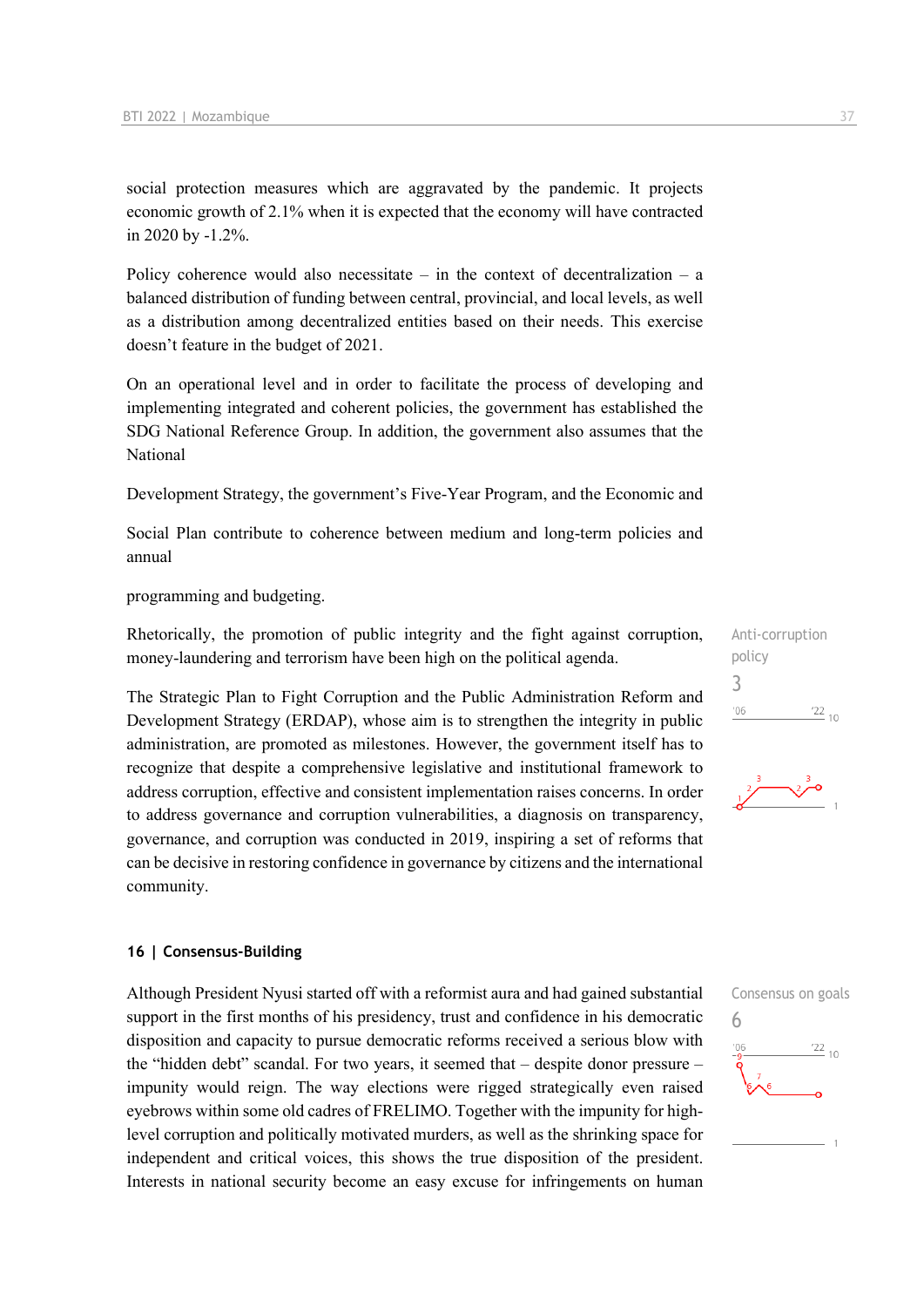rights and civil liberties. Certainly, laudations on democracy will continue to be sung by the FRELIMO choir and for its donor audience. But knowing that neither unprecedented levels of corruption nor blatantly rigged elections bring about any substantial and long-term consequences in relations to major donors, the main political actors in Mozambique will continue with a façade democracy that increasingly displays autocratic features.

The focus of the governing elite remains on promoting the interests of Mozambican businesses, many of which are in the hands of FRELIMO members. Marketeconomic principles are endorsed by all political actors, including the opposition, but used to their own advantage. Instead of focusing on SME development, the establishment of job creation through the establishment of in-country value chains, the ruling elite puts all eggs into one basket – the natural resource-driven megaprojects which not only de-link economic growth from communities but also further disconnect the ruling elite with its population.

FRELIMO has a highly secretive and centralized organizational culture. Considerable emphasis is placed on following the instructions of the hierarchy, as repeated purges of party members who have failed to follow orders have demonstrated. The latest prominent incident occurred when the son of independence fighter and first president of independent Mozambique Samora Machel challenged President Nyusi and was reprimanded for running as mayor of Maputo in competition with the selected FRELIMO candidate.

Although President Nyusi started off on a weak footing with the "hidden debt" scandal overshadowing his first mandate, he nevertheless managed to consolidate his power base and dismantle the influence of his predecessor. Many, even those within the ranks of FRELIMO, are shocked by the level of violence the current regime displays toward critics.

But contrary to other African countries, where parties succumb to their leader, FRELIMO has always managed to uphold internal checks and balances. The fact that it took Nyusi several days in January 2020 to get his cabinet approved by the Political Commission of the party is revealing. Particularly his preferred choice for prime minister was rejected, inter alia his close confidant Celso Correia.

In relation to the most prominent anti-democratic actors currently active in Mozambique – the Islamist insurgents in Cabo Delgado – the call for dialogue is often reiterated. However, with objectives unclear, with support and leadership structures opaque, it is difficult to specify options for dialogue and co-optation or integration in a medium-term perspective.

With the emergence of the Junta Militar on RENAMO's side in the wake of the August 2019 peace agreement, a traditional anti-democratic spoiler appeared over which RENAMO seems to have marginal control. In late August 2019, the self-

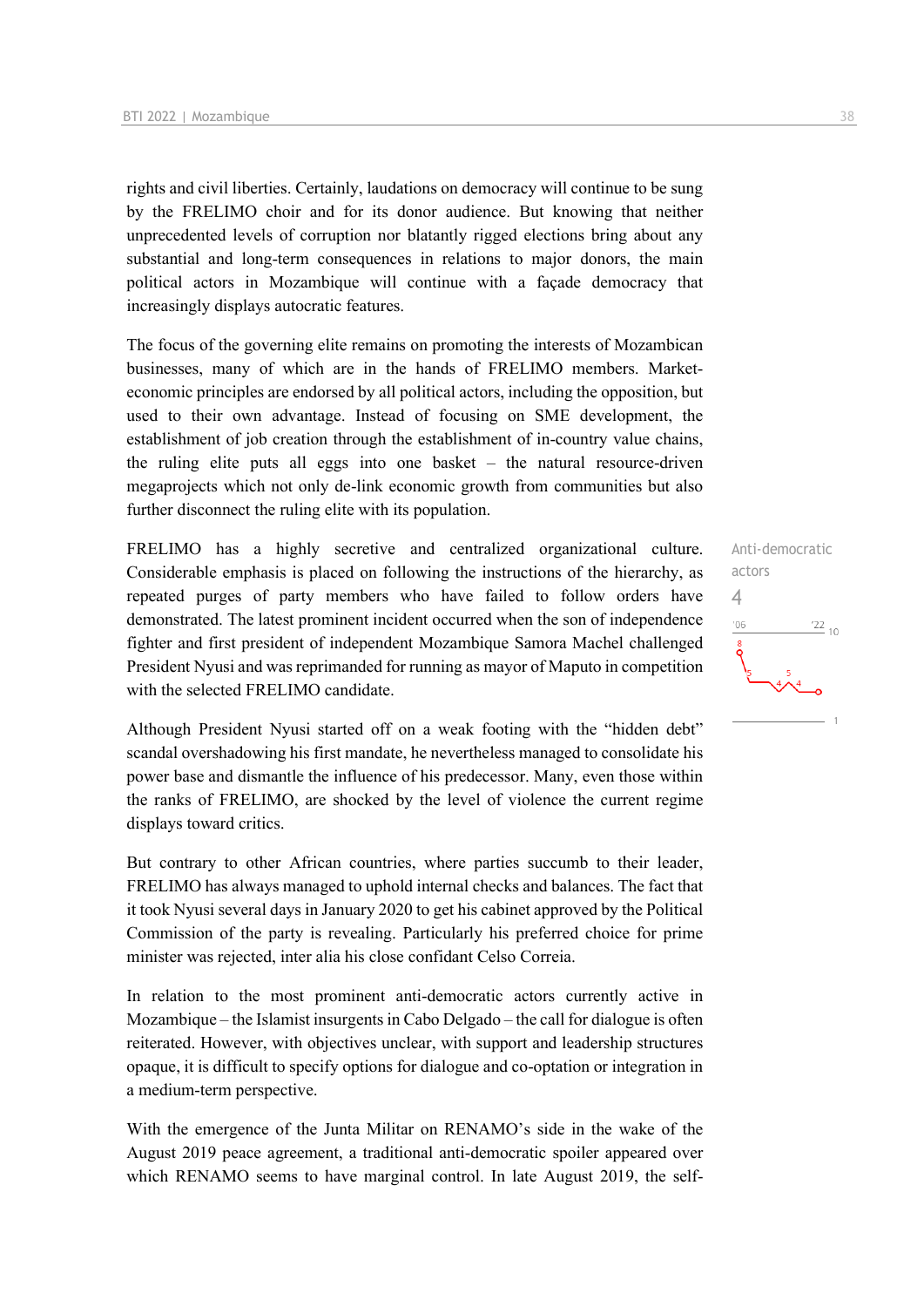proclaimed commander of the military wing, General Nhongo threatened to bring the war to the country if elections would take place before any negotiations were undertaken with him. He refused to take part in the DDR process for the armed wing of RENAMO and continued to destabilize the transport corridor in Central Mozambique throughout 2020 with armed attacks.

FRELIMO was initially created as a national liberation movement. RENAMO drew its support mainly from the social and political cleavages within FRELIMO during the struggle for independence, while following some nationalist framework. After the war, these war-induced cleavages became a driving force behind the development of Mozambique's two-party system, manifesting as south versus center, the ethnic Shangaan versus the Ndau, and the centralized socialist state versus traditional rural authorities. Although these cleavages played out in the party system, they were never institutionalized in the postwar political structure. The dominance of FRELIMO prevails even without rigged elections, as the electorate generally does not view opposition parties and particularly RENAMO as alternatives. The political appetite for a proper decentralization process remains weak.

The DDR process for RENAMO veterans that has been an element in the last peace agreement from 2019, has experienced substantial delays since its beginning. Therefore, its effectiveness as an instrument in future conflict prevention cannot be assessed, yet.

With the new natural resource exploration projects, a new cleavage evolves between a small group of Mozambicans benefiting from the deals and surrounding communities characterized by large-scale poverty. Despite a deteriorating security situation, Nyusi's government had denied the real dimension of the threat posed by Islamist insurgents for months and thus hoped to secure much-needed FDI for its projects.

Over the last decades, the government has come to appreciate the input generated by civil society and established avenues of participation and dialogue with policymakers in development programs. However, this openness toward civil society organizations (CSOs) does not include critical voices emanating from traditional parts of organized society such as the churches or the independent media.

By invitation from the government the following formats have been established: the Open and Inclusive Presidency (PAI), which was a presidential initiative of Guebuza promoting the evaluation and consultation on the performance of district governmental institutions; Development Observatory (OD) for the process of drafting and monitoring the poverty reduction strategy papers; as well as institutions for community participation and consultation (IPCCs), which are community participation mechanisms at the district level, composed of local councils, local committees, and local forums. The National Development Observatory also became the main platform for thematic focus group discussions around Mozambique's 2020

Cleavage / conflict management 5  $^{\prime}06$  $\frac{22}{10}$ 

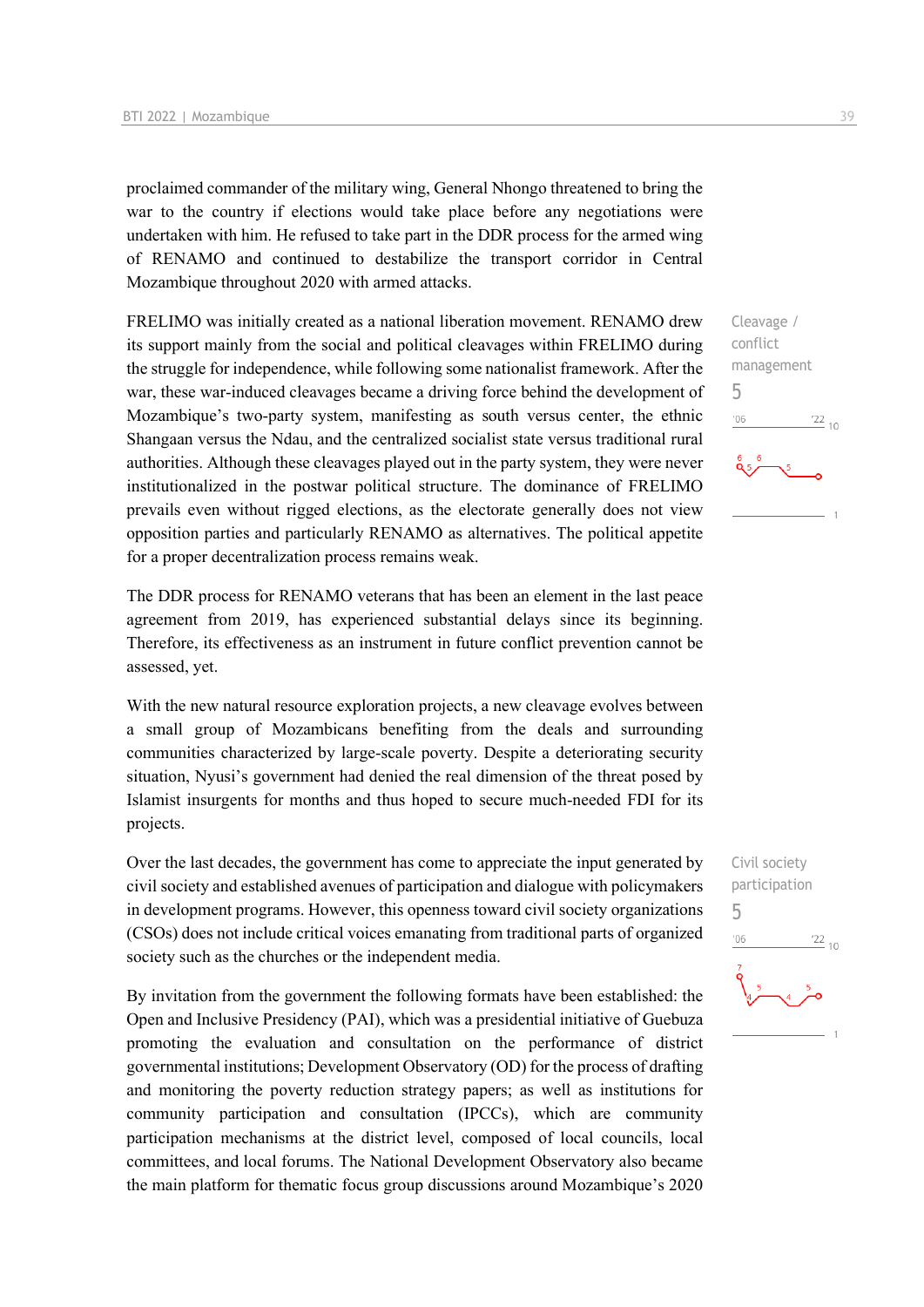VNR. Civil society was engaged along the VNR process and provided a specific report drawing on data collected from a citizen perception survey. CSOs are also used for awareness-raising and advocacy work around Agenda 2030.

In general, the efficacy and viability of consultative councils and development observatories remain limited. Also, the engagement of civil society with parliament, and provincial and municipal assemblies is weak. Access to information, untimely notification of meetings, the politicization of the dialogue, and the weak representation of communities in consultative councils are striking weaknesses of the consultative structures.

In the peace negotiations between the government and RENAMO, civil society groups were allowed after they had placed their request (e.g., Parlamento Juvenil).

In relation to the deteriorating security situation in the north, the government has relied mainly on heavy-handed military strategies. Although civil society engagement is seen as an important element in effective Countering Violent Extremism (CVE) strategies, the government remains hostile to local CSOs as well as to media engagement.

After the Rome peace accords, Mozambique missed the opportunity to develop a culture of reconciliation. No official structure such as a Truth, Justice, and Reconciliation Commission had been created, nor were war atrocities addressed through other channels. RENAMO militants integrated into the defense forces or police had to face discrimination and encountered various obstacles along their career paths.

It was only under the pressure of RENAMO violence that the Council of Ministers in November 2014 approved the law to establish the Fund for Peace and National Reconciliation (Fundo de Paz e Reconciliação Nacional). After its first \$10 million for projects, the fund never was replenished and in some, like Zambezia, critics say project funds went to FRELIMO veterans and not to former RENAMO cadres.

#### **17 | International Cooperation**

In most policy fields, Mozambique has developed strategies and action plans satisfying donor obligations. Shortfalls are first and foremost in the implementation. This phenomenon does not go unnoticed by donors, many of whom were already getting tired of words without deeds. This sentiment among the donor community certainly became aggravated by the approach the government has shown to the financial crisis triggered by the "hidden debt" scandal.

In many areas, but particularly in relation to social protection programs, the government needs to enhance its monitoring, reporting, and implementation capacity.

Reconciliation 5  $\frac{22}{10}$  $106$ 

$$
\frac{4}{3}
$$
  $\frac{4}{3}$   $\frac{5}{4}$ 

Effective use of support 5 $\frac{22}{10}$  $106$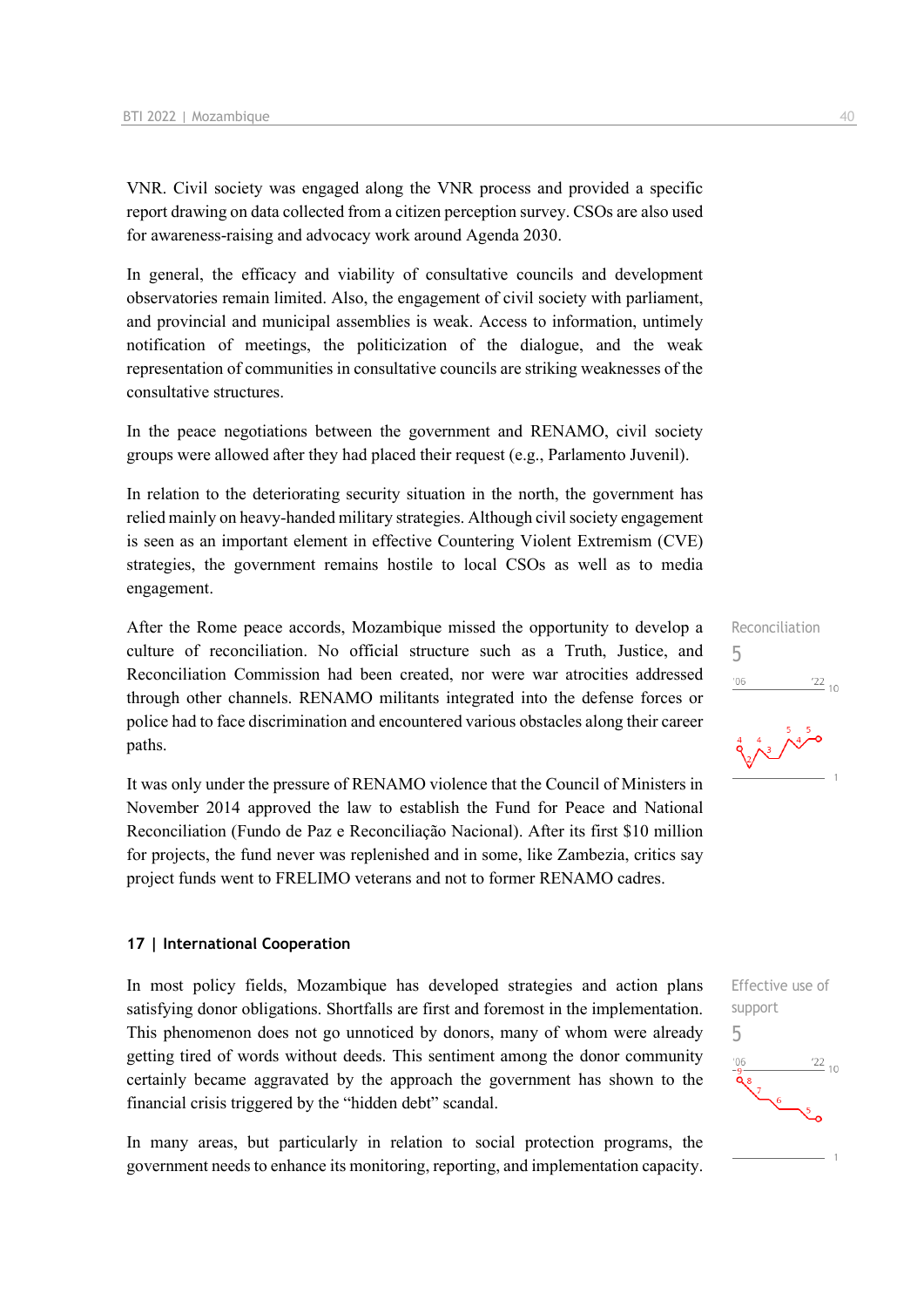Accountability mechanisms need to be strengthened and technology needs to be applied in order to absorb more financial resources in an accountable way.

In addition, the government itself has noted in its VNR of the SDGs that coordination of different partnerships and financing arrangements needs to be improved in order to enhance efficiency and effectiveness in the context of scarce resources. The selfcriticism also relates to an improved national strategic and operational planning system, which would also imply a management tool for the national SDG indicator framework.

The government also acknowledged that local participation mechanisms aimed at furthering the development agenda need to be strengthened.

The way Nyusi's government has handled the economic crisis and the hidden debt scandal has discredited his presidency. Major donors, the so-called G-14 as well as IMF and World Bank, had started to suspend their aid in 2016. However, in 2018 "aid-business" was almost back to normal. Whereas donor commitments in 2017 were still low at around \$104 million, the amounts had risen to \$525 million in 2018 and \$560 million in 2019.

Even fraudulent elections in 2019 did not alter the picture. Admittedly, memory is short in developmental circles and particularly within multilateral organizations facing disbursement pressures.

When the humanitarian situation was aggravated by two cyclones in 2019, donors were ready to assist. But their pledges of \$1.2 billion remained short of the actual \$3.2 billion identified for damage, loss, and recovery needs by a Post-Disaster Needs Assessment (PDNA).

In the context of the COVID-19 pandemic, donors seem to prefer disbursements inkind. When the Ministry of Health asked for \$700 million for the fight against the virus, they mainly received medical equipment and goods.

In relation to Human Rights and obligations resulting from signed protocols and recommendations formulated in its last Universal Periodic Review (2016), the government has failed to comply. Impunity for state security forces violating Human Rights during armed conflict continues. Also, high-profile murders with apparent political motivation remain unresolved.

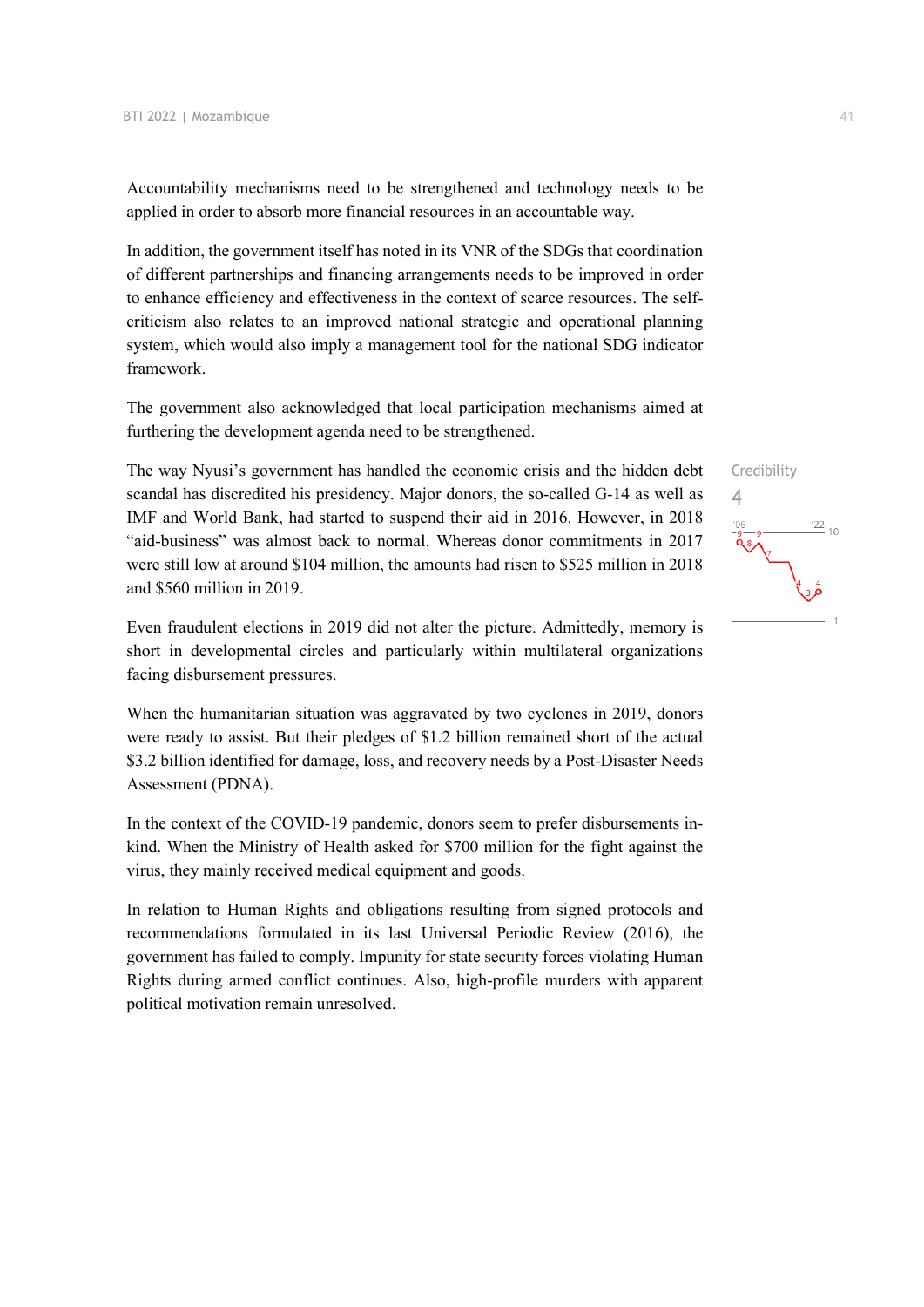In relation to the deteriorating security situation in Cabo Delgado, the South African Minister of Foreign Affairs had harsh words and asked the neighbor to address the root causes of conflict, such as governance deficits, human rights violations, and the rivalries around access to resources. In early 2020 the appearance of South African private military contractors (PMCs) in the conflict area had already increased tensions as PMCs are heavily regulated in South Africa. However, in order to contain the terrorist threat to the region, the South African parliament approved the export of arms and ammunition to Mozambique. In addition, South Africa offered in 2020 to assist Mozambique in providing intelligence support, as well as coastal patrols by its navy. The offer by the South African government was met with reluctance by the Mozambican side, although the latter started discussing with Portugal very concrete military support measures (e.g., training, logistical support). Besides, the government officially recruited the South African PMC Paramount end of 2020 to provide training and equipment to its military. The repatriation of about 14,000 Mozambican mining workers by the South African government during the COVID-19 lockdown further strained relations between the two countries.

In April 2020 President Nyusi took over the Chair of SADC. A SADC meeting scheduled for January 2021 that was meant to address the security threats for the region emanating from Mozambican territory was postponed due to COVID-19. In general, SADC as well as the African Union kept silent regarding the rising terrorist threats since 2017. It has been mainly Zimbabwe that urged SADC members to revoke their mutual assistance pact in order to address the insurgency. In November 2020 Zimbabwean President Mnangagwa pledged his country's assistance. For landlocked Zimbabwe, stability in Mozambique is paramount as it relies – like Malawi – on access to the transport corridors and ports.

Although the façade of perfect family relations is maintained, relations with Tanzania are starting to sour. This relates mainly to the large influx of refugees from Cabo Delgado, the presence of terrorist groups across the border and the failure of the Mozambican government to gain control. But it also relates to the fact that Tanzania eyes the large offshore gas explorations with envy.

In September 2020 and amidst the pandemic and against international conventions, the Tanzanian government started to repatriate Mozambican refugees. Despite those developments, both sides keep up the political will to talk and cooperate. In November 2020, and after 300 people were killed by an attack on the Tanzanian border side, police chiefs of both countries met in order to discuss joint operations against the insurgent threat.

The annulation of Malawi's 2019 election by its Supreme Court due to fraud complaints and the subsequent election of the opposition leader Lazarus Chakwera were observed in Mozambique with great attention. The neighboring country where Regional cooperation

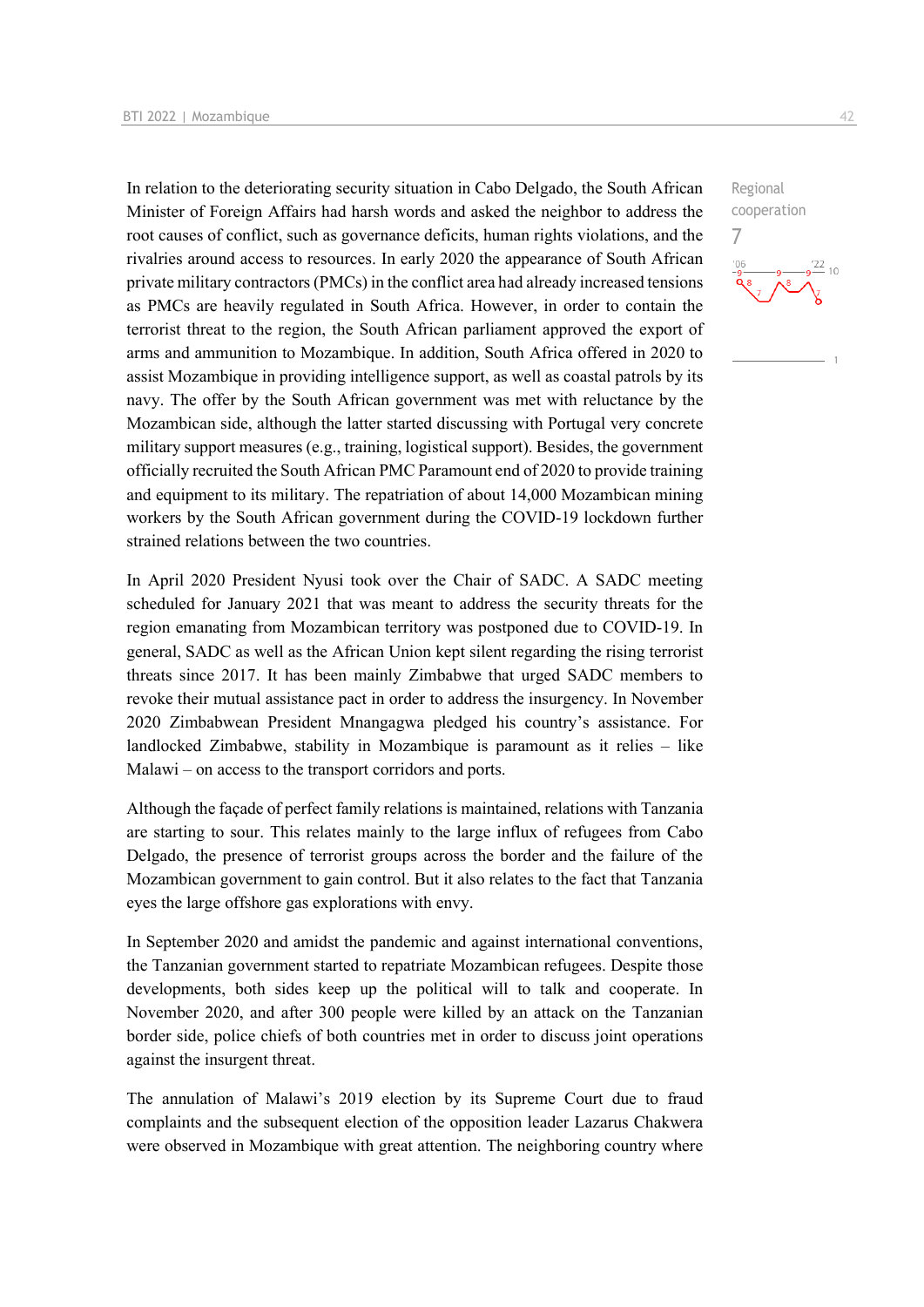democratic regime changes have become practice is seen as exemplary for a region where former liberation movements still tend to dominate political life.

In their first meeting, both presidents committed to revitalizing the Joint Permanent Commission, which had been dormant since 2012. Besides strengthening their economic relations (Malawi relies heavily on electricity supply from and transport corridors in Mozambique), President Nyusi also called on Malawi to join the fight against terrorism, drug-trafficking, and illegal migration in the region.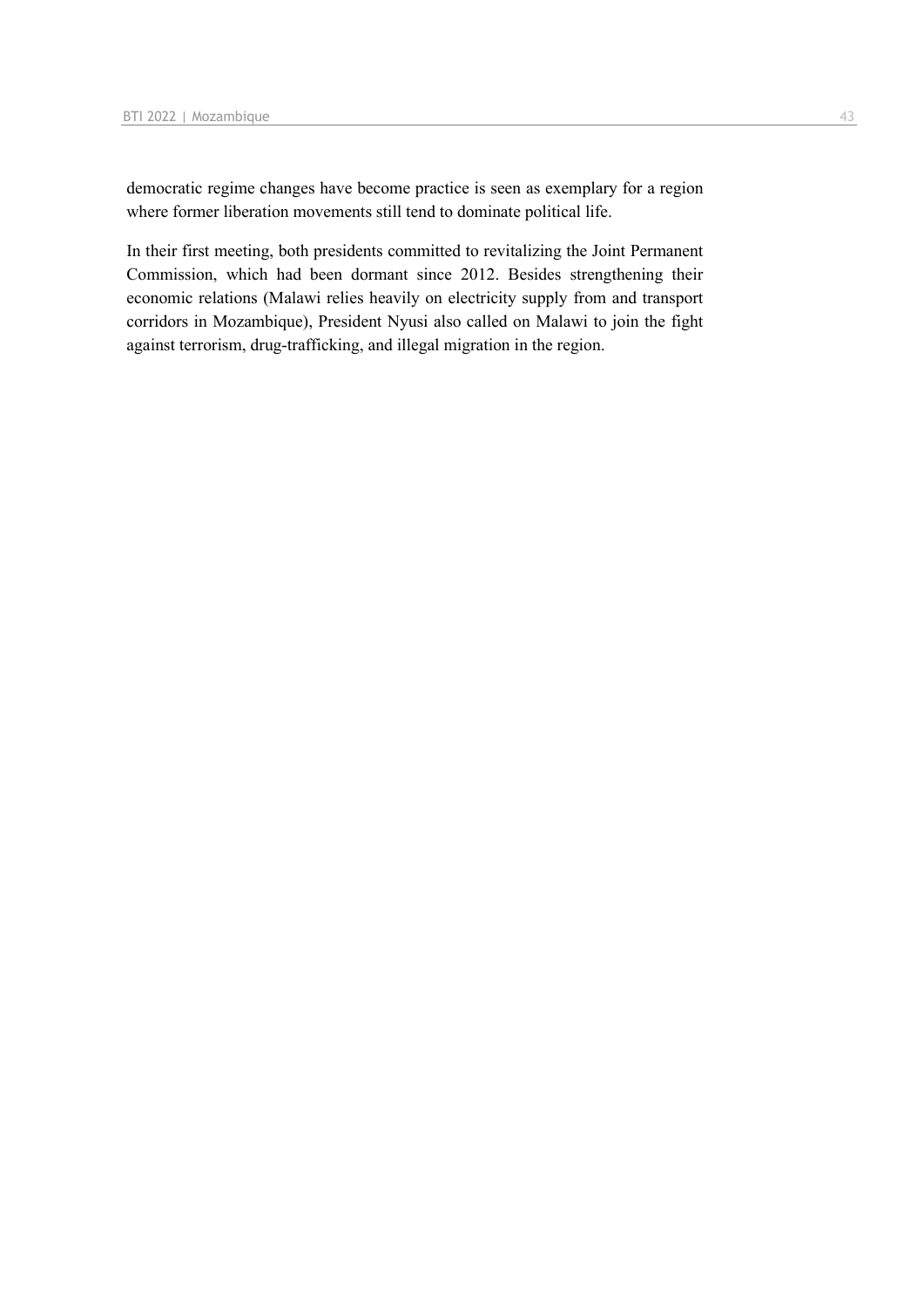## Strategic Outlook

The main challenges for Mozambique over the forthcoming months will be:

Restoring confidence and improving its creditworthiness in the international capital market.

Although donors have returned to emergency funding and multilateral donors restarted their investment and infrastructure/project financing, much remains to be done in order to improve the country's credit ratings in the international capital market.

• Addressing the fiscal challenges and restructuring of government debt.

A sustainable restructuring of public debt without mortgaging future revenues will only be possible with the assistance of the international donor community. After Mozambique defaulted on its debt services, any restructuring of private debt comes with a price that the country in fact cannot afford.

Enhancing investor confidence in and attractiveness of the economy.

This will involve reducing bureaucratic requirements for establishing and managing a business, while finding a balance between promoting a conducive investment environment and generating government revenue.

Ending the culture of impunity and corruption endemic in politics.

It seems that political consent has been given to the judiciary to investigate certain cases associated with the hidden debt scandal. It will be important that those responsible for the shady deals are held accountable irrespective of their current or former positions within government. This also implicates more transparency around the implication of President Nyusi in the scandal in his previous role as minister of defense.

In many areas, including the fight against corruption, Mozambique has sound legal frameworks, which are not applied or implemented. As the judiciary remains under political influence, it is important to enhance its capacities and to strengthen its protection mechanisms.

Restoring public confidence in the democratic process.

FRELIMO consolidated its power in the last general elections in 2019 through large-scale fraud and obstruction of a free and fair process. In the face of FRELIMO dominating all relevant state institutions on all governance levels, the sense of being deliberately disempowered can spark large-scale political apathy among voters.

• Addressing a climate of intimidation and fear.

The climate of intimidation and fear that has been established among critical voices and human rights advocates needs to be addressed. State security services have to respect and protect citizens' rights as enshrined in the constitution.